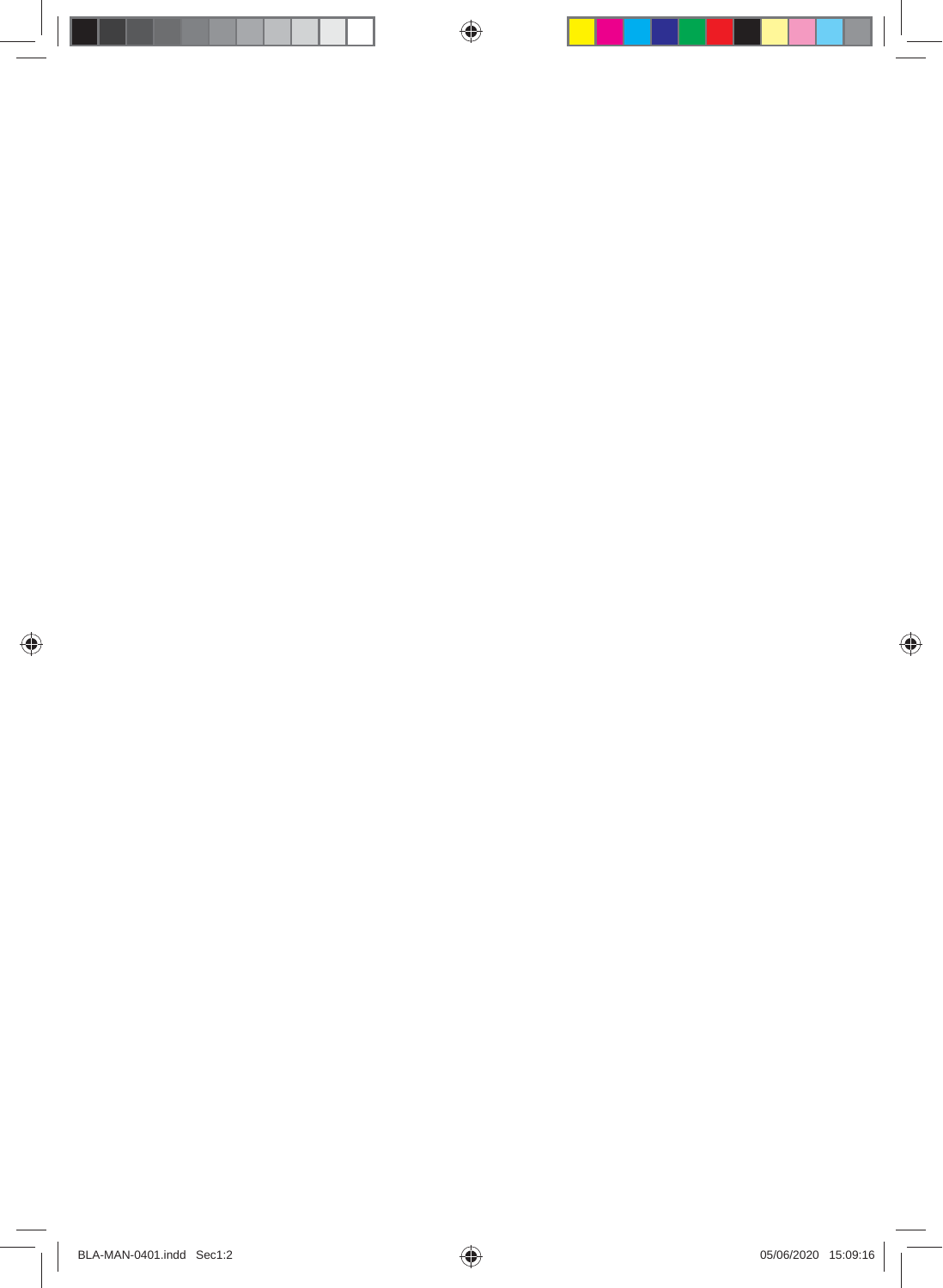### **IMPORTANT GUARANTEE INFORMATION**

Thank you for purchasing this television. We hope you have many years of trouble free enjoyment from your purchase.

Your product is covered under the manufacturers' guarantee for 12 months from the date of purchase.

If you experience any difficulties with your TV, please refer to the 'Frequently asked questions' section at the rear of these Operating Instructions.

If you are still unable to remedy the issue, try resetting the TV to factory settings - details can be found in the **'Settings'** menu section of these Operating Instructions - alternatively, please contact the helpline.

In the event that a fault is diagnosed, the helpline will arrange to collect the TV from your home or work address, return it to our service centre, repair the item and then return it to you.

If we believe we cannot offer a permanent repair, we will replace the item.

### Technical Support Information **Telephone UK 0330 024 0803, ROI 01443 3323** Web support: www.umc-uk.co.uk Email: service@umc-uk.co.uk Calls to 0330 numbers are charged at standard call rates and are included as part of any bundled minutes with your phone provider.

The telephone opening hours are Monday to Friday 8.30am to 6pm, Saturday 9am – 5pm. UK: Calls are charged at your normal telephone call rate. ROI: Calls are charged at a local rate.

#### **Please retain all packaging materials, in addition to your proof of purchase/receipt, as you will need these in the event of warranty/service support.**

This guarantee is in addition to and does not affect your statutory rights.

If you need to call the helpline, you will need the following information.

| 1) Model No         | (You can find this on the rear of the TV)                                   |
|---------------------|-----------------------------------------------------------------------------|
| 2) Date of purchase | (You can find this on your sales receipt)                                   |
| 3) Serial Number    | (You can find this on the rear of the TV)<br>EXAMPLE OF LABEL ON REAR OF TV |
| Model No            | Serial No.                                                                  |

This TV set is for domestic use only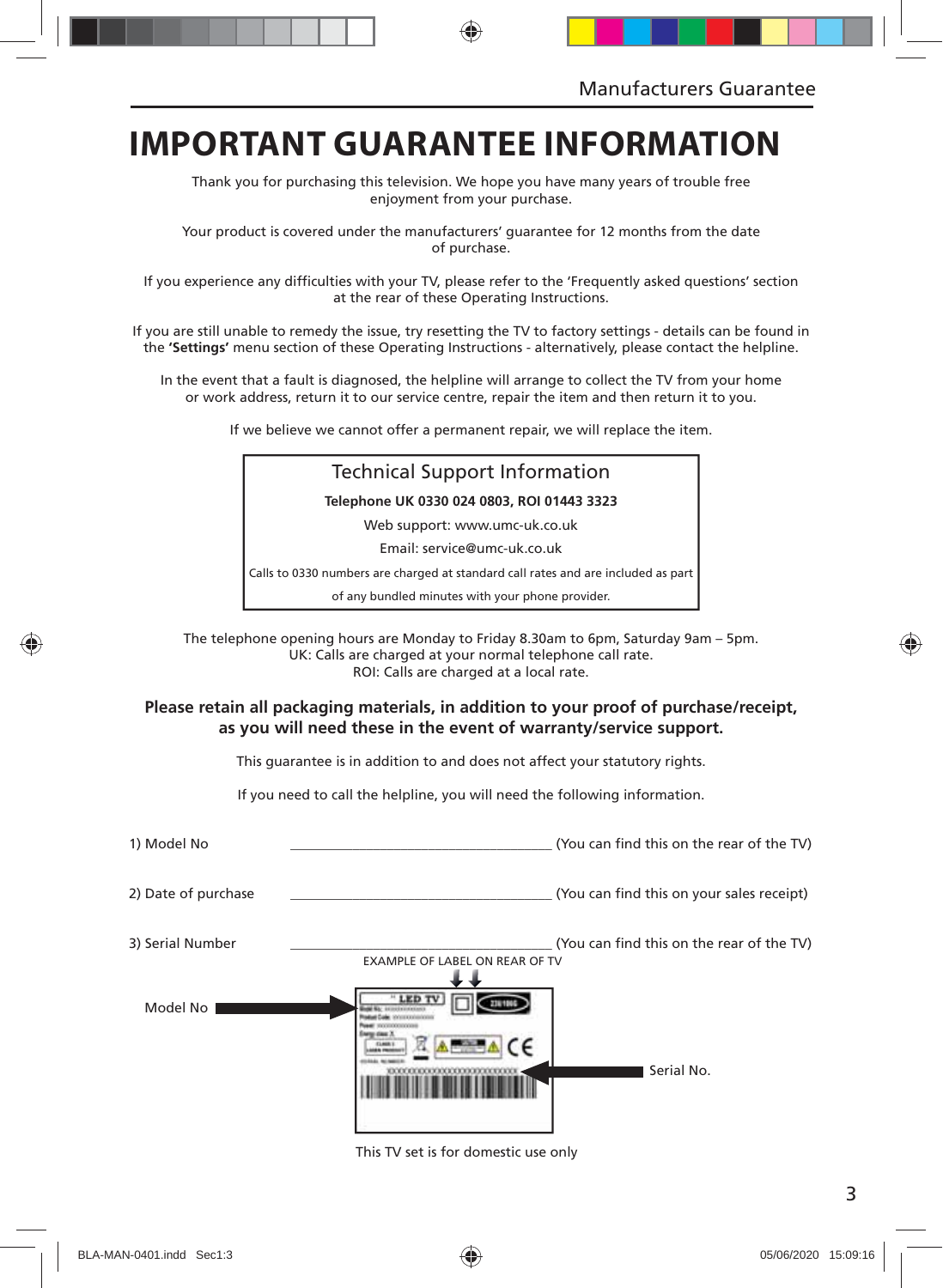### **Important Safety Instructions**





To prevent spread of fire, keep candles or other open flames away from this product at all times

### **Please read these instructions. All of the safety and operating instructions should be read before the appliance is operated.**

#### **Warnings**

• Television sets with 40" screens or larger must be lifted and carried by at least 2 people.

• This television does not contain any parts that are serviceable by the user. In the event of a fault, contact the manufacturer or authorised service department.

• Exposing the internal parts of the TV may endanger your life. The manufacturers guarantee does not extend to faults caused by repairs carried out by unauthorised third parties.

• Do not use the TV set immediately after unpacking. Wait until the TV warms up to room temperature before using it.

To reduce the risk of fire, electric shock or damage to the TV, do not expose it to dust, rain or moisture. Never expose the TV to dripping or splashing and do not place objects filled with liquids on or near the TV.

• Do not connect any external devices (DVD player, games console etc.) when the TV is switched on. Disconnect both the TV and device from the mains before connecting. Only switch appliances on when the connection process is complete.

• Do not place the television in a confined space and do not obstruct the ventilation openings at the rear of the television.

• When installing on a wall, ensure the TV is at least 5cm from the wall for ventilation.

• Always ensure that the TV's ventilation openings are not covered with items such as newspapers, tablecloths, curtains, etc.

Dispose of this television and any components including batteries in an environmentally friendly manner. If in doubt, please contact your local authority for details of recycling.

• Ensure this TV is used in moderate climates only.

• In cases of electrostatic discharge (ESD) the TV may operate incorrectly. If this happens, turn the set off at the mains and then turn back on again after 30 seconds. The set should now work normally.

#### **WARNING: Never place a television set on an unstable surface. The TV set may fall causing serious personal injury or death. Many injuries, particularly to children, can be avoided by taking simple precautions such as:**

• Use cabinets or stands recommended by the manufacturer of the television set.

• Only use furniture that can safely support the television set.

• Ensure the television set is not overhanging the edge of the supporting furniture.

• Do not place the television set on tall furniture (for example, cupboards or bookcases) without anchoring both the furniture and the television set to a suitable support.

• Do not place the television set on cloth or other materials that may be located between the television set and supporting furniture.

• Please educate children about the dangers of climbing on furniture to reach the television set or its controls.

• If your existing television set is being retained and relocated, the same considerations as above should be applied.

#### **Safety**

• For your safety, this appliance is fitted with a fused 3 pin mains plug. Should the fuse need to be replaced, ensure that any replacement is of the same amperage and approved with the BSI mark.

• Never try and replace the mains plug unless you have adequate qualifications and are legally authorised to do so. In the event that a replacement mains cable is required, contact the manufacturer for a suitable replacement.

• Never use the television if it is damaged in any way.

Always place the television on a flat level surface avoiding anywhere which may be subject to strong vibration.

• The ideal distance to watch the television is from approximately 2.5-3 times the length of the diagonal measurements of the TV screen away.

• Ensure the television is not placed on top of the power cable as the weight of the television may damage the cable and cause a safety hazard.

• Never place mobile phones, speakers or any other device which may cause magnetic or radio interference, near the television. If interference is apparent, move the device causing the interference away from the television.

• To disconnect the set from the mains, remove the mains plug from the socket.

• Ensure that the mains plug is always easily accessible.

• When handling the set do not grip the LCD screen/ glass.

• Do not pull the set when mounted on a bracket. If using a moveable bracket, adjust via the bracket and not the TV set.

• Do not place this set above a heat source.

#### **WARNING: Excessive volume when using earphones and headphones can cause damage to hearing.**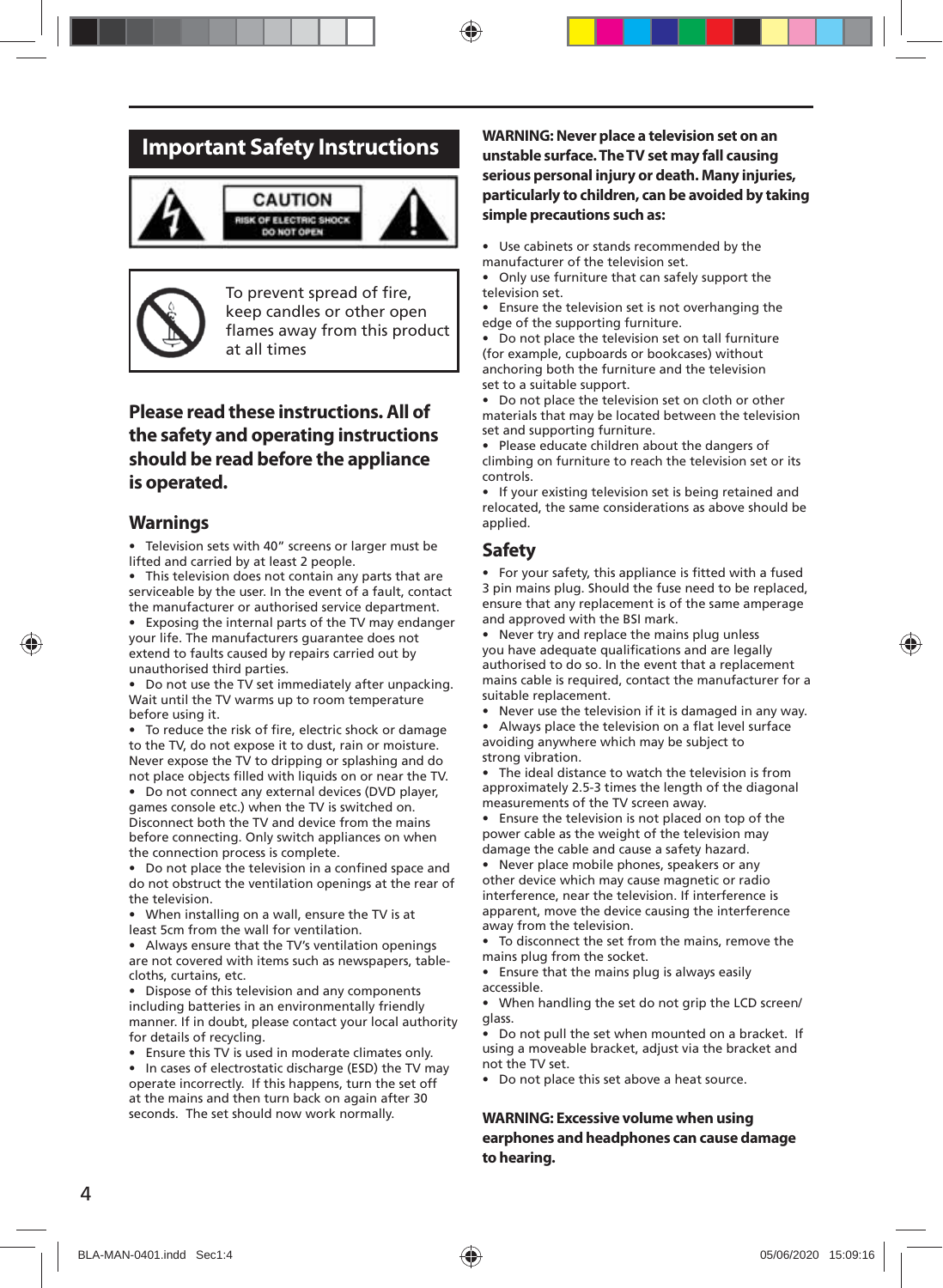### **Important Safety Instructions**



### **Maintenance**

• To clean your TV, wipe with a soft, dry cloth. If the surfaces are extremely dirty, use a soft cloth dampened with a weak detergent solution.

• Never use alcohol, paint thinner or benzene to clean this unit.

• Before using a chemically treated cloth, read the instructions that came with the cloth carefully.

#### **CAUTION: If water or other liquid enters the television through the display panel surface, a malfunction may occur.**



### **Packaging**

The safest way to transport your item is in the original box/packaging - please save your packaging for this.

• You will need the original box/packaging in the event of warranty/service repair or support. We are unable to carry out warranty/service if you are unable to package the item correctly.

#### **Important information regarding use of video**  games, computers, captions or other fixed image **displays**

The extended use of fixed image program material can cause a permanent "shadow image" on the LCD/LED panel, also known as "screen burn".

This "shadow image" can appear in the background during normal viewing. This type of irreversible LCD/LED panel deterioration can be limited by observing the following steps:

1. Reduce the brightness/contrast setting to a minimum suitable viewing level.

2. Do not display the fixed image for extended periods of time.

3. Turn the power off when not in use.

Examples of images that are more likely to cause "screen burn" are as follows (this is not an exhaustive list):

• TV channel logos: e.g. shopping channel logos and pricing displays - especially if they are bright and stationary. Moving or low-contrast graphics are less likely to cause ageing of the screen.

- Time displays.
- Teletext: Do not view a static page for a long period of time
- TV/DVD menus: e.g. listings of DVD disc content.
- Pause mode: Do not leave the TV in pause mode for long periods of time, e.g. when watching DVDs or videos.

#### **Important: Once 'shadow image/screen burn' occurs, it will never disappear and is not repairable under warranty.**

#### **How do I dispose of this product?**

UK: Waste electrical products should not be disposed of with household waste. Please dispose of the product at a designated collection point for recycling of WEEE. For your nearest facilities, please see www.recycle-more.co.uk or ask store for details.



ROI: Waste electrical products should not be disposed of with household waste. Separate disposal facilities exist. Check with your local authority or retailer for recycling advice.



#### **Batteries**

• Do not expose batteries to high temperatures, excessive heat, prolonged sunshine or fire as this may cause leakage, explosion or ignition.

- Observe the correct polarity when inserting batteries.
- Do not use different types of batteries together or mix old and new batteries.
- Dispose of batteries in an environmentally friendly way.
- Certain regions may regulate the disposal of batteries. Please consult your local authority.

#### **CE Statement:**

Hereby, Universal Media Corporation l.t.d. declares that this LED TV is in compliance with the essential requirements and other relevant provisions of RED Directive 2014/53/EU.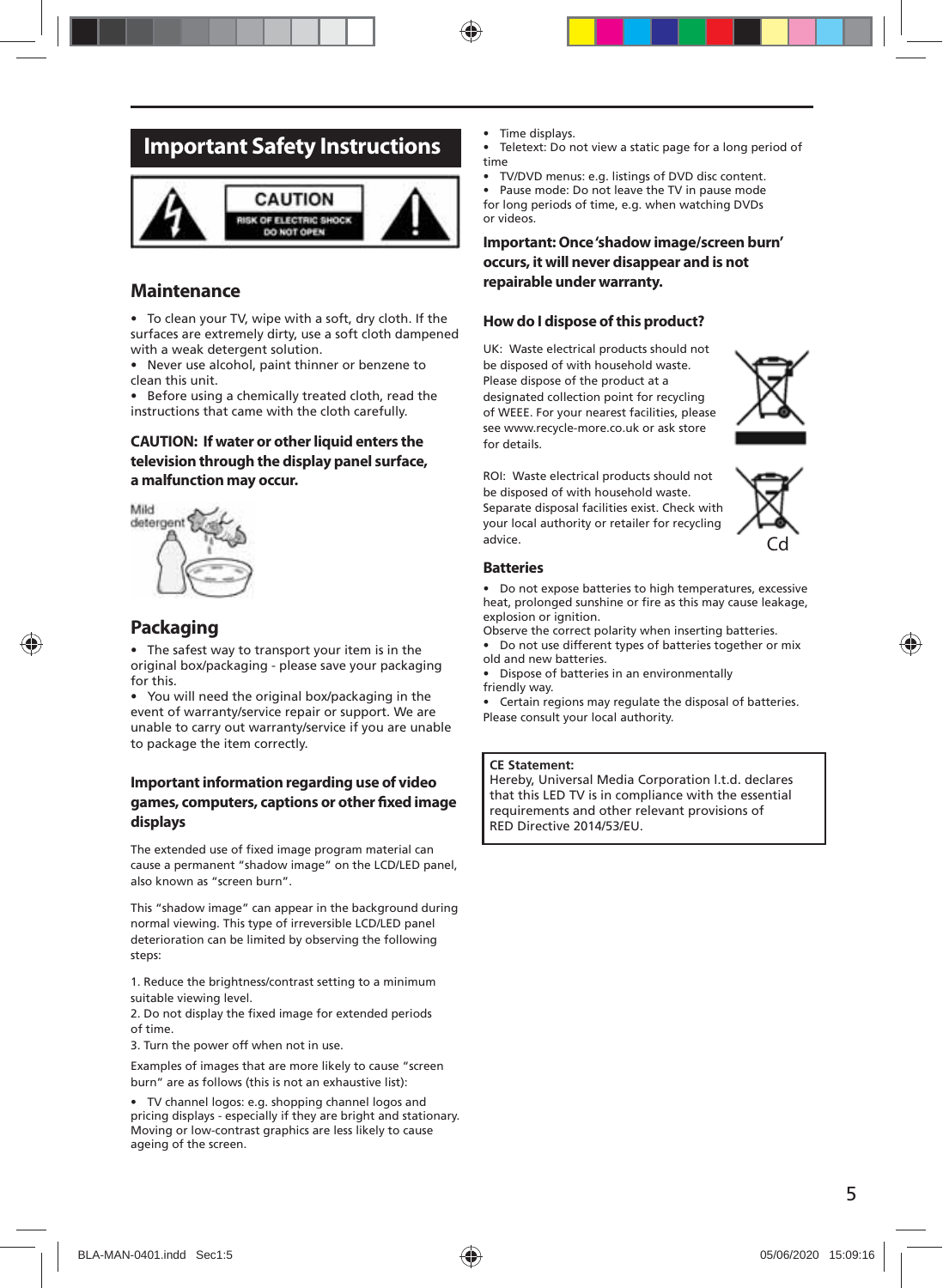### **Trademarks**

#### Haml

The terms HDMI and HDMI High-Definition Multimedia Interface, and the HDMI Logo are trademarks or registered trademarks of HDMI Licensing, LLC in the United States and other countries.



The Ultra HD Display logo is registered trademark of DIGITAL-EUROPE



The DVB logo is the registered trademark of the Digital Video Broadcasting (DVB) project.



For DTS patents, see http://patents.dts.com. Manufactured under license from DTS Licensing Limited. DTS, the Symbol, DTS and the Symbol together, and DTS Studio Sound are registered trademarks and/or trademarks of DTS, Inc. in the United States and/or other countries. © DTS, Inc. All Rights Reserved.



For DTS patents, see http://patents.dts.com. Manufactured under license from DTS Licensing Limited. DTS, the Symbol, DTS and the Symbol together, DTS-HD, and the DTS-HD logo are registered trademarks and/or trademarks of DTS, Inc. in the United States and/or other countries. © DTS, Inc. All Rights Reserved.



The FREEVIEW text and logos are trademarks of DTV Services LTD. © DTV Services Ltd

**Note:** Trademarks may vary depending on model.

*FSACRVIEW* 

SAORVIEW is a registered trademark owned by RTÉ.



Manufactured under license from Dolby Laboratories. Dolby, Dolby Audio and the double-D symbol are trademarks of Dolby Laboratories.

 $\overline{CI+}$ 

The "CI plus" Logo is a trademark of CI Plus LLP.

### **CE YouTube**

YouTube and the YouTube logo are trademarks of Google Inc.



The Wi-Fi CERTIFIED Logo and Miracast® are registered trademarks of Wi-Fi Alliance. Wi-Fi CERTIFIED Miracast™ is a trademark of Wi-Fi Alliance.

**Microsoft PlayReady™**

This product contains technology subject to certain intellectual property rights of Microsoft. Use or distribution of this technology outside of this product is prohibited without the appropriate license(s) from Microsoft.

Content owners use Microsoft PlayReady™ content access technology to protect their intellectual property, including copyrighted content. This device uses PlayReady technology to access PlayReady-protected content and/or WMDRM-protected content. If the device fails to properly enforce restrictions on content usage, content owners may require Microsoft to revoke the device's ability to consume PlayReady-protected content. Revocation should not affect unprotected content or content protected by other content access technologies. Content owners may require you to upgrade PlayReady to access their content. If you decline an upgrade, you will not be able to access content that requires the upgrade.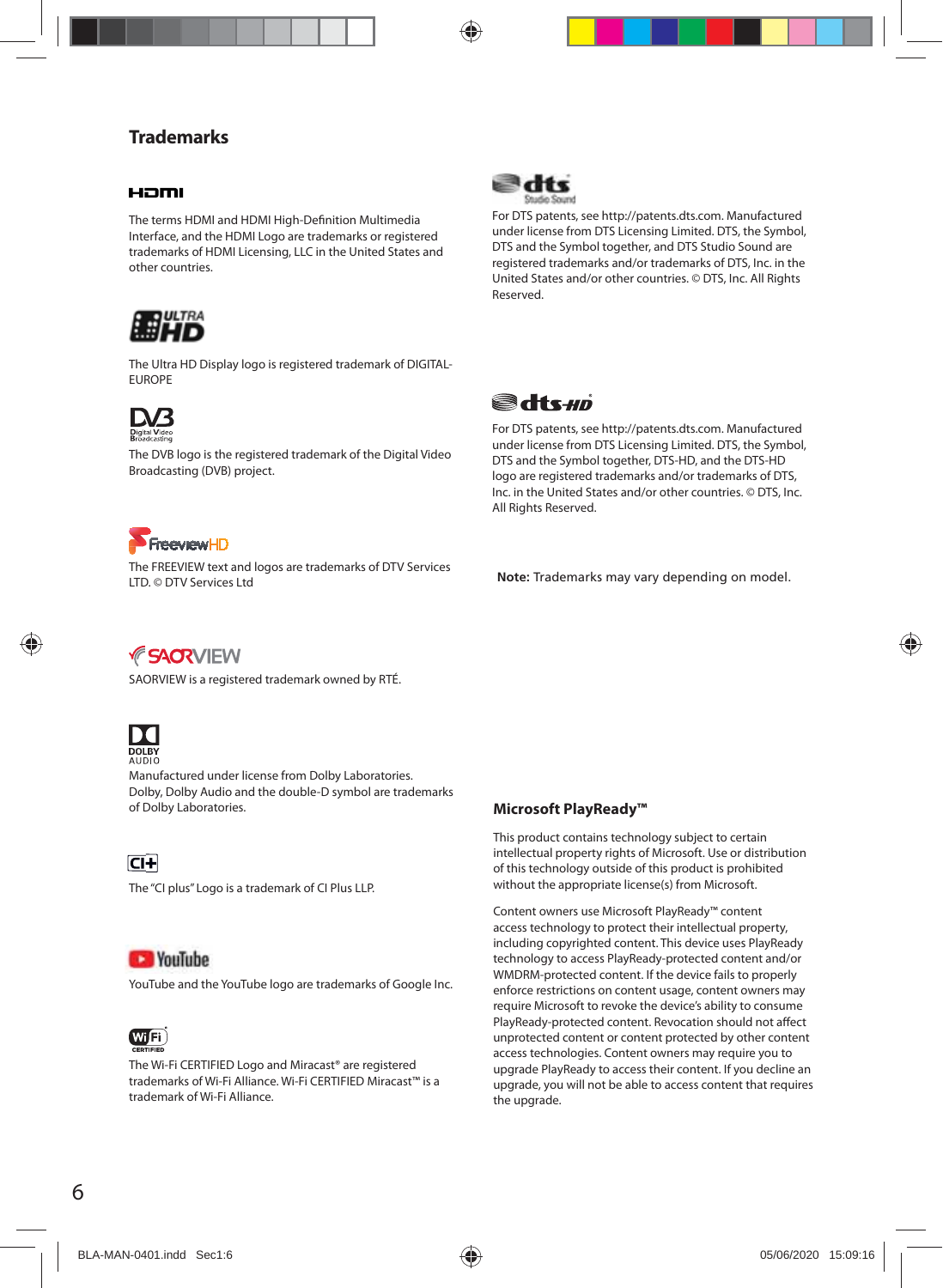## **CONTENTS**

| <b>Trademarks</b> |
|-------------------|
|                   |
|                   |
|                   |
|                   |
|                   |
|                   |
|                   |
|                   |
|                   |
|                   |
|                   |
|                   |
|                   |
|                   |
|                   |
|                   |
|                   |
|                   |
|                   |
| Media Menu        |
|                   |
|                   |
|                   |
| Catch UP TV       |
|                   |
| Source Menu       |
|                   |
|                   |
|                   |
|                   |
|                   |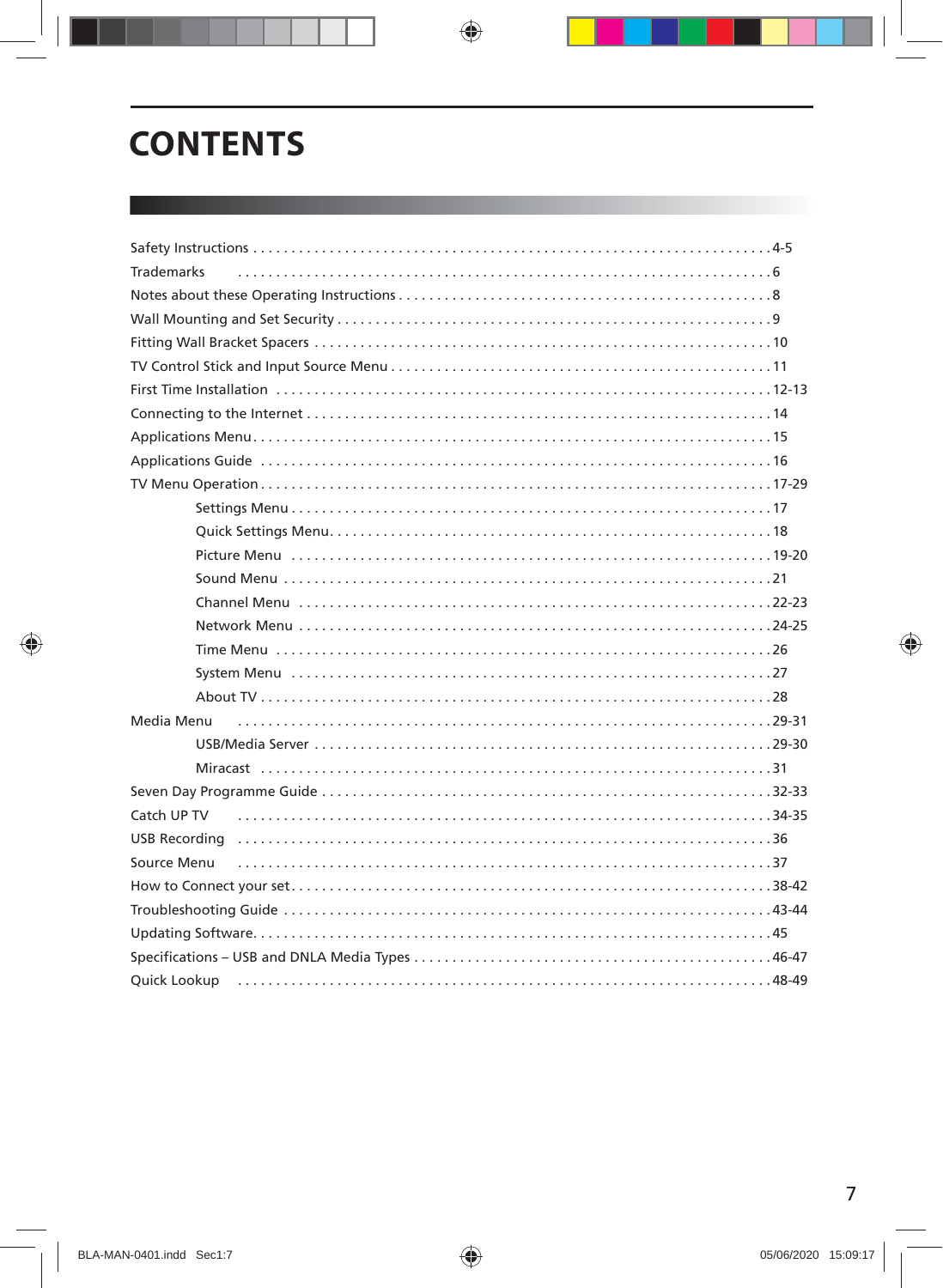## **OPERATING INSTRUCTIONS ADVICE**

When following the guidance on how to use the set, use the following notes. Unless otherwise stated, the remote control is used to operate the set, it will be noted when to use the buttons or control stick on the set itself.

Notes of interest are shown in boxes throughout this manual.

When a menu option is referred to, this will be in **bold**.

The following remote control buttons are used to navigate the menus:

**[EXIT]:** Exits from the menu and returns to the source

**[BACK]:** Takes you one step back in the menu.

**[ARROW BUTTONS]:** Navigate around the options on the screen.

**[OK]:** Selects the option highlighted.

When reference is made to a button to press on the remote control it will be contained within a square bracket like this [OK]. This would mean press the OK button on the remote control.

For entering Wi-Fi password information an on-screen keyboard is used. To navigate around this, use the arrow buttons on the remote control, enter the character selected by pressing [OK].

|              | This button will shift the character set on the keyboard to capital letters. |
|--------------|------------------------------------------------------------------------------|
| .,?          | Allows the selection of special characters.                                  |
| ×            | Backspace, deletes last character inputted.                                  |
|              | Insert a space                                                               |
| <b>Enter</b> | Enters password and exits keyboard mode.                                     |
| ENG          | Type of keyboard (ENG is English). This can not be changed.                  |



Wi-Fi On Screen Password Entry Keyboard

**Note:** It is not recommended to connect external user interface devices, such as a keyboard or mouse, to this set.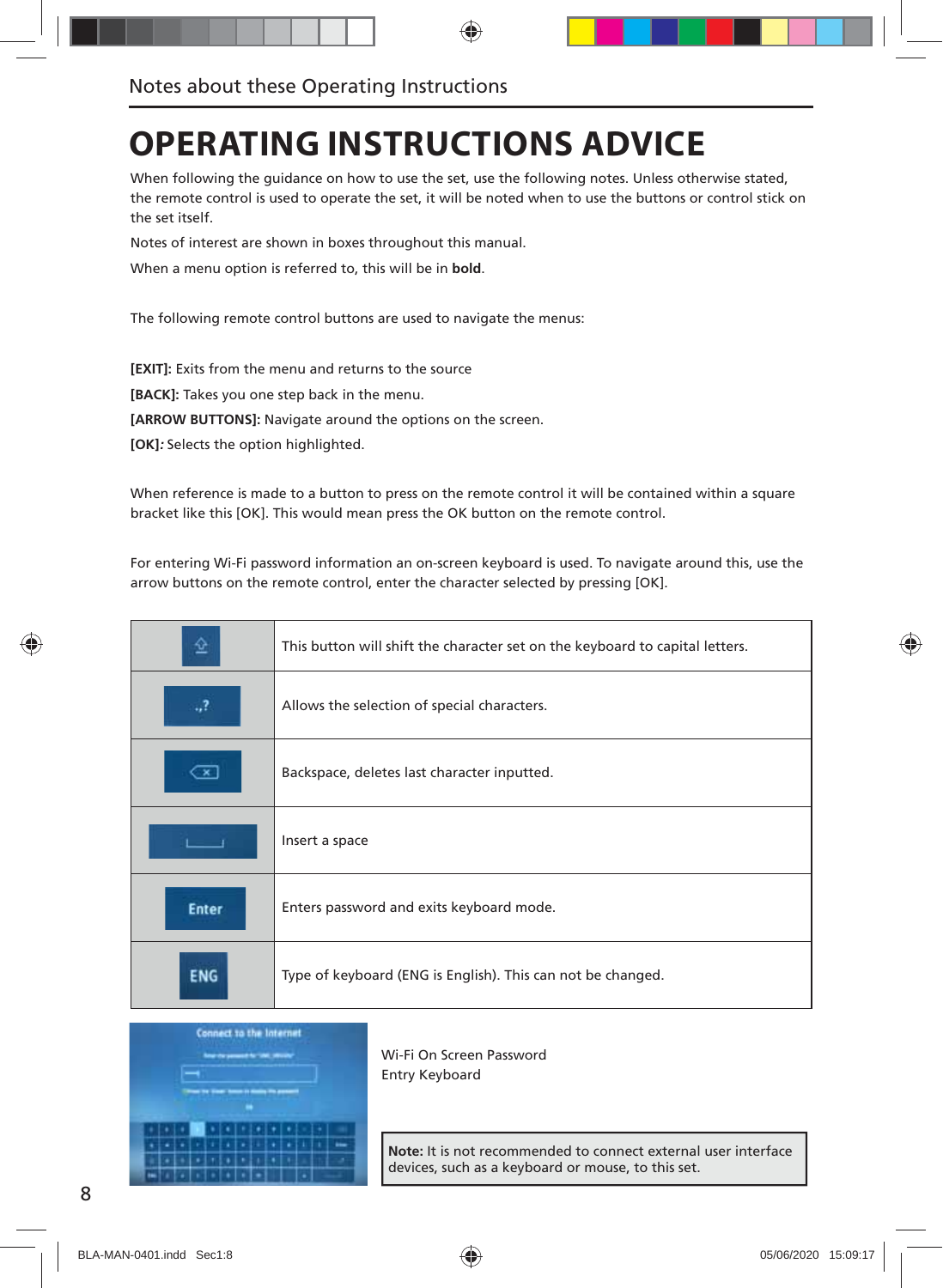## **SECURING THE TV TO A WALL**

### **Securing the TV to a wall with anti-tip straps**

For maximum safety in the home, when using a TV with its stand, anti-tip straps should be fitted. These are available from major retailers & websites and are an easy, inexpensive and effective way of ensuring your TV stays safely upright. Straps are designed to be attached to the rear of the TV and then tethered to the wall or the furniture the TV is stood on, these are fitted as follows.

**A)** Using one or both of the top wall-mounting holes and screws fasten one end of the fastening cord/s to the TV. (the screws are already supplied in the wall mounting holes)



**B)** Secure the other end of the fastening cord/s to your wall. (you will need screws/fixings suitable for your wall type - available separately from most DIY stores).



**Note**: Please ensure that children do not climb on or near the TV set.

**Note:** When handling the set do not grip the LCD Panel.

**Note:** Do not pull the set when mounted on a bracket. If using a moveable bracket, adjust via the bracket and not the set.

The Royal Society for the Prevention of Accidents is urging people to take care with flat-screen televisions. RoSPA stated in 2010 that "Toddlers are particularly at risk of pulling flat-screen televisions on to themselves. They are unsteady on their feet and are attracted by colourful television images." The risk has increased as televisions become lighter.

### **Wall mounting**

IMPORTANT - Before drilling any holes in the wall ensure you are not drilling where there



could be electrical wires, water or gas pipes.

1) Remove the four screws located at the back of the TV set.

2) The wall mount can now be easily attached to the mounting holes, located on the back of the TV, using the same four screws removed.

VESA mounting points are located on the rear of the set, see example above.

For optimum viewing, if wall mounting the TV higher than eye level, the TV should be tilted downwards so that the TV's screen is 'face on'. See fig 1 and 2.



**Important:** If wall mounting this TV, only use the screws already provided in the wall mounting holes. Using other screws which are longer could cause irreparable damage to internal parts. When using a wall bracket, please ensure the screws in the back of the TV set are not over tightened.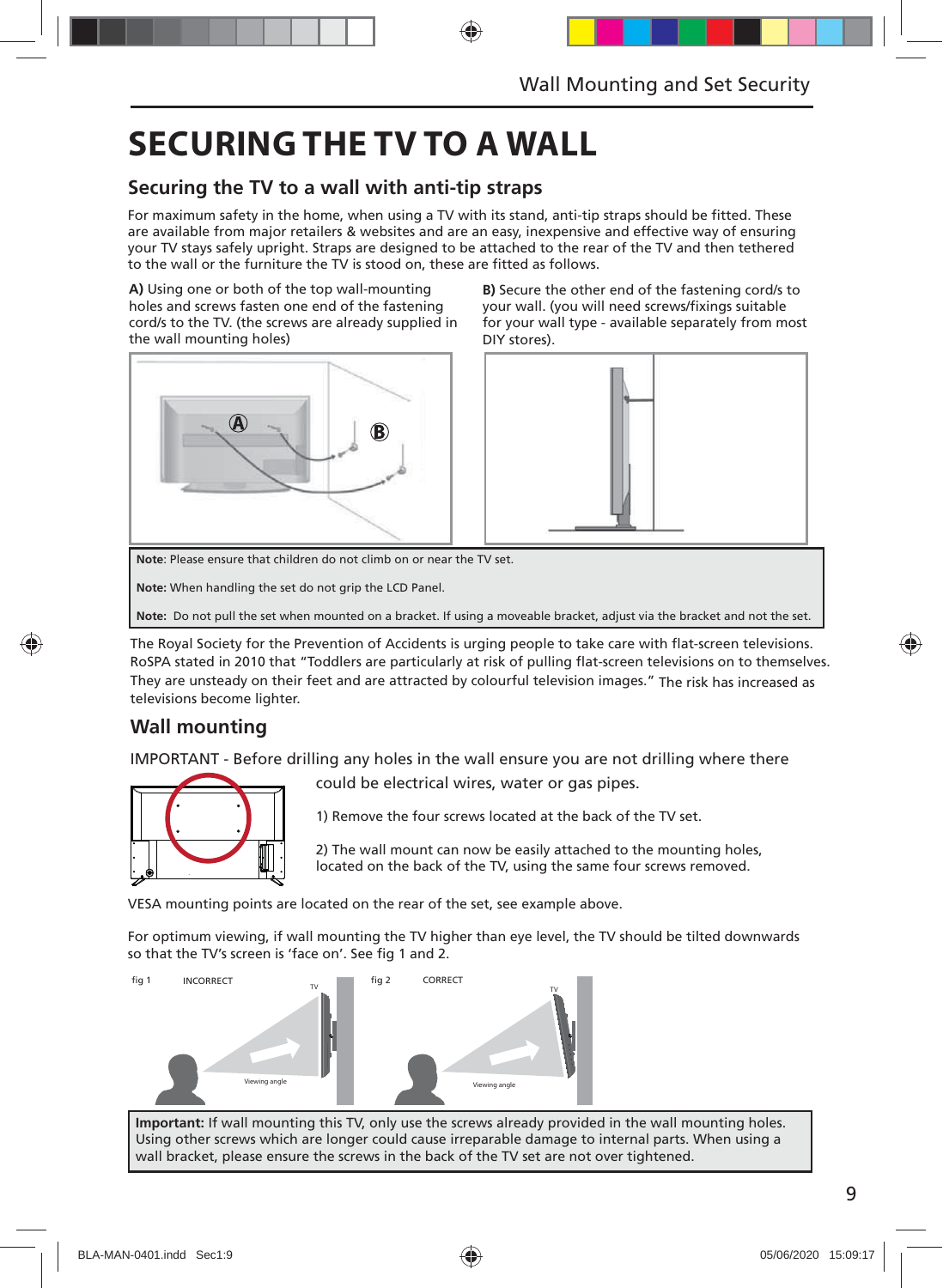## **SECURING THE TV TO A WALL**

When wall mounting the TV, ensure that the mains power cable and any other cables connected to the TV from your external devices do not interfere with your wall bracket. On some models, you will find 'spacers' in the accessories pack that should be fitted in between the rear of the TV and the wall bracket in order to prevent trapping any cables. See Fig 1 below.

**4 x Screw including D18 washer**



**These should be used as indicated in the picture below. Ensure that the screws are not overtightened as this may cause damage to the set.**



**Important:** Only use the screws provided to mount the set onto a wall bracket. When using a wall bracket, please ensure the screws in the back of the TV set are not over tightened. Failure to use the correct screws may lead to damage**.**

**Note:** Spacers and screws are not supplied for all models, refer to the Quick Start Guide for more information.

**Note:** Due to the use of rear facing HDMI connectors, right angled HDMI adapters can be utilized to reduce the space required behind the set to allow the cable to bend safely. There are different types of HDMI angled connectors, ensure that the one being used is suitable for the cable/socket types.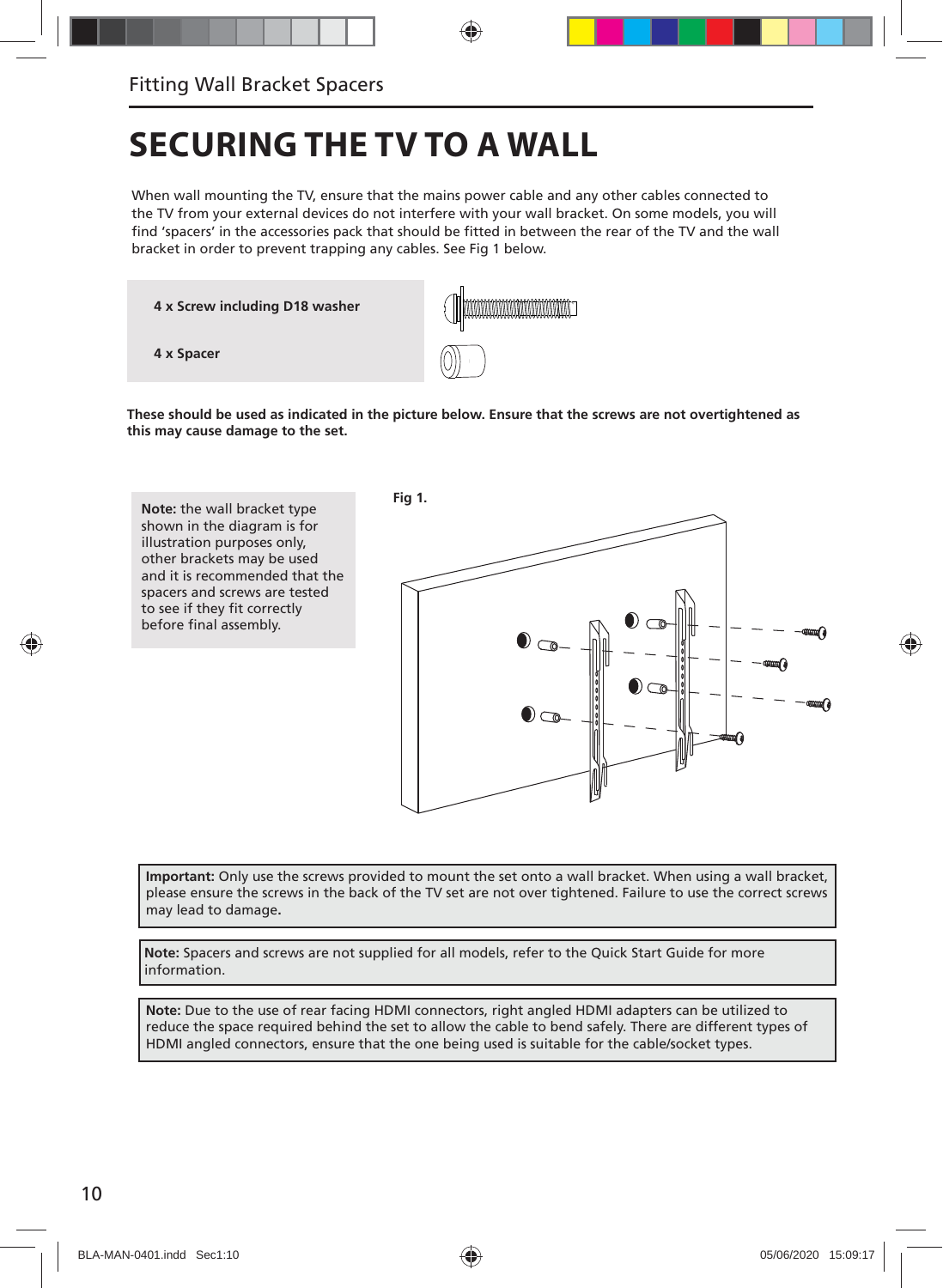## **TV CONTROL STICK AND INPUT SOURCE MENU**

For models with the joystick type controller.



### **TV Control Stick**

The TV control stick is located on the back of the TV. The control stick can be used to control many of the TV functions. The shape of the TV's control stick may vary by model.

#### **While TV is in standby mode:**

• Press the centre of the control stick once - Power on the TV set

#### **While watching TV:**

- RIGHT/LEFT volume up/volume down
- UP/DOWN changes channel up/down
- Press the centre of the control stick once displays the menu
- Press and hold the centre of the control stick Standby/Power Off

#### **While in menu:**

- RIGHT/LEFT/UP/DOWN navigation of cursor in on-screen menus
- Press the centre of the control stick once OK/Confirm selected item
- Press and hold the centre of the control stick back to previous menu

### **Choosing Mode Input/Source**

Use the source menu to switch between input/connections.

**A)** Using the buttons on the remote control:

- 1. Press [SOURCE] The **'source'** menu will appear.
- 2. Press [<] or [>] to select the input you require.
- 3. Press [OK].

**B)** Using the TV control stick:

- 1. Press the centre of the control stick once to enter the TV menu.
- 2. Press the control stick RIGHT/LEFT and navigate through to 'SOURCE' menu.
- 3. Press the centre of the control stick to enter the 'SOURCE' menu.
- 4. Press the control stick RIGHT/LEFT to scroll through and select the input/source you require.
- 5. Press the centre of the control stick to select the chosen input/source option highlighted.

For further information on input/connections please view the 'Connections' pages.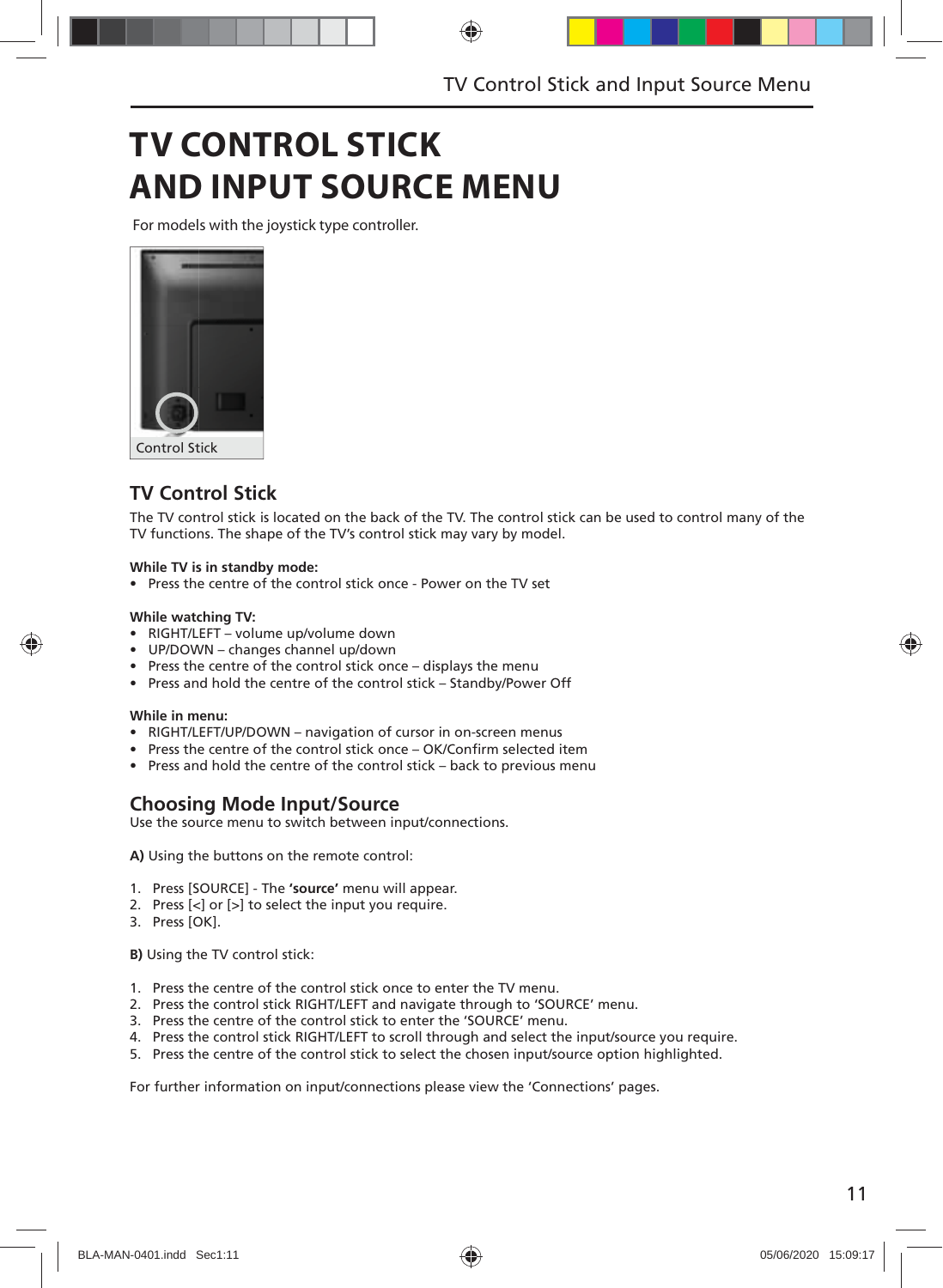## **FIRST TIME INSTALLATION**



**Introduction**

When the set first turns on, it enters the First Time Installation mode. This can be restarted by restoring the set to default settings in the **'ABOUT TV'** menu



#### **Languages**

Select your preferred on-screen display language. This will change the language in which the menus and associated information is displayed. To change this press the [MENU] button and then select **Settings > System Menu > Language**



#### **Agreement 1** Agree to the Data Collection and Firmware update notice.



#### **Country Selection**

Select the correct flag for the country in which the set will be used. This will enable the set to correctly install the functions applicable to the country of use.



**Environment of Use**

**Home Mode:** For normal use, by default, it is set to a power saving mode which reduces the energy used by up to 25% (by reducing the power to the LED/LCD panel). This can be changed in the picture mode settings.



**Select Wi-Fi Network**

Select the Wi-Fi network which you would like to be connected to. A padlock symbol next to the network indicates that it will require a password to use.



#### **Entering Password**

Use the arrow buttons on the remote control to select the correct character and then press [OK] to enter. Press the [GREEN] button to reveal the password.



**Network setup** 

You can connect the TV to your broadband router or wireless network in order to take advantage of the Smart functions. If you connect the TV to your router using an Ethernet cable (recommended) this step will be skipped.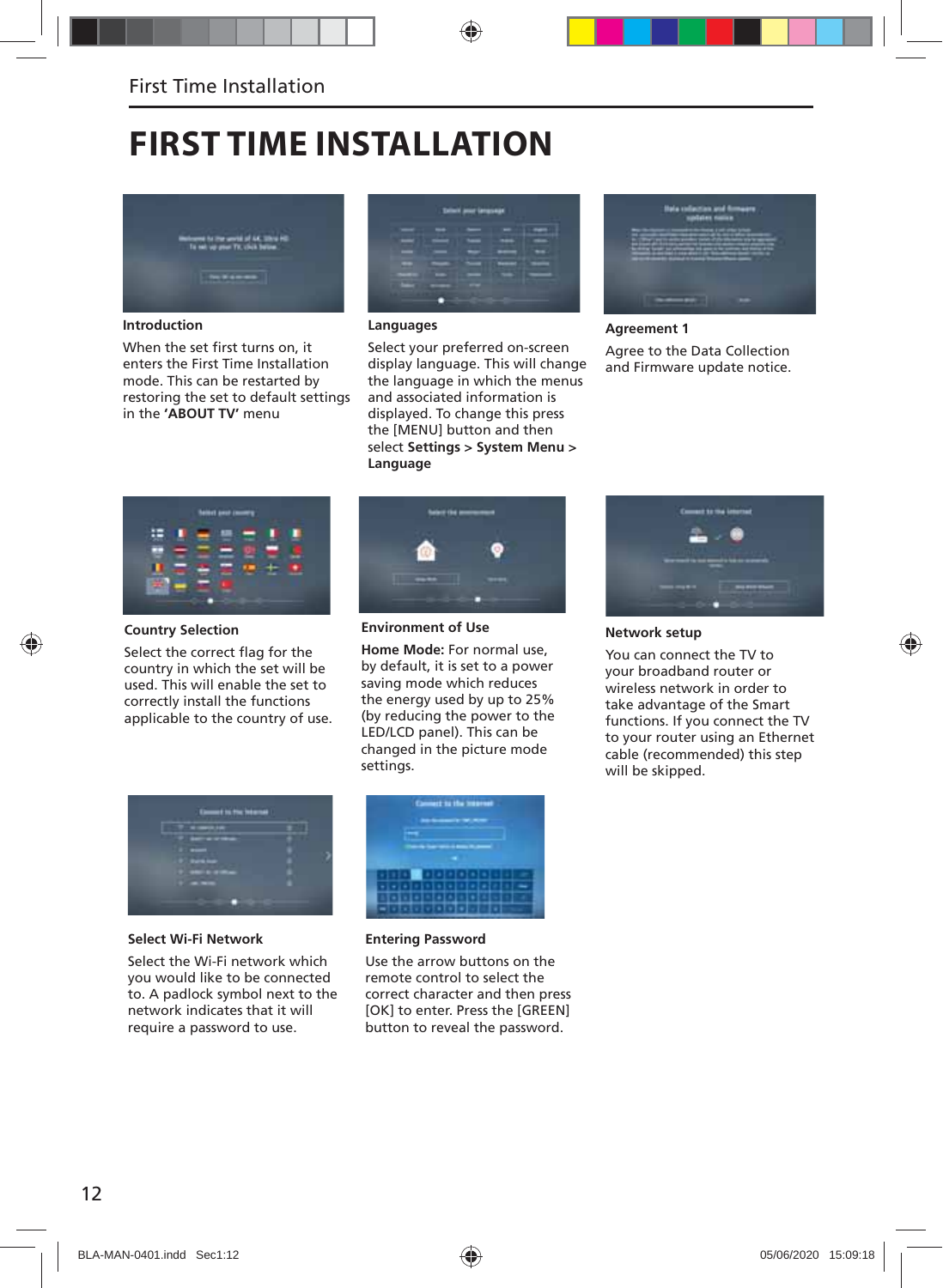## **FIRST TIME INSTALLATION**



**Confirmation of Internet Connection**

If the network has been correctly authorised, a tick symbol will appear next to it.



**Set Up Netflix** 

If you have a Netflix account, it can be set up on the television here. Once set up and validated, the First Time Installation continues on to the next step.



#### **Default Source**

Select the source which you use the most. If Digital TV (Freeview) is chosen, then at the next step, the set will tune in and default to Digital TV (Freeview). If one of the other sources is selected, then the set will not tune in at this stage and default to that input. To change this press the [MENU] button and then select **Settings > Channel**



**Tune in Channels** Chose to install terrestrial channels now or later.



**Support Advice** Information regarding support is displayed.



#### **Tuning Progress Indication**

Tuning continues and a progress bar is shown with the number of channels found indicated below this.



### **Country Selection**

When Digital tuning is complete, select your country of use. Normally this will only show one country, unless you are receiving channels from multiple transmitters in other countries.

#### **Primary Region Selection**

Select the region that you would like to receive your local news from.

**Secondary Region Selection** Select your nearest or strongest signal transmitter.

**NOTE:** These screens only come up if more than one region is found. i.e. two or more transmitters are tuned in.

#### **Note:**

**In Home Mode,** the TV will switch itself to the standby mode after 4 hours in the event that the buttons on the remote control or TV set are not used. This can be disabled in the **'TIME'** menu. **Store Mode:** For store display use. The picture is adjusted to optimum settings. The store demonstration will appear on the screen automatically after two minutes.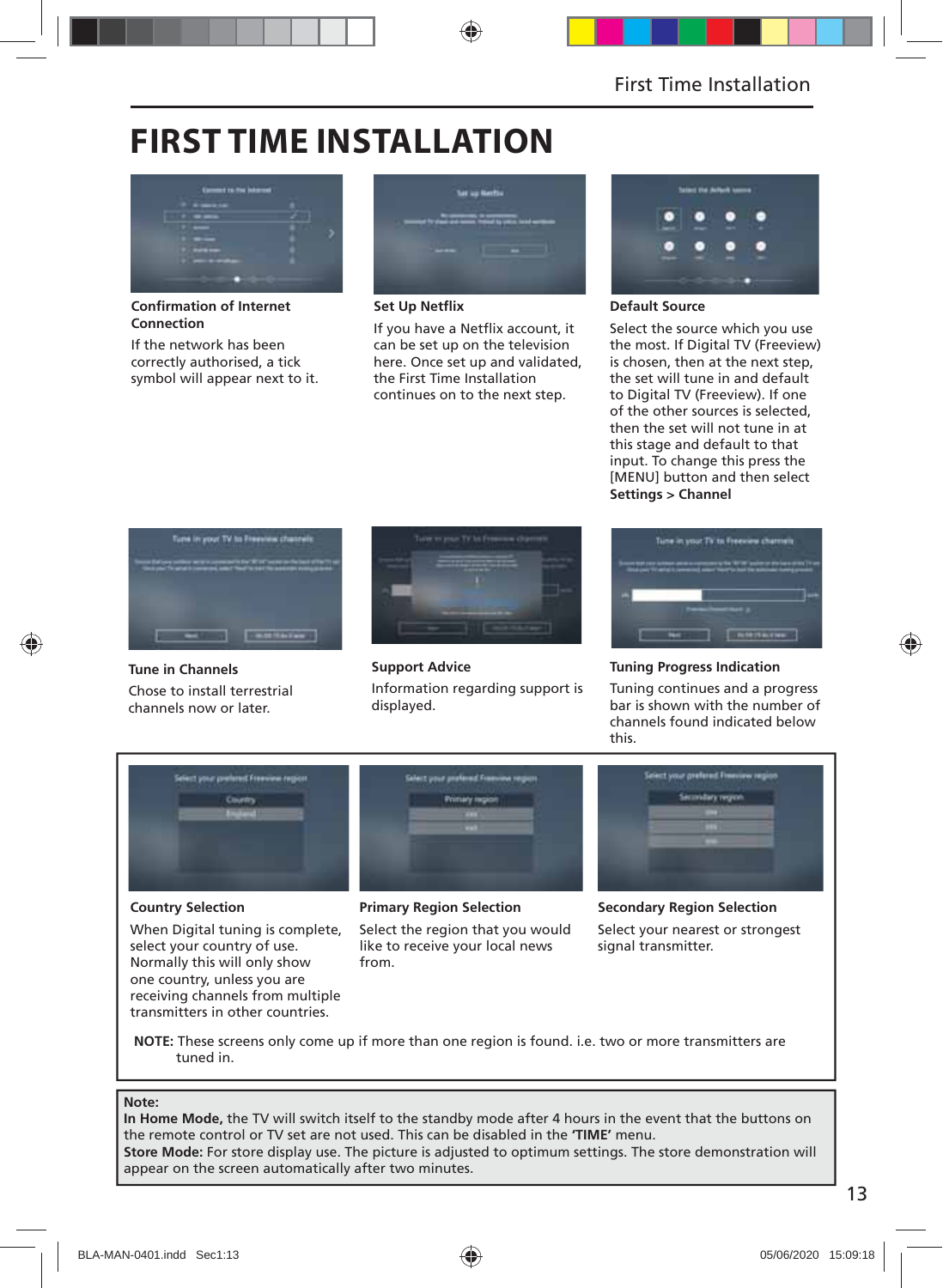## **CONNECTING TO THE INTERNET**

When you first power on your new SMART TV there will be an option to follow various on-screen set up instructions. These instructions will enable you to connect to the internet via your home network. You can connect to your home network either wirelessly or with an Ethernet cable.

If you decide not to follow the initial set up instructions and need to connect at a later date please follow these simple steps below:

#### **Connecting your TV: Wireless Connection**

Enter the **'Network'** menu and ensure that Wi-Fi is selected. Move to Wi-Fi and press [OK] on the remote control. This will bring up any local Wi-Fi networks, choose the desired network and connect. If a password is required a prompt and a keyboard to enter it will be displayed.

#### **Connecting your TV: Ethernet/LAN cable**

Plug your Ethernet cable into the RJ45 (Ethernet) socket located at the rear of the television.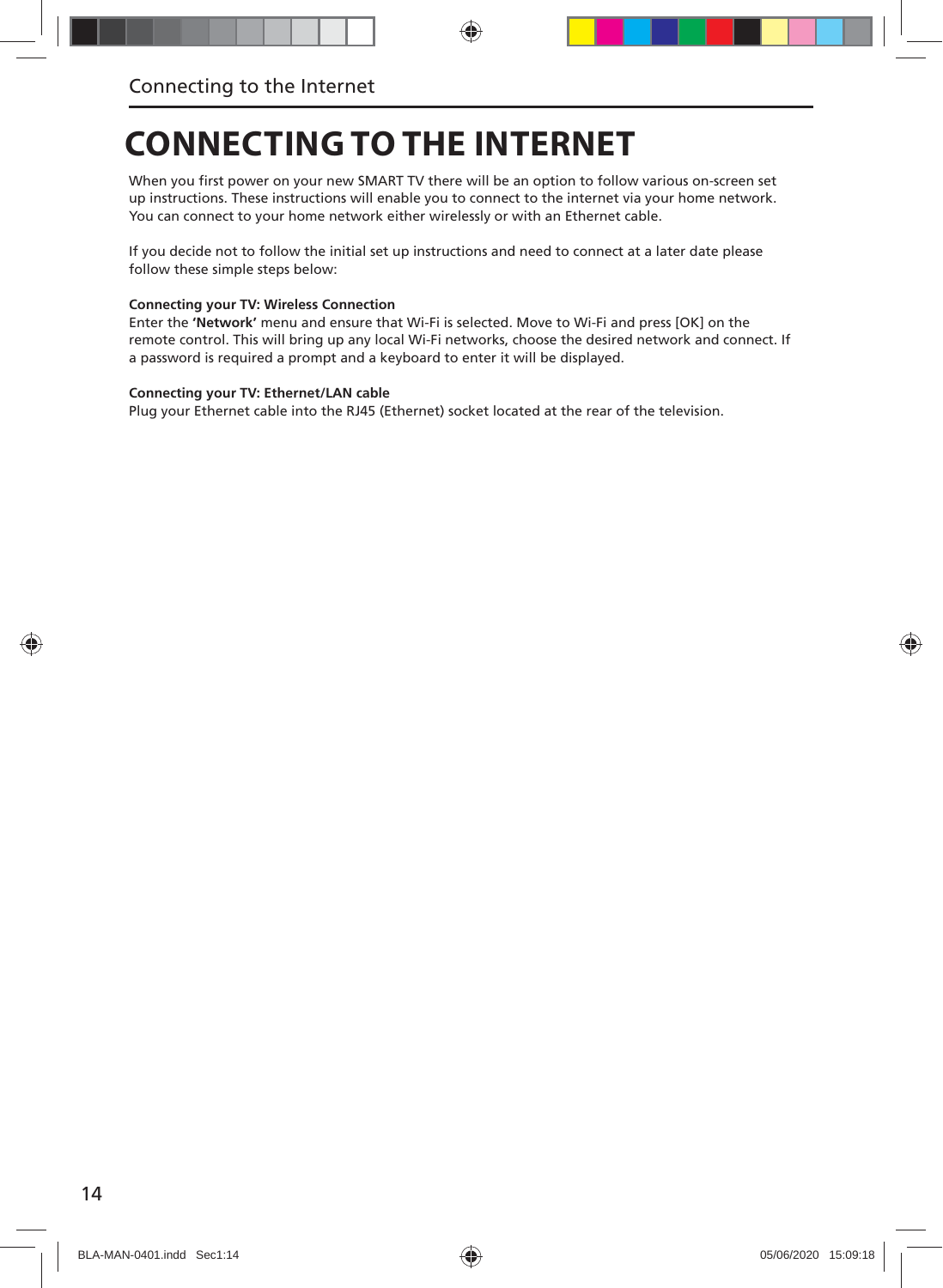## **APPLICATIONS MENU**



**Note:** The position of apps may vary depending on your TV set.

**Note:** The applications available will be different depending if the set is a Freeview Play model. Refer to the application list.

The **'Application'** menu allows you to access the TV set's "SMART" features. In this menu you can enter various functions including Web Browser, BBC iPlayer, etc. At the bottom of the screen there are some key apps for easy and quick access.

To view the next layer of the **'App'** menu, scroll right and select:



Note: HDR is supported on apps such as Netflix and YouTube, and only works if the data being streamed contains HDR data.

Blaupunkt SMART Portal

Blaupunkt SMART Portal is a portal which allows access to a variety of apps and multimedia services which the TV can access via the internet. To enter Blaupunkt SMART Portal you will be prompted to enter a language and accept terms and conditions. Once the relevant information has been entered you will be able to use a range of features such as MUZU.TV, Viewster and Dailymotion.

Content is updated and managed from a central source, so look out for new features and updates.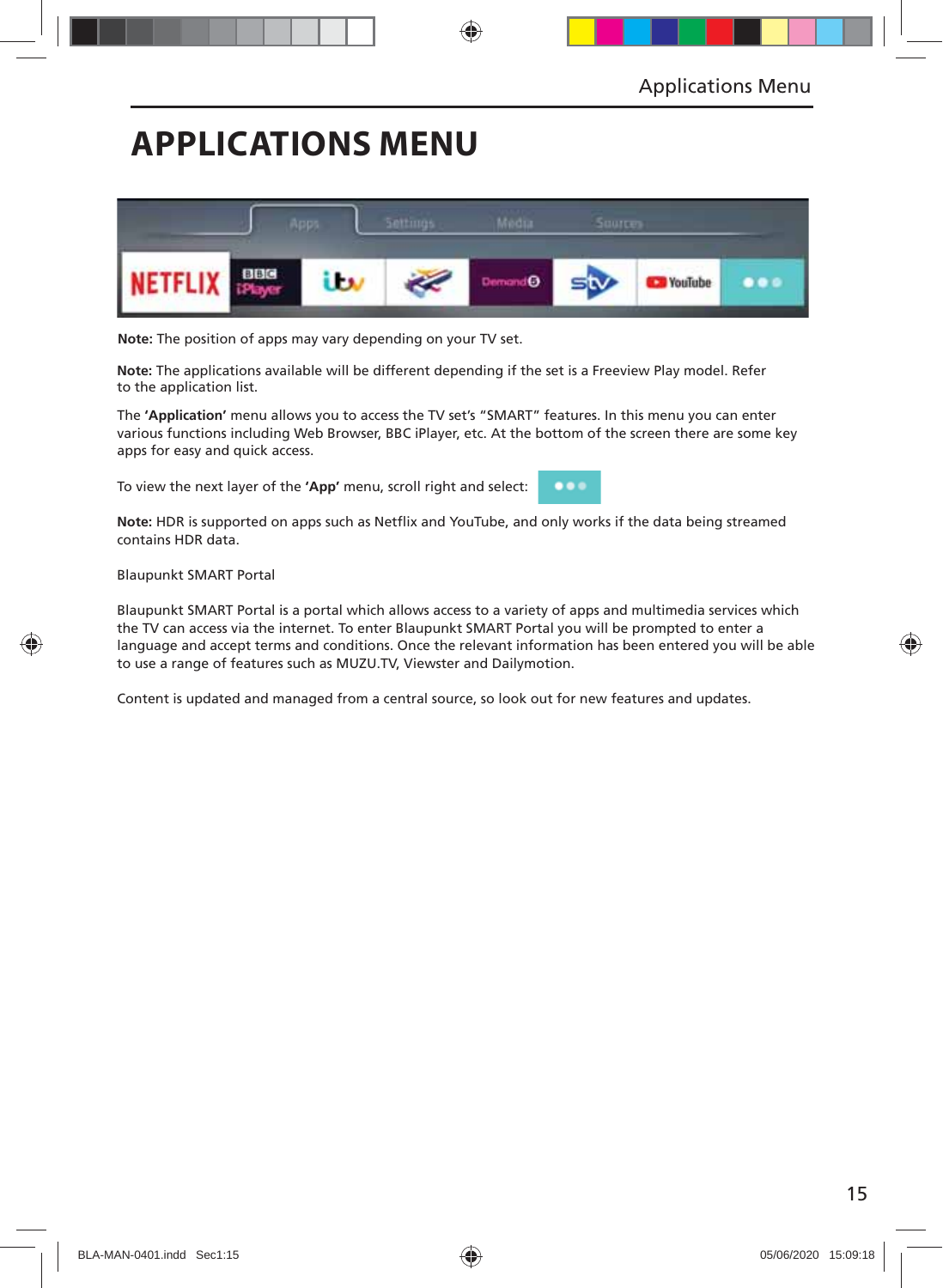## **APPLICATIONS GUIDE**

| Netflix                          | Allows access to films, boxsets and other streaming videos via your Netflix<br>account. Note that you will have to set up your own Netflix account to access<br>this application as subscription is not included with the set. |  |
|----------------------------------|--------------------------------------------------------------------------------------------------------------------------------------------------------------------------------------------------------------------------------|--|
| <b>BBC</b> iPlayer               | Enjoy BBC iPlayer exclusives and your favourite BBC programmes from the last<br>30 days.                                                                                                                                       |  |
| YouTube                          | Video sharing website allows you to discover, watch and share originally<br>created videos.                                                                                                                                    |  |
| <b>BBC News</b>                  | Access the BBC News app for up-to-the-minute and breaking news reports.                                                                                                                                                        |  |
| <b>BBC Sport</b>                 | The BBC Sport app offers the latest sports news, live action and scores.                                                                                                                                                       |  |
| <b>Blaupunkt SMART</b><br>Portal | More applications.                                                                                                                                                                                                             |  |

| Web Browser          | Application for accessing websites via the internet. Use the following buttons<br>for navigation in the browser: |
|----------------------|------------------------------------------------------------------------------------------------------------------|
| $CH+$                | Scroll page up                                                                                                   |
| CH-                  | Scroll page down                                                                                                 |
| <b>Red Button</b>    | Show/hide browser menu bar                                                                                       |
| <b>Yellow Button</b> | Zoom in                                                                                                          |
| <b>Blue Button</b>   | Zoom out                                                                                                         |

Note: Some Apps, such as Netflix, require a monthly subscription. This is not included with the purchase of your TV set.

**Note:** The appearance and functionality of apps may vary depending upon the revision of the app and the platform it is designed to be used on. On-demand players may also change depending upon the region in which the set is tuned into.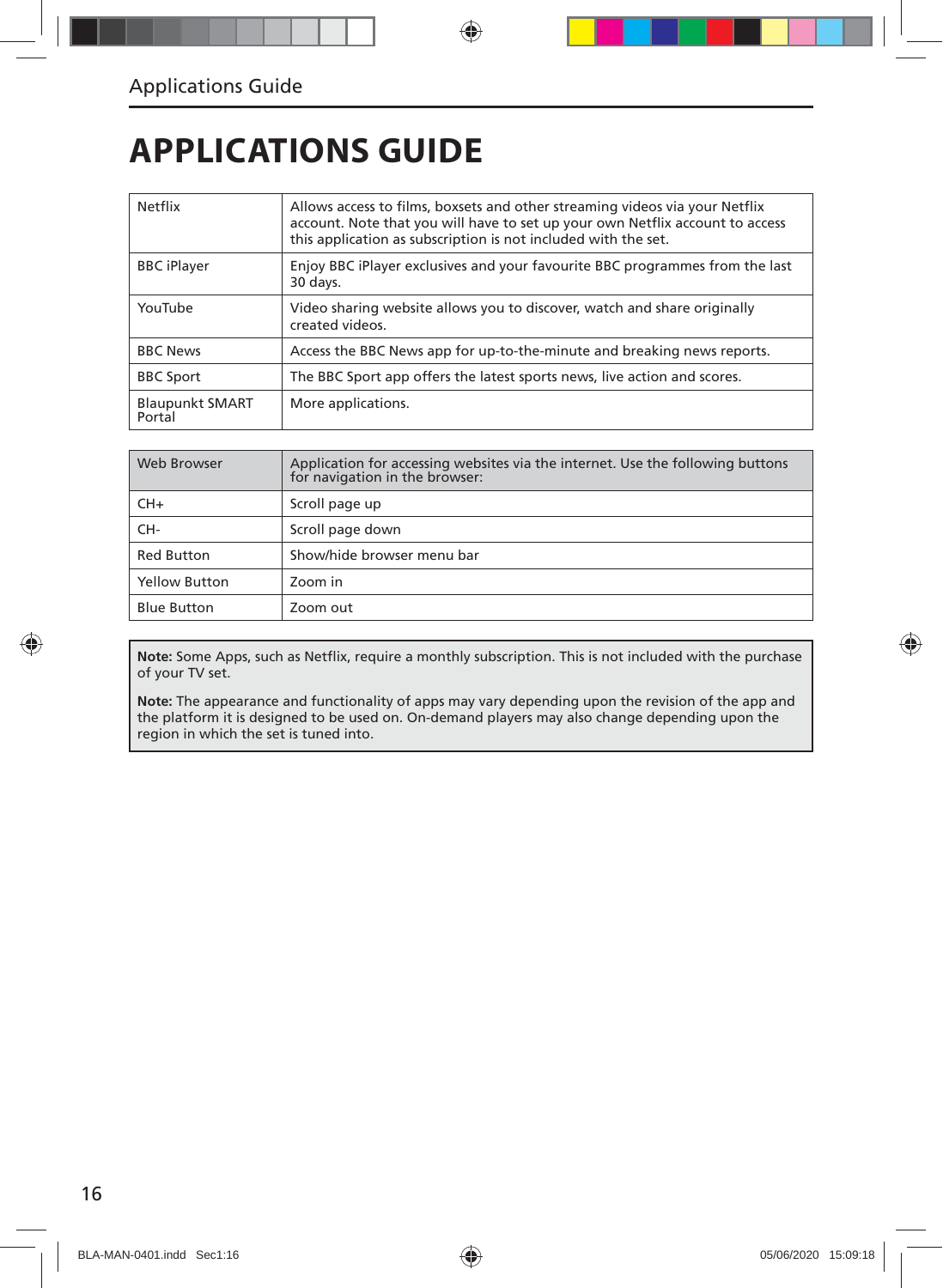## **SETTINGS MENU**

In this area, you can adjust your television to your preferred settings. Refer to the next pages to correctly set up your Blaupunkt television to your preferred settings.

To enter the **'Settings'** menu press the [MENU] button followed by [UP], then scroll to the settings option by using the [RIGHT] arrow key.



| <b>Quick Settings</b> | 徐       | Allows you to quickly access some of the most useful functions on the set.                                              |  |
|-----------------------|---------|-------------------------------------------------------------------------------------------------------------------------|--|
| Picture               | 圳       | Enables control of the picture settings to ensure optimal performance and<br>personal preference settings to be stored. |  |
| Sound                 | $\circ$ | Controls the individual sound settings on the television.                                                               |  |
| Channel               |         | Set up your channels and tuning.                                                                                        |  |
| Network               | œ       | Connection to your Wi-Fi or Ethernet network.                                                                           |  |
| Time                  |         | Gives control over all the time and date functions on the set.                                                          |  |
| System                | ◉       | Provides access to the overall system controls within the television.                                                   |  |
| About TV              |         | Shows relevant information about the set and its functions.                                                             |  |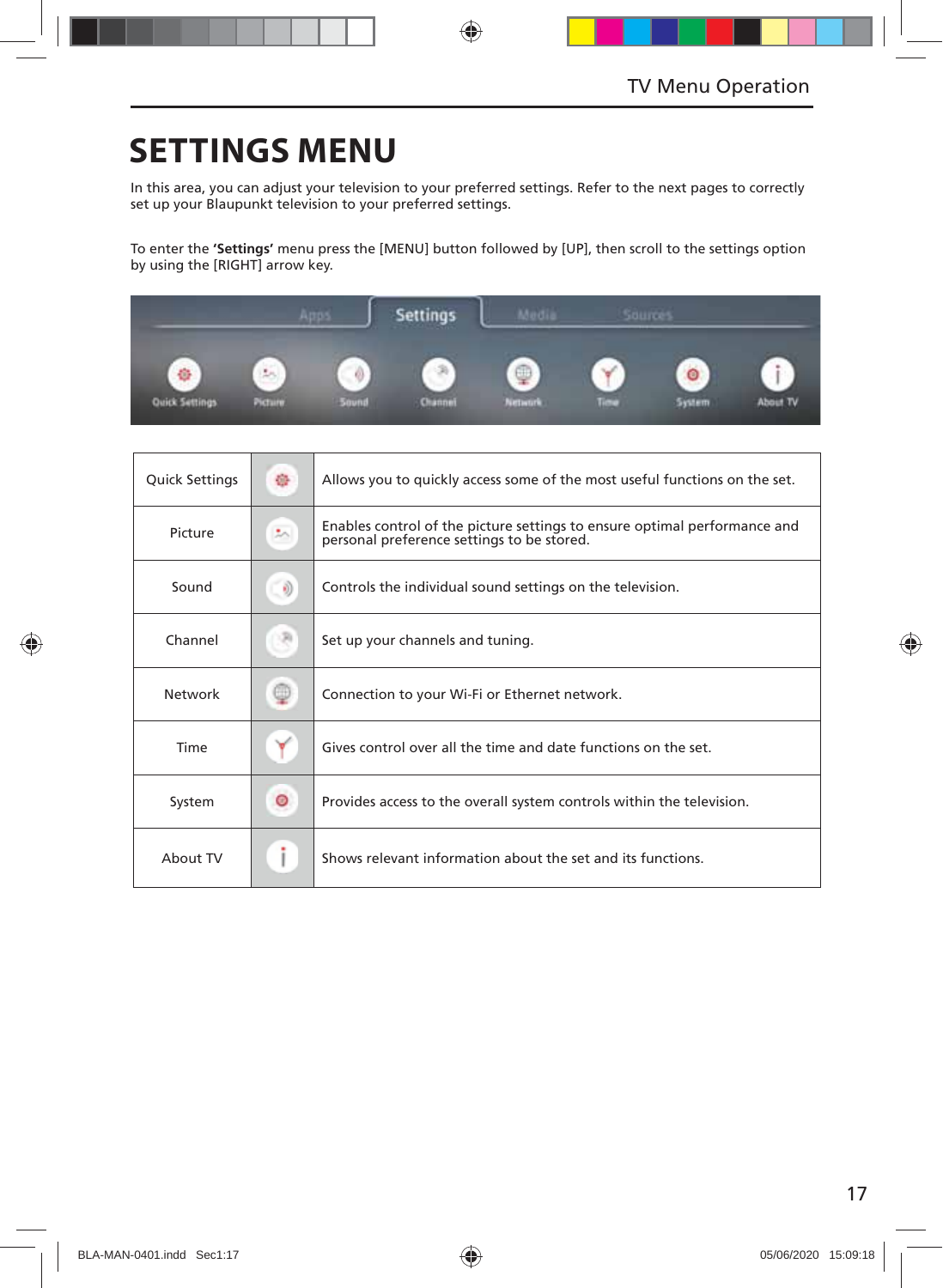## **QUICK SETTINGS MENU**

|                | <b>Audio Track</b>                            |  |
|----------------|-----------------------------------------------|--|
| Ŵ.             | Subtitle<br><b>Carl Carl Corp.</b>            |  |
| Quick Settings | Teletext                                      |  |
|                | <b>Record List</b><br><b><i>PATAMATER</i></b> |  |

This menu allows you to quickly access the most popular functions on the set without having to navigate through the various menus.

| Audio Track    | Allows vou to choose between the audio channels being transmitted on Digital<br>Television. Currently for Freeview only normal sound or the Audio Description audio<br>channels can be selected.                                              |
|----------------|-----------------------------------------------------------------------------------------------------------------------------------------------------------------------------------------------------------------------------------------------|
| Subtitle       | Turn subtitles on and off. Subtitles can also be turned on and off by using the<br>[Subtitle] button on the remote control.                                                                                                                   |
| Subtitle Track | Appears when Subtitles (above) are turned on and allows you to select which<br>subtitle track is to be used. There may be more than one sub-title available for use,<br>i.e. English Subtitle or Hearing Impaired subtitle.                   |
| Teletext       | Turn Teletext on or off. This can also be achieved by pressing the [Teletext] button<br>on the remote control.                                                                                                                                |
| Record List    | Shows a list of recorded TV programmes via a connected USB memory stick or USB<br>hard drive. While in the 'Recorded List', press the [BLUE] button to access the<br>'Schedule List'. Refer to the 'USB RECORD' page for further information. |
| Schedule List  | The schedule list allows you to view your reminders and recordings.<br>There are two icons, the clock symbol denotes a reminder, the camera indicates a<br>recording. To select use the [UP] and [DOWN] arrow buttons.                        |

### **Playback files from Record list**

To playback recorded files you will be required to have the TV set to the Freeview/Saorview source mode. Once set to the correct source, access the recorded list by pressing the [REC LIST] (Recorded List) button on the remote control or select the record list from the **'Quick'** menu, the Recorded List should now appear on the screen. Use the arrow buttons on the remote control to navigate to the recording you wish to playback and then press [OK] on the chosen file to start playback.



Use the coloured buttons on the remote control for the following options:

- Press [RED] to delete a selected recording.
- Press [GREEN] to sort the items in the record list by date.
- Press [YELLOW] to sort the items in the record list by name.
- Press [BLUE] to enter the schedule list.

**Note:** Recording is only possible when a USB stick is plugged in and formatted at FAT32. VIsit the **'USB RECORDING'** page for more information.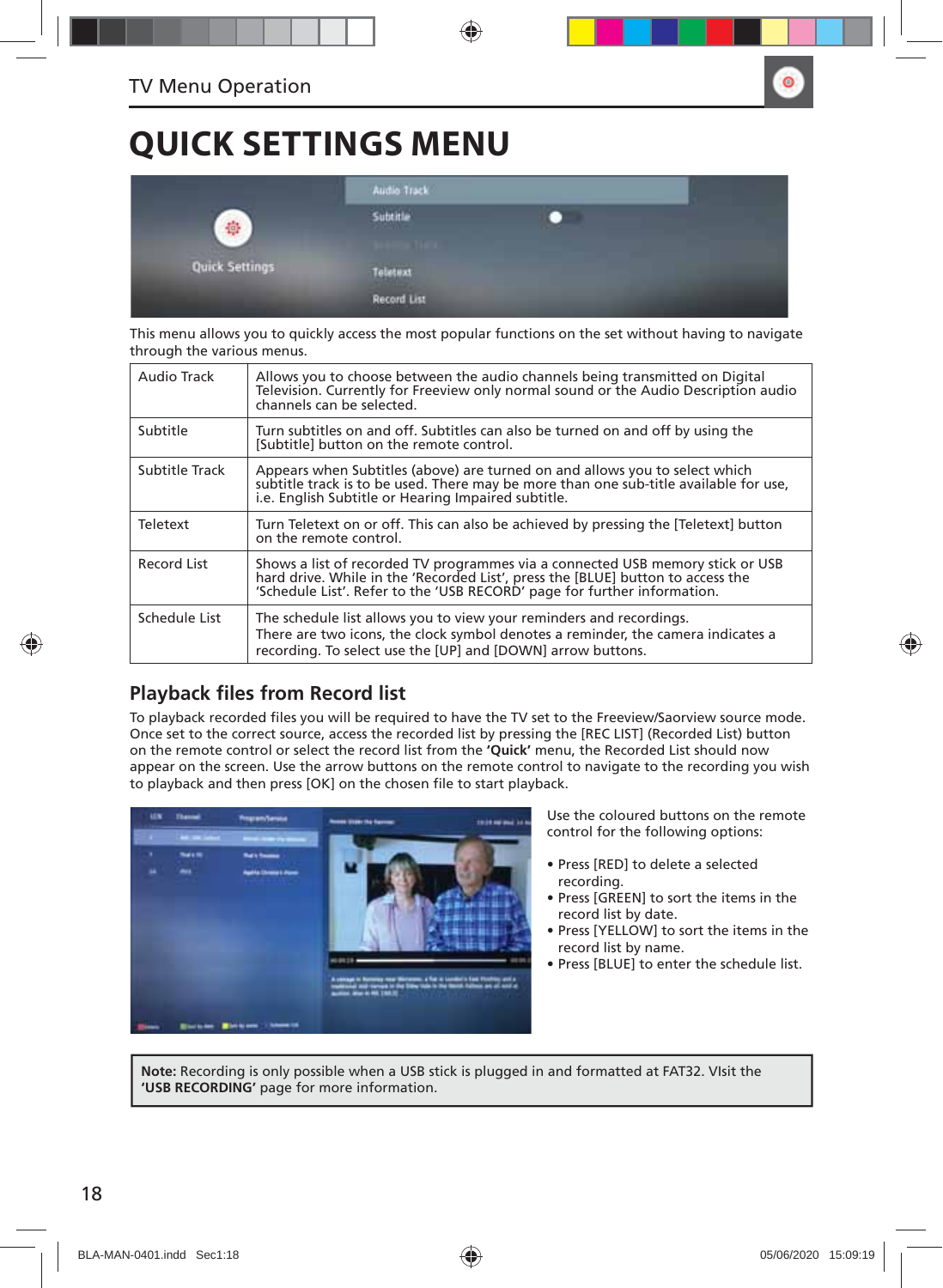## **PICTURE MENU**

|                      | Picture Mode     | Economy |    |
|----------------------|------------------|---------|----|
| $\frac{1}{\sqrt{2}}$ | Brightness       |         | 50 |
|                      | <b>Contrast</b>  |         | 50 |
| Picture              | Colour           |         | 54 |
|                      | <b>Sharpness</b> |         | 50 |

For complete control of your picture settings, enter the **'Picture'** menu to set up the following adjustments. These will allow you to enhance your viewing experience and utilise the full capability of the television.

#### **Picture Mode**

To enable fast setting of the desired picture performance the following options can be selected by pressing the [PICTURE] button on the remote control:

| Economy  | Power saving mode which reduces the energy used by up to 25% (by<br>reducing the power to the LED/LCD panel). In Economy mode, the TV will<br>switch itself to Standby mode after 3-5 hours in the event that the TV<br>buttons or remote control buttons are not pressed (change the picture mode to another setting to de-activate this function) In the economy mode the<br>brightness of the picture may be reduced. |  |
|----------|--------------------------------------------------------------------------------------------------------------------------------------------------------------------------------------------------------------------------------------------------------------------------------------------------------------------------------------------------------------------------------------------------------------------------|--|
| Standard | Standard settings                                                                                                                                                                                                                                                                                                                                                                                                        |  |
| Personal | Allows you to change the picture settings to your personal preference. These<br>settings are saved automatically.                                                                                                                                                                                                                                                                                                        |  |
| Dynamic  | Recommended settings for fast moving pictures.                                                                                                                                                                                                                                                                                                                                                                           |  |
| Movie    | Picture has less colour and is darker.                                                                                                                                                                                                                                                                                                                                                                                   |  |

You can make the following adjustments in **Personal** mode:

| <b>Brightness</b>  | Increase or decrease the brightness of the picture.     | Range: 0-100                                |  |  |
|--------------------|---------------------------------------------------------|---------------------------------------------|--|--|
| Contrast           |                                                         | Switch the balance between black and white. |  |  |
| Colour             | Changes the picture between colour and black and white. | Range: 0-100                                |  |  |
| <b>Sharpness</b>   | Increase or decrease the sharpness of the picture.      | Range: 0-100                                |  |  |
| Colour Temperature | Choose from the following:                              |                                             |  |  |
|                    | Standard                                                | Default settings.                           |  |  |
|                    | Warm                                                    | Increases red within the picture.           |  |  |
|                    | Personal                                                | Your own settings.                          |  |  |
|                    | Cold                                                    | Increases blue within the picture.          |  |  |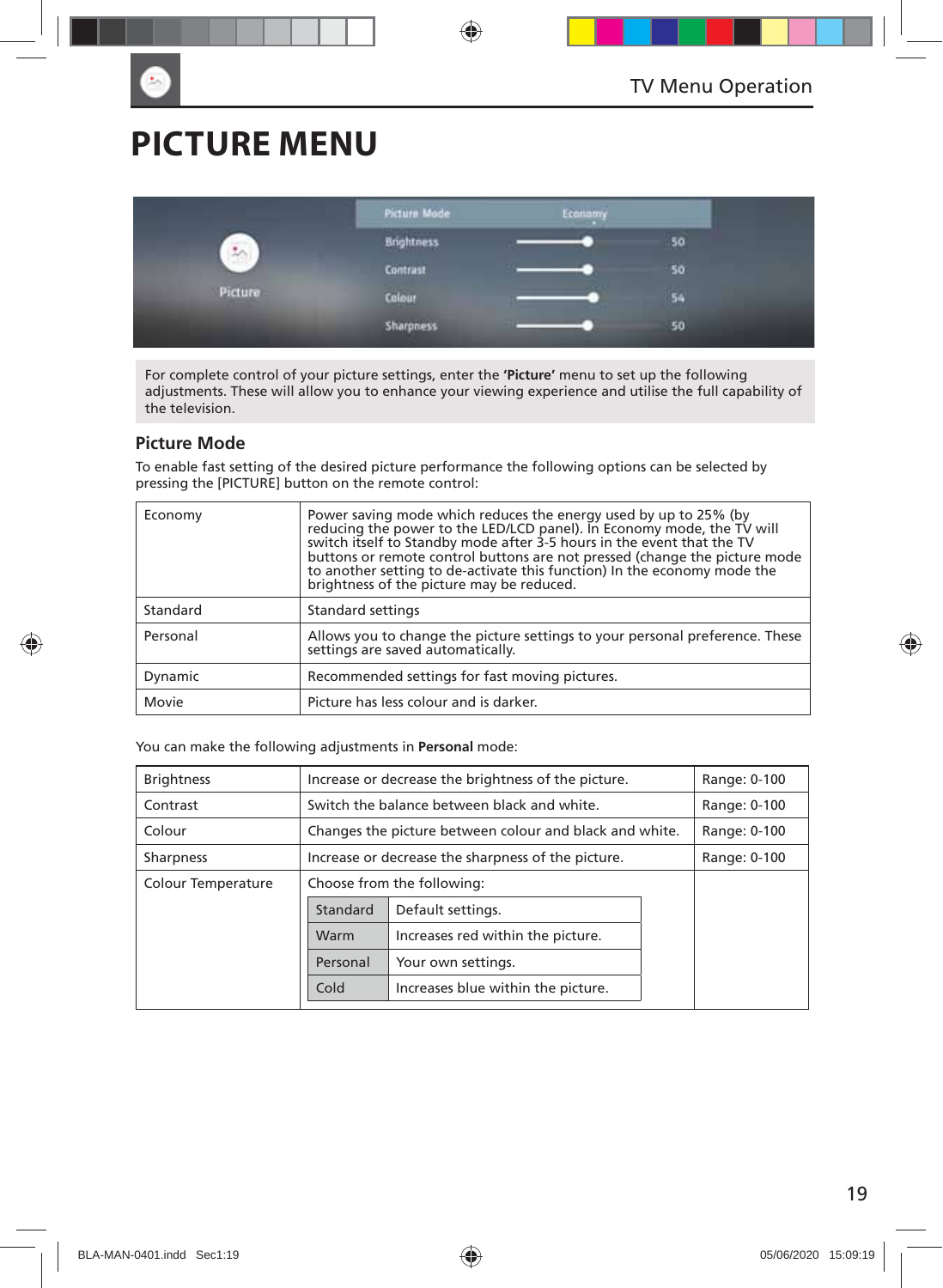

**Aspect Ratio** - Within the UK the picture format varies depending on the channel/broadcast. There are a number of different options to best meet your needs;

- Auto
- 16:9
- 4:3
- Zoom 1
- Zoom 2

#### **Auto**

Automatically displays the best picture format so the picture is in the correct position. Black lines may appear at the top/bottom and/or sides.

#### **Full Screen**



Displays a picture in the full screen mode without overscan. 16:9 signal will be displayed in original proportion. Other picture format will be stretched to fill the screen

Displays the 4:3 picture in its original size. Side bars are shown to fill the 16:9 screen

**4:3**



### **Expert Settings**

Use these adjustment settings to improve the picture in more detail.

#### **Dot by Dot**

Will display the picture in its original resolution without any change, only available in HDMI input source

#### **16:9**



Fills the screen with a regular 16:9 signal and 4:3 picture format will be stretched to fill the screen

**Zoom1 and Zoom2**



The picture is the correct proportion but zoomed in to fill the screen



| Noise Reduction                | Off, Low, Medium, High.                                                                                    |              |  |  |
|--------------------------------|------------------------------------------------------------------------------------------------------------|--------------|--|--|
| Gamma                          | Changes the range of the colour reproduction. Low, Medium and<br>High.                                     |              |  |  |
| <b>Active Contrast</b>         | Allows for the contrast level to be adjusted automatically<br>depending on picture content. 'ON' or 'OFF'. |              |  |  |
| Backlight*                     | Switches optimization of the backlight and contrast of the picture.                                        | Range: 1-100 |  |  |
| Red*                           | Adjust the amount of red in the picture.                                                                   | Range: 1-100 |  |  |
| Green*                         | Adjust the amount of green in the picture.                                                                 | Range: 1-100 |  |  |
| Blue*                          | Adjust the amount of blue in the picture.                                                                  | Range: 1-100 |  |  |
| * Only available on UHD models |                                                                                                            |              |  |  |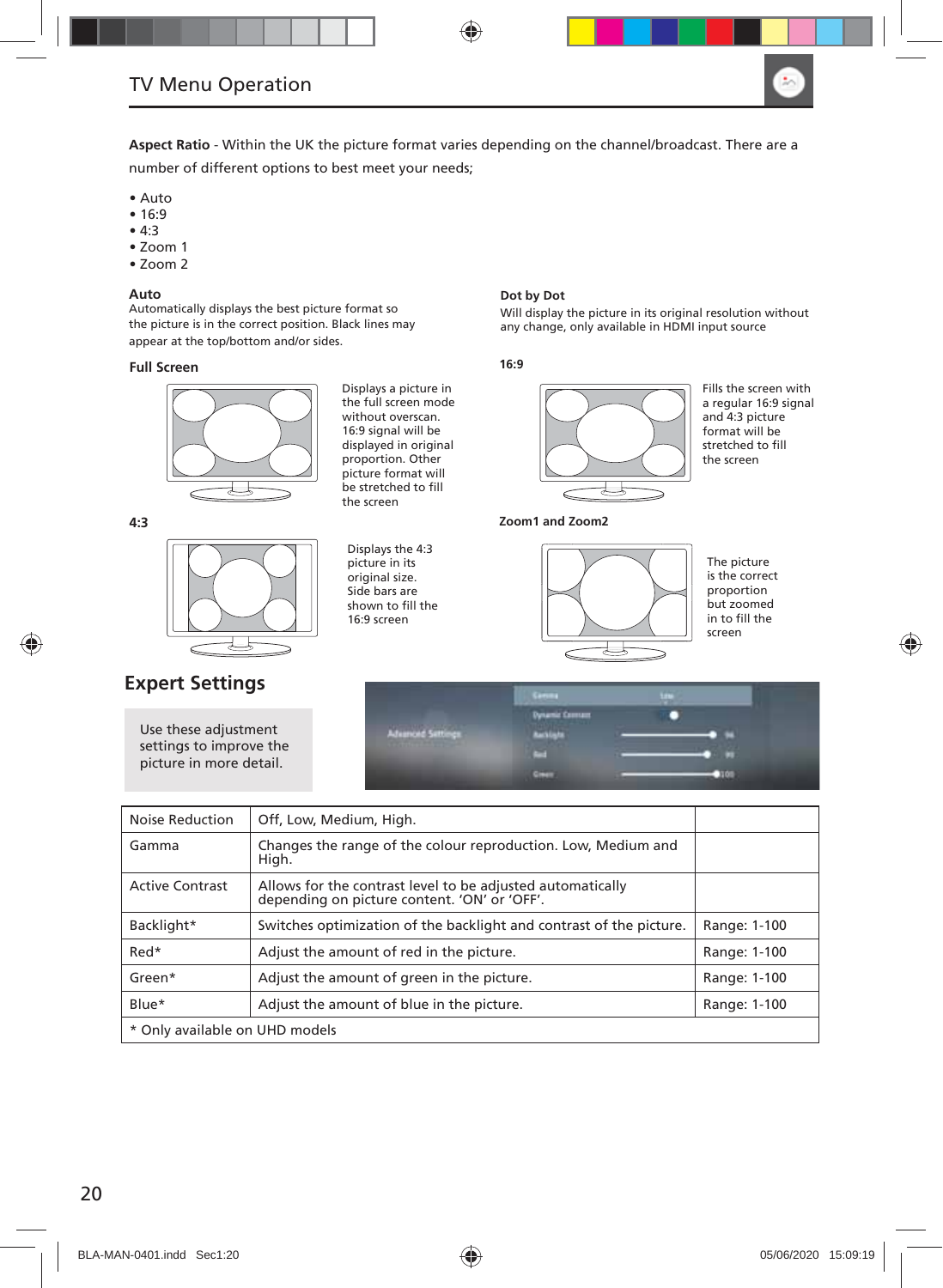# **SOUND MENU**

|       | <b>Search Union</b><br>-             | -<br>≖ |  |
|-------|--------------------------------------|--------|--|
|       | <b>BTS Studio Sound</b>              |        |  |
|       | <b>BITLON</b>                        |        |  |
| South | <b>The Color</b>                     |        |  |
|       | <b>Auto Volume Linei</b><br>________ |        |  |

For complete control of your audio settings, enter the **'Sound'** menu to set up the following adjustments. These will allow you to enhance your listening experience and expand the full capability of the television.

**Sound Mode** - To enable fast setting of the desired sound mode one of the following options can be selected by pressing the [SOUND] button on the remote control:

| Standard     | Default settings                                                                                                |
|--------------|-----------------------------------------------------------------------------------------------------------------|
| <b>Music</b> | Emphasises music over voices                                                                                    |
| Movie        | Provides live and full sound for movies                                                                         |
| Sports       | Emphasises sound for sports                                                                                     |
| Personal     | Allows you to change the sound settings to your personal preference. These settings<br>are saved automatically. |

**DTS Studio Sound**- Choose from the following options:

| l Off | Disables the DTS Studio Sound audio feature                                                                                                                      |
|-------|------------------------------------------------------------------------------------------------------------------------------------------------------------------|
| l On  | Studio Sound creates an immersive, feature-rich surround sound experience<br>from two speakers, complete with rich bass, high frequency detail and clear dialog. |

#### **DTS DRC (Dynamic Range Control)-**

| OFF       | Disables the DTS DRC feature.                                                                                                                                 |
|-----------|---------------------------------------------------------------------------------------------------------------------------------------------------------------|
| <b>ON</b> | Adjusts the level of dynamic range for DTS movie soundtracks. Very loud sounds get<br>quieter and quiet parts get louder. Recommended for midnight listening. |

#### **Speaker** -

| Digital Audio Output | Switch between Auto, PCM or RAW.                                                             |                 |
|----------------------|----------------------------------------------------------------------------------------------|-----------------|
| Digital Audio Delay  | Delay the sound in relation to the picture on the digital<br>output.                         |                 |
| Audio Delay (ms)     | Delay the sound in relation to the picture on the audio<br>output (speaker, headphone, etc.) | Range: 0 - 250. |

#### **Auto Volume Level -**

| I ON  | When 'ON' is selected, the volume will attempt to stay at a constant level regardless of TV<br>programme and advertisements. |
|-------|------------------------------------------------------------------------------------------------------------------------------|
| L OFF | Switches Auto Volume off.                                                                                                    |

#### **Expert Settings** -

| <b>Balance</b>            | To switch the sound between the left and right speakers.                                                                                                                                                                              |                                 |                   | Range: -50 to 50. |
|---------------------------|---------------------------------------------------------------------------------------------------------------------------------------------------------------------------------------------------------------------------------------|---------------------------------|-------------------|-------------------|
| <b>Equalizer Function</b> | Enables you to adjust the frequency characteristic of the<br>sound output for the following ranges: 100Hz, 500Hz,<br>1.5kHz, 5kHz, 10kHz.                                                                                             |                                 | Range: -10 to 10. |                   |
| <b>Audio Description</b>  | Allows you to switch Audio Description 'ON' or 'OFF'. This<br>provides a description of what is happening during the<br>selected programme for a person who is visually impaired.<br>This feature is not available on all programmes. |                                 |                   |                   |
|                           | Switches Audio description on. AD<br>ON<br>Volume Control is activated.                                                                                                                                                               |                                 |                   |                   |
|                           | OFF                                                                                                                                                                                                                                   | Switches Audio Description off. |                   |                   |



For DTS patents, see http://patents.dts.com. Manufactured under license from DTS Licensing Limited. DTS, the Symbol, DTS and the Symbol together, and DTS Studio Sound are registered trademarks and/or trademarks of DTS, Inc. in the United States and/or other countries. © DTS, Inc. All Rights Reserved.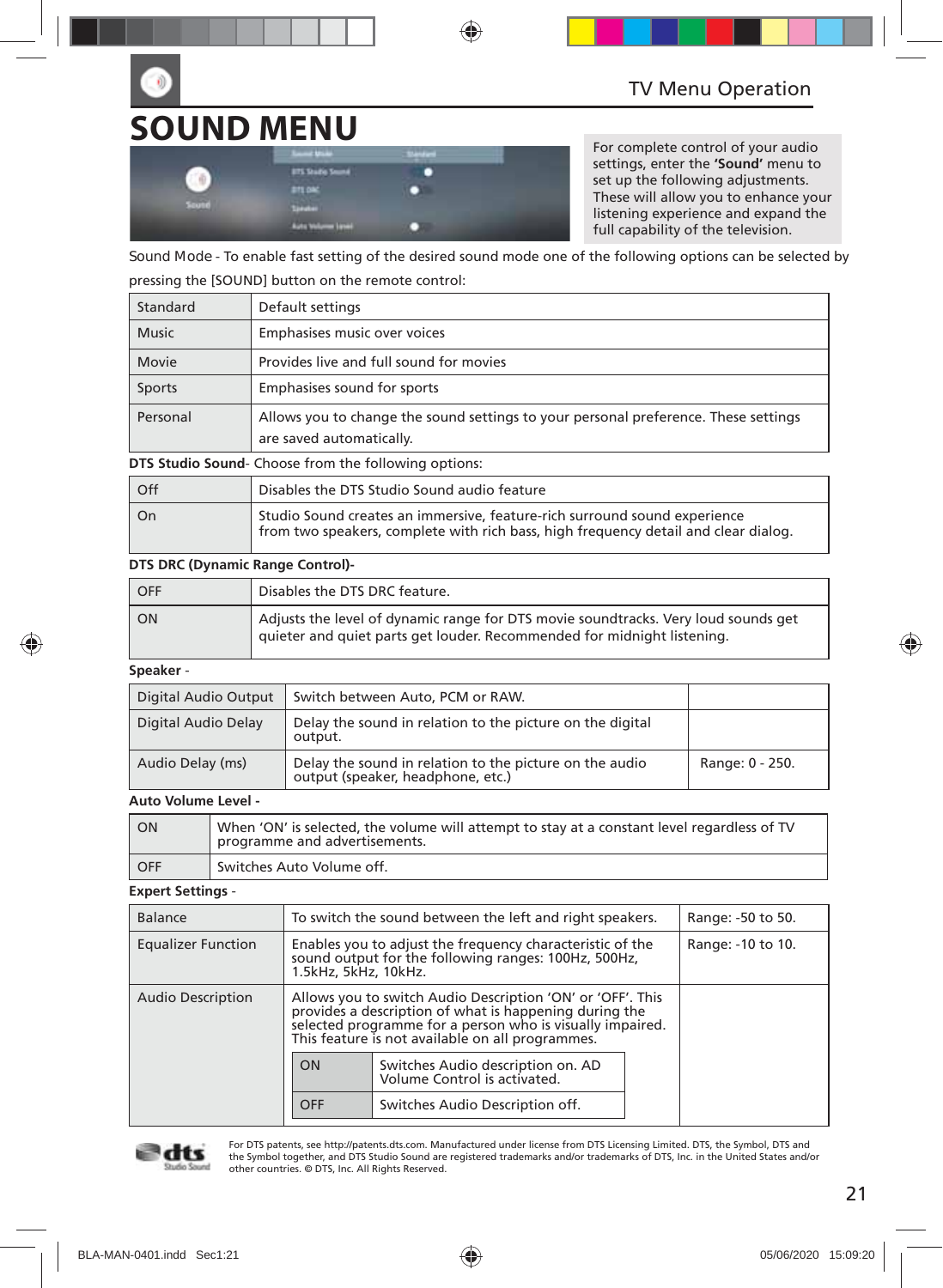

## **CHANNEL MENU**

Use of the **'Channel'** menu allows for setting the TV up to receive incoming aerial signals.

Note that this menu will change depending on which aerial source is being used. These options include:

- Terrestrial Digital Television
- Cable Digital Television
- Satellite Digital Television
- Analogue Television



| <b>DVB Antenna</b>           | Selected input antenna type.                                                                                                                                                                                                                                                                                                         |
|------------------------------|--------------------------------------------------------------------------------------------------------------------------------------------------------------------------------------------------------------------------------------------------------------------------------------------------------------------------------------|
| Auto Scan                    | Allows you to retune the television for all digital channels, digital radio<br>stations and analogue devices.                                                                                                                                                                                                                        |
| <b>Tuning Mode</b>           | Digital, Analogue and Digital + Analogue.                                                                                                                                                                                                                                                                                            |
| Auto Tuning                  | When selected, the set will start tuning.                                                                                                                                                                                                                                                                                            |
| Digital Manual Tuning        | Allows you to manually tune your digital signal by selecting the channel<br>number. Press [OK] to start.                                                                                                                                                                                                                             |
| Digital Smart Retuning       | Enables the set to retune those channels already stored.                                                                                                                                                                                                                                                                             |
| Auto Update Channel<br>l ist | Can be set to "ON" or "OFF".                                                                                                                                                                                                                                                                                                         |
| HbbTV                        | Allows interactive services like BBC red button+ using Digital TV broadcasting<br>when connected to the internet.                                                                                                                                                                                                                    |
| <b>LCN</b>                   | Logical Channel Number. When turned on, digital stations will be in order.                                                                                                                                                                                                                                                           |
| <b>Standby Scan</b>          | When the TV is put into standby mode a standby scan will be performed,<br>during this process the TV will scan for new channel information and<br>automatically update the channel list if any changes are found, both the<br>visual and audio functions will be off, once the scan is complete the TV will<br>stay in standby mode. |
| CI Information               | Pay per view services require a "Smartcard" to be inserted into the TV. If you<br>subscribe to a pay per view service the provider will issue you with a 'CAM'<br>and a "Smartcard". The 'CAM' can then be inserted into the COMMON<br>INTERFACE PORT (CI Card In).                                                                  |

**Important:** To receive Freeview/Saorview channels, in particular HD channels, you will need a Digital TV aerial and be in a good Freeview/Saorview coverage area. You can check the coverage for your area at www.freeview.co.uk or www.saorview.ie

**Note:** Any Freeview HD channels found during tuning will be placed in channel positions above 100. For example, 101 (BBC1 HD) 102 (BBC2 HD) etc.

**Note:** Freeview channels are only available in the UK, Saorview channels are only available in the ROI.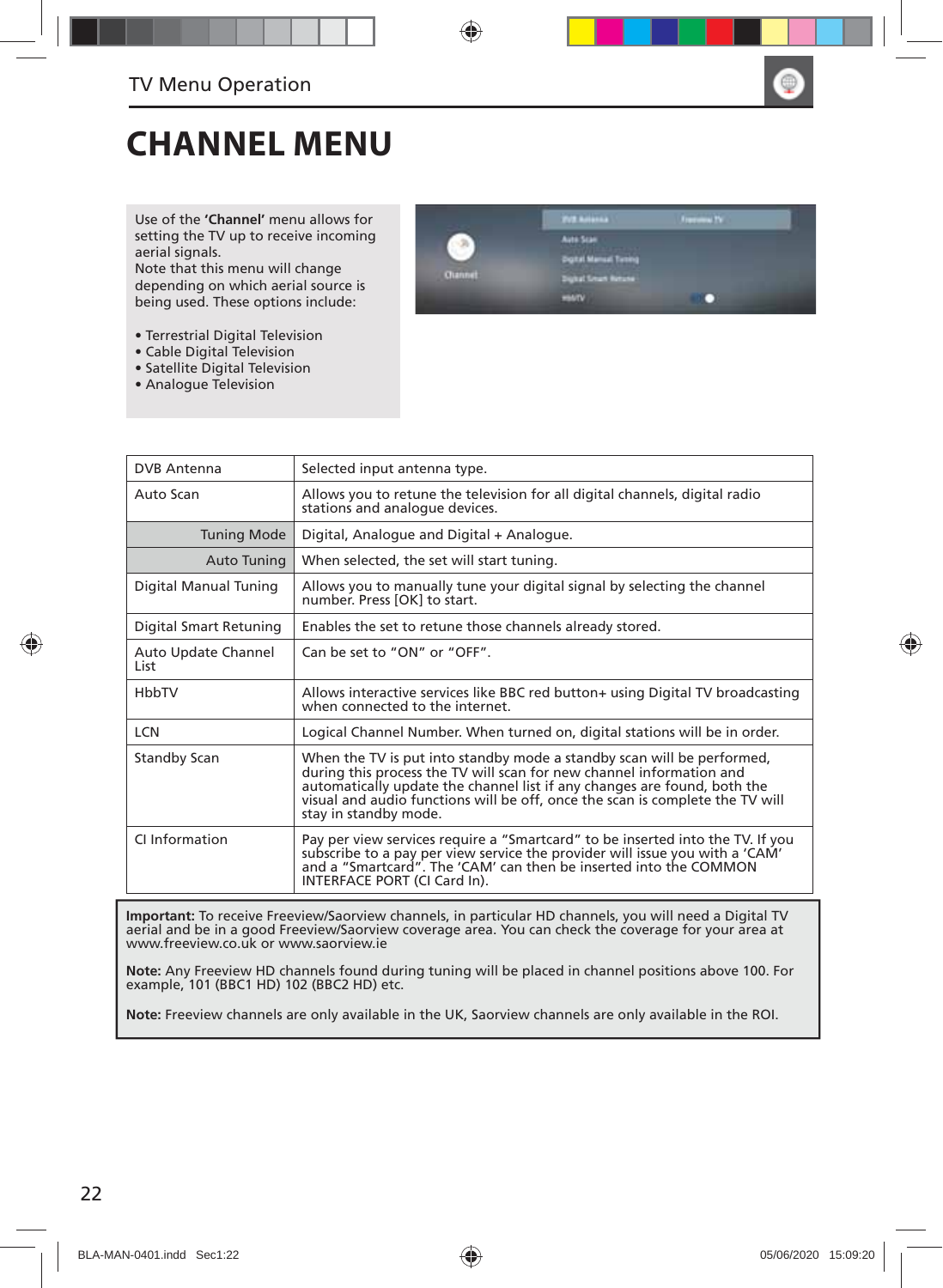

#### **Signal Information**

Allows you to view signal frequency, signal quality and signal strength.

**Quality -** How good the signal is. **Strength - How strong the signal is.** 

If the signal is strong, but the quality is low, there will be reception issues.

#### **Analogue Tuning**

When the source is changed to Analogue, the tuning menu will have the following options:

| Auto Scan | Allow the set to tune automatically into analogue stations.  |
|-----------|--------------------------------------------------------------|
|           | Analogue Manual Tuning   Direct tuning of analogue stations. |

#### **Satellite Tuning**

When the source is changed to Satellite, the tuning menu will have the following options:

| Satellite Tuning:        |                                                                                                                                                                                                                                                                     |
|--------------------------|---------------------------------------------------------------------------------------------------------------------------------------------------------------------------------------------------------------------------------------------------------------------|
| Antenna Setup            | Type of reception being received.                                                                                                                                                                                                                                   |
| Channel Type             | Allows only all channels, locked channels or free channels to be<br>selected. Options are Free+Scramble, Scramble, Free                                                                                                                                             |
| Service Type             | All, Radio or DTV.                                                                                                                                                                                                                                                  |
| Scan Mode                | Default, Network Scan or Blind Scan.                                                                                                                                                                                                                                |
| Auto Tune                | Tunes the set automatically.                                                                                                                                                                                                                                        |
| Auto Update Channel List | Enables the set to re-tune those channels already stored.                                                                                                                                                                                                           |
| HbbTV                    | Allows interactive services using Digital TV broadcasting when<br>connected to the internet.                                                                                                                                                                        |
| <b>LCN</b>               | Logical Channel Number. When turned on, digital stations will be in<br>order.                                                                                                                                                                                       |
| CI Information           | Pay per view services require a "Smartcard" to be inserted into the<br>TV. If you subscribe to a pay per view service the provider will issue<br>you with a 'CAM' and a "Smartcard". The 'CAM' can then be inserted<br>into the COMMON INTERFACE PORT (CI Card In). |
| Signal Information       | Will show the condition of the received satellite signal.                                                                                                                                                                                                           |

**Note:** If channels are tuned in on satellite, other tuning modes are not possible.



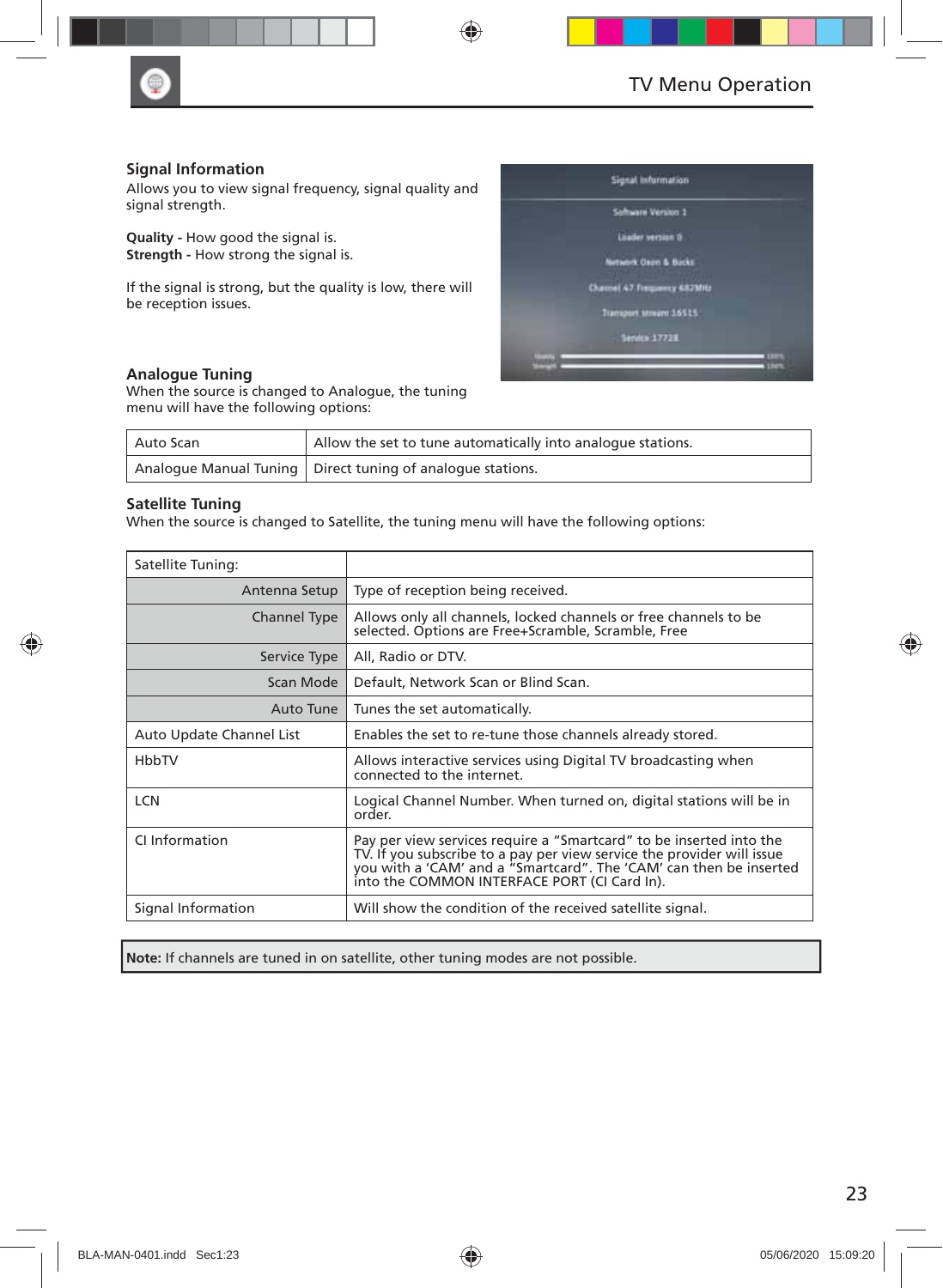

### **NETWORK MENU**

Set up and control your network and internet access here.

There are two ways to connect to your local network, in most cases this will be the router used to connect to the internet.

|                          | <b>STATISTICS</b>  |                        |
|--------------------------|--------------------|------------------------|
|                          | m                  | <b>THE R. P. LEWIS</b> |
|                          | ٠                  |                        |
| <b>Contract Contract</b> | <b>Utwirk Tast</b> | ш                      |
|                          | emates?            |                        |

The following options are available for both Wi-Fi and wired connections in the **'Network'** menu.

| Network             | Select the type of network connection – Ethernet (Cable) or Wi-Fi<br>(Wireless). |
|---------------------|----------------------------------------------------------------------------------|
| Network Test        | Allows the network connectivity to be tested.                                    |
| Network Information | Gives information about your network.                                            |

When **Wi-Fi** is selected, the options below are shown in the menu:

| Wi-Fi | This advises the connection status of the Wi-Fi network. If [OK] is<br>pressed, another menu opens which shows all Wi-Fi networks which the<br>set can detect. Select the one which you want to connect to and press<br>[OK].<br>If the network is locked, the screen will now show a password entry<br>screen with an on-screen keyboard. |
|-------|--------------------------------------------------------------------------------------------------------------------------------------------------------------------------------------------------------------------------------------------------------------------------------------------------------------------------------------------|
|       | Select 'Refresh' to update list of available networks.                                                                                                                                                                                                                                                                                     |

Use the arrow buttons to select the character required.

Pressing the [GREEN] button will display the password; this is defaulted to show "\*" for security.

Capitals are selected by pressing caps key  $\|\hat{\mathbf{\Omega}}\|$  on the on-screen keyboard.

Special characters can be selected using ".,?" keyboard button.

Once password is entered, select Enter and press [OK]. Then select OK (on screen) and [OK] on remote. Tick appears next to network if connected.



**On screen password entrykeyboard.**

**WPS:** Select and press WPS button on router

|                                        | Push Button Method Select and requests to press button on router |
|----------------------------------------|------------------------------------------------------------------|
| <b>Generate Security</b><br><b>PIN</b> | Select and PIN generated for router.                             |

When Ethernet is selected, the options below are shown in the menu:

| wired network: | Ethernet | This advises the connection status of the wired (Ethernet) network. If [OK] is<br>pressed, another menu opens which allows for the connection to an IPv4 or IPv6 |
|----------------|----------|------------------------------------------------------------------------------------------------------------------------------------------------------------------|
|----------------|----------|------------------------------------------------------------------------------------------------------------------------------------------------------------------|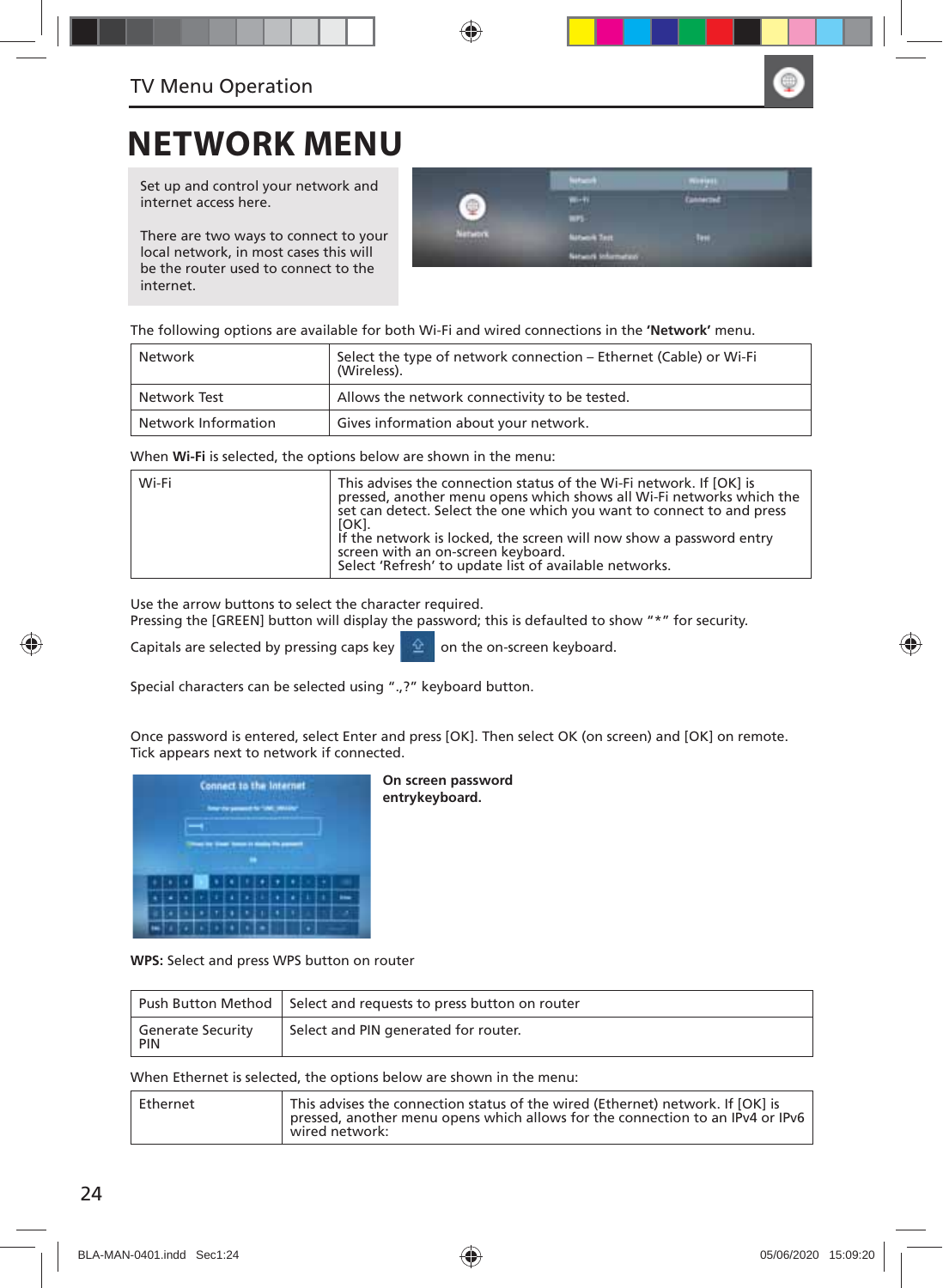## **NETWORK MENU**

### **IPv4**

 $\bullet$ 

| Auto       | This is also known as DHCP, use this setting to automatically set the IP address<br>of your television via the router. |
|------------|------------------------------------------------------------------------------------------------------------------------|
| Manual     | Manually set press [OK] when on function and then use arrow keys to manually<br>edit setting.                          |
| IP         | Set the IP address.                                                                                                    |
| Netmask    | Set the Netmask address.                                                                                               |
| Gateway    | Set the Gateway address.                                                                                               |
| <b>DNS</b> | Set the DNS address.                                                                                                   |
| <b>OK</b>  | Press to enter options selected.                                                                                       |
| Disabled   | Disable IPv4.                                                                                                          |

### **IPv6**

| Auto       | This is also known as DHCP, use this setting to automatically set the IP address<br>of your television via the router. |
|------------|------------------------------------------------------------------------------------------------------------------------|
| Manual     | Press [OK] to edit, keypad is displayed to enter data. When finished select<br>'enter' and press [OK].                 |
| ΙP         | Set the IP address.                                                                                                    |
| Prefix     | Adjust in the range 1 to 128 using the RIGHT/LEFT arrow buttons.                                                       |
| Gateway    | Set the Gateway address.                                                                                               |
| <b>DNS</b> | Set the DNS address.                                                                                                   |
| OK         | Press to enter options selected.                                                                                       |
| Disabled   | Disable IPv6.                                                                                                          |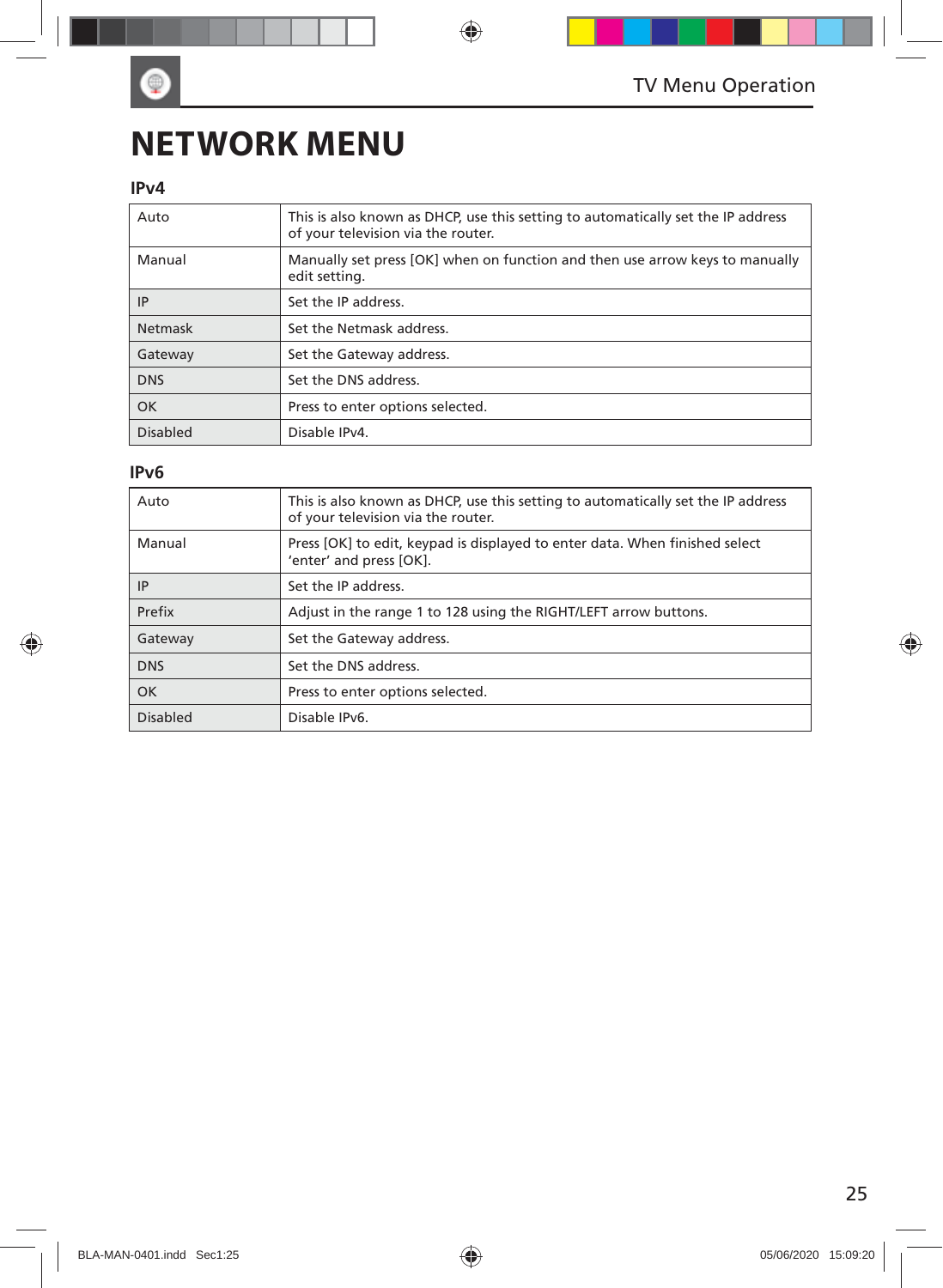## **TIME MENU**

Any time related function can be set or seen here.



When the time is selected using the [UP/DOWN] arrow buttons and [OK] is pressed, the following options appear:

| TIme:            |                                                                                                                                                                                      |
|------------------|--------------------------------------------------------------------------------------------------------------------------------------------------------------------------------------|
| Auto Sync        | Turn on to synchronise the time to the incoming digital television signal. If connected to the internet, the clock will be updated from here. Turn off to<br>set the clock manually. |
| Time Zone        | Adjustment of the time offset. Use the [UP/DOWN] arrow buttons on the<br>remote control to change the setting.                                                                       |
| Daylight Savings | Cannot be set in Freeview mode as this information is taken from the<br>Freeview transmission. Allows 1 hour offset from GMT.                                                        |

| On Time      | Allows you to set a specific time for your TV to turn on, the channel it will<br>then display, the source it will be on and also the volume. This function can<br>then be toggled to repeat every day or a certain day. If your set is in standby<br>and the on time is reached, it will turn on. |                                                                                                                                                         |  |
|--------------|---------------------------------------------------------------------------------------------------------------------------------------------------------------------------------------------------------------------------------------------------------------------------------------------------|---------------------------------------------------------------------------------------------------------------------------------------------------------|--|
|              | On time                                                                                                                                                                                                                                                                                           | Allows you to set a specific time for your TV to turn on. Use<br>arrow buttons to select the option and [OK] to set.                                    |  |
|              | <b>Input Source</b>                                                                                                                                                                                                                                                                               | Select the source which the television should turn on and<br>display.                                                                                   |  |
|              | Digital Channel Type                                                                                                                                                                                                                                                                              | Only applicable for DTV. TV, Radio or Data can be selected.                                                                                             |  |
|              | Channel                                                                                                                                                                                                                                                                                           | Use the [RIGHT/LEFT] arrow buttons to select number.                                                                                                    |  |
|              | Volume                                                                                                                                                                                                                                                                                            | Sets volume which the set comes on at.                                                                                                                  |  |
| Off Time     | Allows you to set a specific time for your TV to turn off. Use arrow buttons<br>to select the option and [OK] to set.                                                                                                                                                                             |                                                                                                                                                         |  |
| Sleep Timer  | Lets you set the sleep timer so the television automatically switches off after<br>a set amount of time. Options are: Off, 15min, 30min, 45min, 60min, 90min,<br>$120$ min or $240$ min                                                                                                           |                                                                                                                                                         |  |
| Auto standby | Controls the amount of time the set will continue to operate without any<br>buttons being pressed on the set or remote control before going into<br>standby. Options are OFF, 3 hours, 4 hours or 5 hours.                                                                                        |                                                                                                                                                         |  |
| OSD Timer    |                                                                                                                                                                                                                                                                                                   | Lets you adjust the amount of time the on-screen Menu stays on before<br>disappearing. Option are; Never, 10S, 20S, 30S or 60S. $(S = \text{seconds.})$ |  |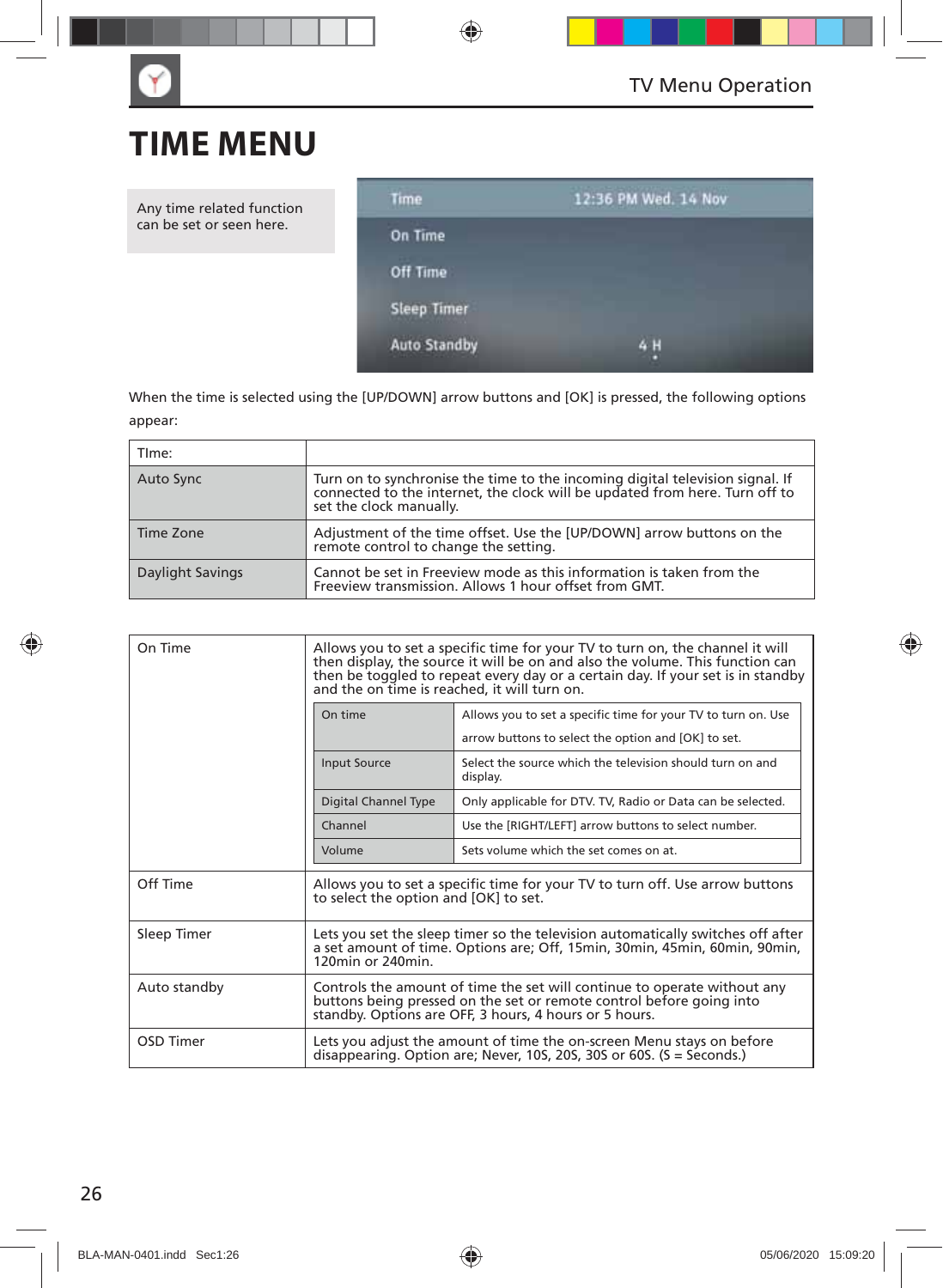

### **SYSTEM MENU**

Set up system control options in this menu.



### **Language**

Set your preferred languages.

| Menu Language             | Set the language used in the on-screen display, menus etc. |
|---------------------------|------------------------------------------------------------|
| Primary Audio Language    | Set the audio track for Digital Television                 |
| Primary Subtitle Language | Set the on-screen subtitle language.                       |

#### **Note: Only languages which are being transmitted can be selected.**

### **Lock**

| Lock                           | Set the lock function on your set.         |
|--------------------------------|--------------------------------------------|
| Set Password                   | Set the audio track for Digital Television |
| Channel Lock                   | Set the on-screen subtitle language.       |
| <b>Parental Guidance</b>       | Set the parental quidance level.           |
| The default password is "0000" |                                            |

### **HDMI CEC**

Set up the HDMI functionality of the set

| <b>CEC Control</b>              | Turn on or off.                                                                                                                                                                                     |
|---------------------------------|-----------------------------------------------------------------------------------------------------------------------------------------------------------------------------------------------------|
| Device Auto Power Off           | Enable automatic device power off when television turns off.                                                                                                                                        |
| TV Auto Power On                | Enable television turning on from standby when HDMI source powers up.                                                                                                                               |
| <b>HDMI ARC</b>                 | Turn ARC functionality on or off. ARC (Audio Return Channel) allows<br>sound to be outputted via the HDMI connection. This can be fed into an<br>audio device for an enhanced listening experience. |
| <b>HDMI 2.0 Format Standard</b> | Can only be selected when on HDMI input. (only available on UHD models)                                                                                                                             |
| Detect                          | Show list of connected HDMI devices.                                                                                                                                                                |

### **Advanced Settings**

| Source Re-name             | You can re-name each source to your desired name.                                                                                                                         |                                                                          |  |
|----------------------------|---------------------------------------------------------------------------------------------------------------------------------------------------------------------------|--------------------------------------------------------------------------|--|
| <b>Expert Settings:</b>    |                                                                                                                                                                           |                                                                          |  |
| PVR & Time-shift Settings: | (PVR settings are only visible when USB stick is plugged in.)                                                                                                             |                                                                          |  |
|                            | <b>Disk</b>                                                                                                                                                               | Displays the USB device.                                                 |  |
|                            | <b>Select Partition</b>                                                                                                                                                   | Shows the partition being used.                                          |  |
|                            | Timeshift                                                                                                                                                                 | Amount of memory allocated to time shifting -<br>512MB, 1GB, 2GB or 4GB. |  |
|                            | Format                                                                                                                                                                    | Format the connected device.                                             |  |
|                            | <b>Speed Check</b>                                                                                                                                                        | Check that the speed of the connected memory if<br>okay.                 |  |
| <b>Hearing Impaired</b>    | Enhanced subtitles used if transmitted.                                                                                                                                   |                                                                          |  |
| Network Wake Up            | Allows the set to turn on via network control.                                                                                                                            |                                                                          |  |
| Store Mode                 | Turn the store mode on or off. Selecting this mode will disable the<br>economy mode and bring up functions on specification on screen display<br>after 30 seconds of use. |                                                                          |  |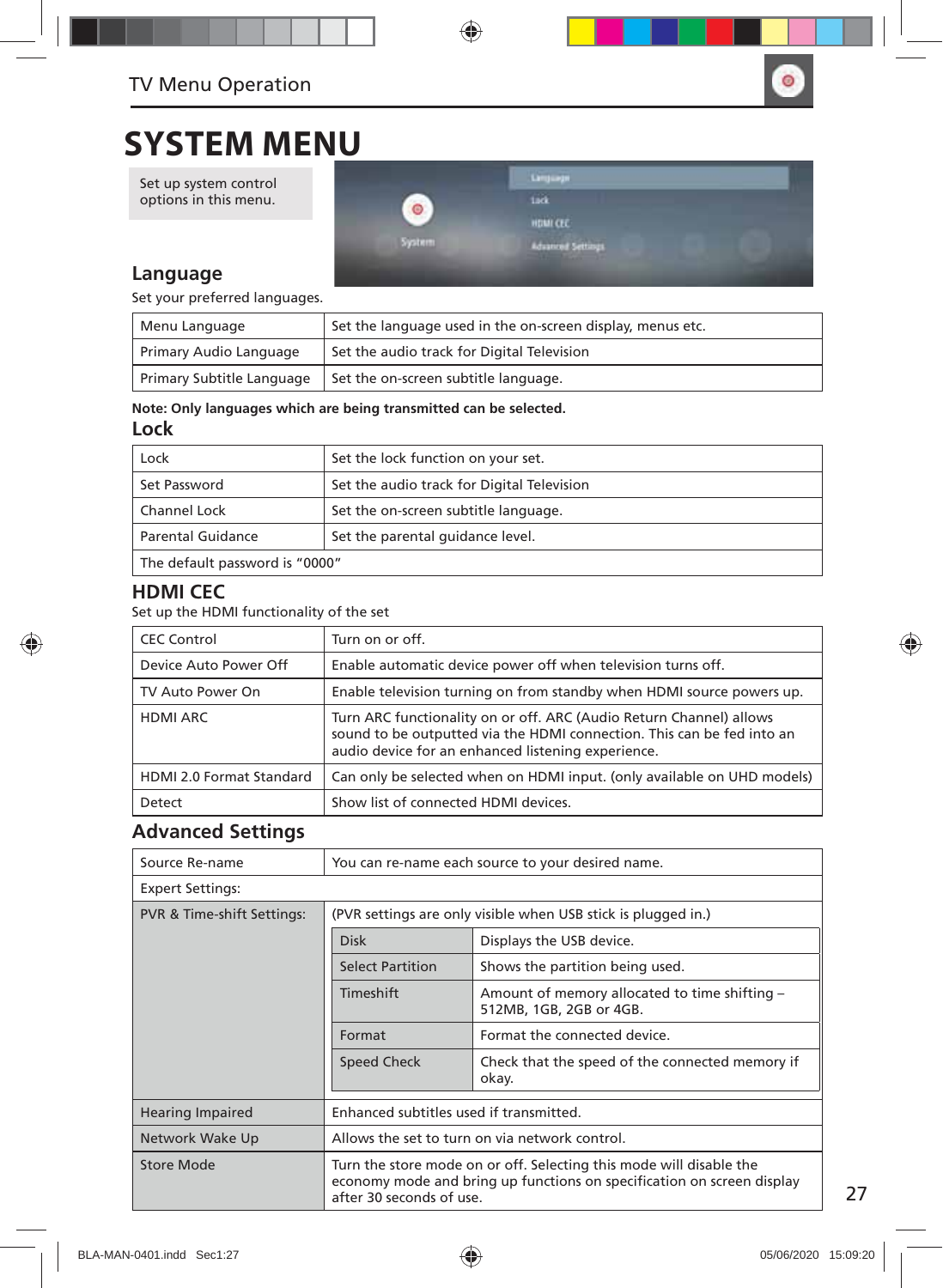

## **ABOUT TV**

G

|              | <b>Help information</b>                                              |  |
|--------------|----------------------------------------------------------------------|--|
| $\mathbf{I}$ | System Upgrade                                                       |  |
| Æ            | <b>Reset TV</b>                                                      |  |
| About TV     | Netflix ESN Key                                                      |  |
|              | <b>Netflix Version</b><br><b>All Constitutions and Constitutions</b> |  |

| Shows the set name and software version.<br>Help Information |                                               |                                                                                                               |  |
|--------------------------------------------------------------|-----------------------------------------------|---------------------------------------------------------------------------------------------------------------|--|
|                                                              | Model                                         | Model number of your set.                                                                                     |  |
|                                                              | <b>Software Version</b>                       | Date of the software revision" to "Displays the<br>software revision number and the date/time of<br>revision. |  |
|                                                              | Helpline Tel. Number                          | Your Helpline telephone number.                                                                               |  |
|                                                              | <b>Email Address</b>                          | Your Helpline email address.                                                                                  |  |
|                                                              | Website                                       | Blaupunkt website.                                                                                            |  |
|                                                              | <b>Online Manual</b>                          | View the online Operating Instructions.                                                                       |  |
| System Upgrade                                               | Allows you to update your set.                |                                                                                                               |  |
|                                                              | Software Update (USB)                         | Update the set                                                                                                |  |
|                                                              | <b>OAD</b>                                    | Initiate an Over Air Download                                                                                 |  |
|                                                              | <b>OAD Scan</b>                               | Scan for an Over Air Download                                                                                 |  |
|                                                              | <b>Internet Update Check</b>                  | Check for a network update.                                                                                   |  |
|                                                              | <b>NetReady Information</b>                   | NetReady allows control of OTA updates.                                                                       |  |
| <b>Reset TV</b>                                              | Restore the television.                       |                                                                                                               |  |
| Netflix ESN Key                                              | Shows the Netflix ESN Key code.               |                                                                                                               |  |
| <b>Netflix Version</b>                                       | Version of Netflix software.                  |                                                                                                               |  |
| <b>Netflix Deactivate</b>                                    | Deactivate Netflix on this set.               |                                                                                                               |  |
| Netflix Terminate                                            | Delete Netflix login information on this set. |                                                                                                               |  |
| View End User Licence                                        | Shows the End User Licence.                   |                                                                                                               |  |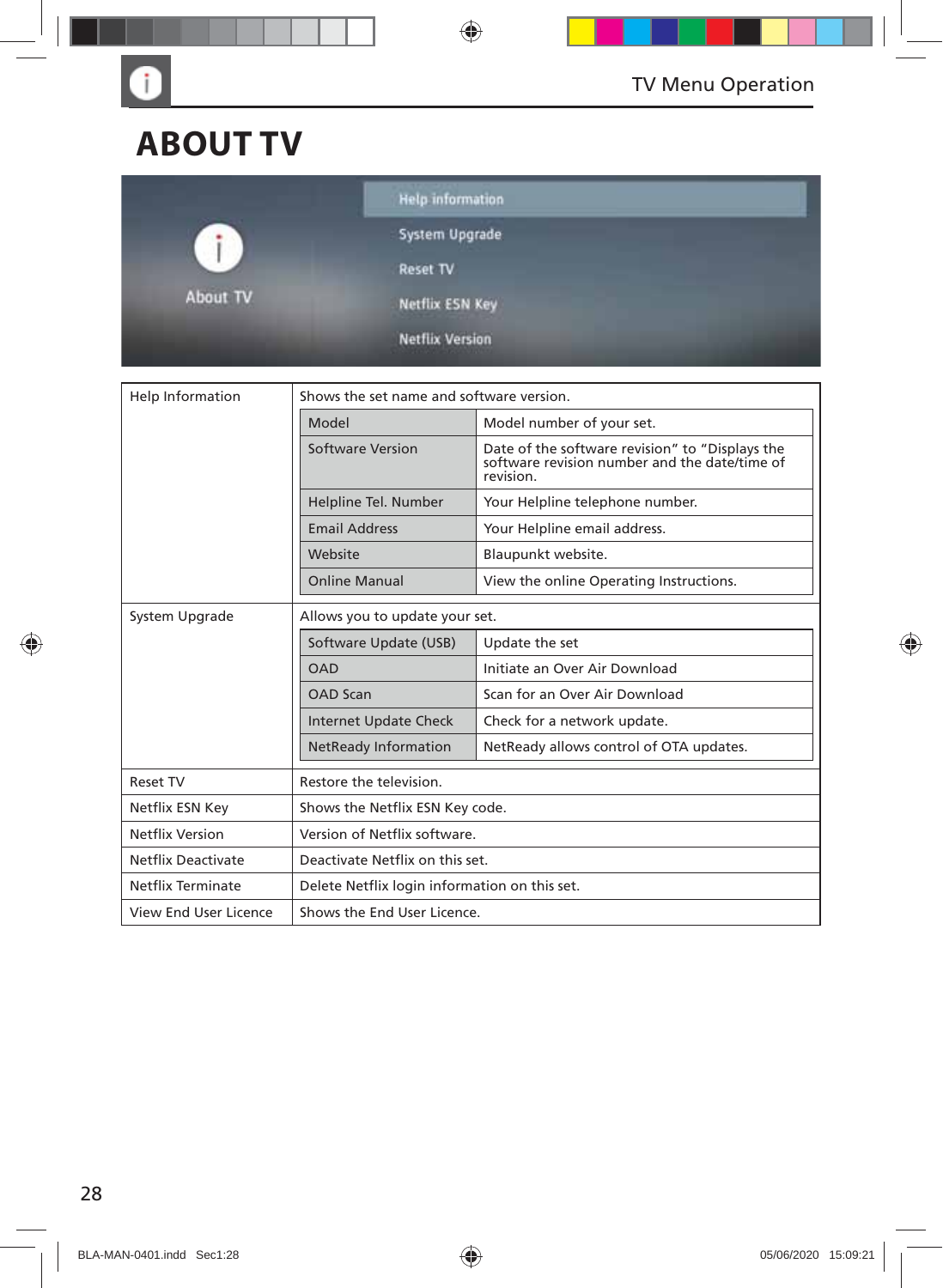## **MEDIA MENU**

Select other input data source from this menu:



#### **USB and Media Server**

The USB media and the Media Server offer the playback of various different types of content that is either saved on your USB memory stick or external media server. (USB mode allows you to view/playback files from an external USB device and Media Server connects to your home network and can view/playback files from your compatible laptop, PC, tablets and smart phones).

When accessing the USB media or media server features the below menu screen will appear. The content will be divided into Photo, Music, Movie and All.

Note: If you experience a playback issue, please ensure the files being used are the correct format (example - the picture plays but no sound) See the 'Compatible file types for USB playback' section at the rear of these Operating Instructions.

1) You can navigate through the menus using the [ARROW BUTTONS] on the remote control, to confirm the item you wish to play/view press the [OK] button (the USB1 and USB2 options will only show when a USB stick is connected).

2) USB mode - Select the USB drive (If your drive only has 1 partition you will only see 1 item).

Media Server - Select the external device that you would like to access. You can now access the item. Press [OK] to view.

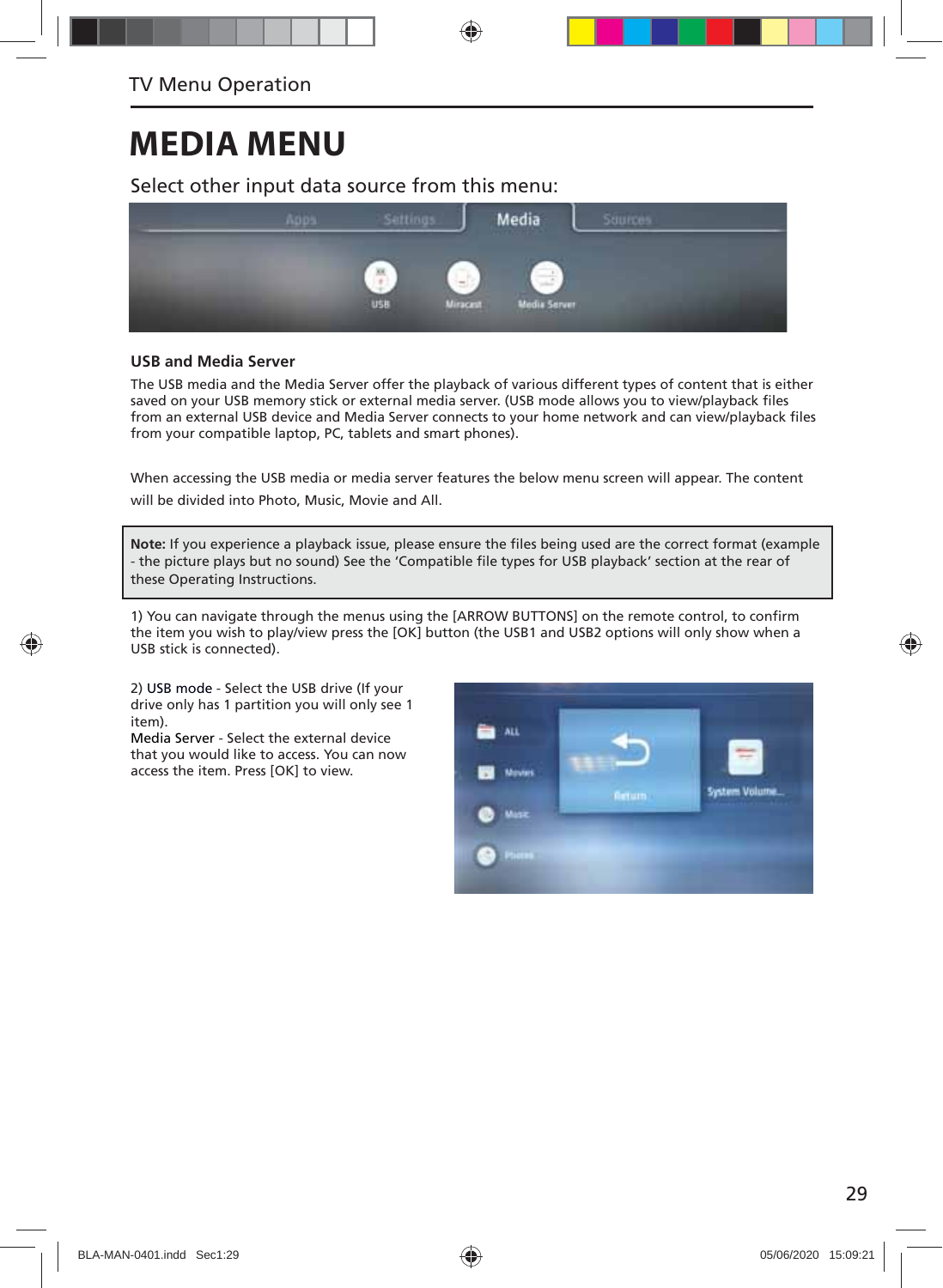

3) Whilst viewing your media, you can control the item by using the remote control playback buttons or by pressing [INFO] you can access the on-screen playback menu, you can now make your selection by using the [ARROW BUTTONS] and [OK] buttons on the remote control.

Note: If you experience a playback issue, please ensure the files being used are the correct format (example - the picture plays but no sound). See compatible file types for USB/DLNA page for compatible file types.

**Note**: USB extension cables are not recommended as they can cause a reduction in picture/audio quality and stoppages during play back of USB content.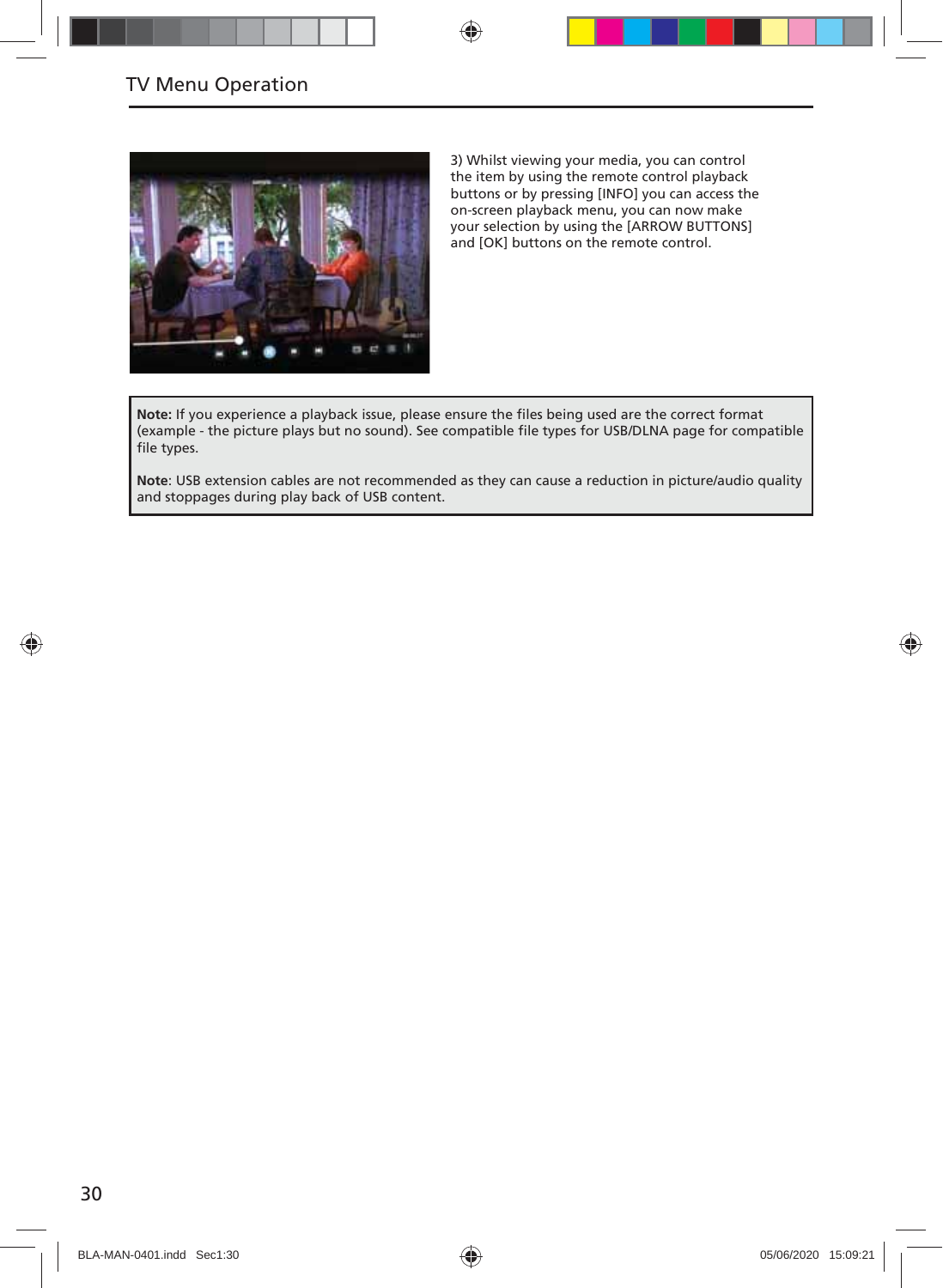## **MEDIA MENU**

Miracast (Screen mirroring)



To access this menu, press [MENU] button on the remote control and scroll right. To select a sub menu press [OK]

If you wish to make changes to any of the default settings, use the scroll buttons. To confirm any settings press [OK] button. To exit this menu at any time, press [EXIT] button.

Although the TV has many of the most popular Apps preinstalled, the Miracast function allows almost unlimited Apps to be shown on the TV screen including many on demand videos, subscription based services and your favourite applications such as Emails and Facebook.

The Miracast (screen mirroring) feature allows you to connect to a compatible Smartphone, Tablet, PC or Laptop wirelessly and 'mirror' what is on your device onto the TV's screen.



See below an example of a connection to a Laptop PC running Windows 10 that has built in Wireless Display.

For connection to other types of devices please refer to the instruction manual that came with your device.

Click on the monitor icon (circled below) to access this feature.



Once you're connected, you will see this screen on your Laptop/PC.



Once a successful connection is made, your TV will display

**Note:** Many Android and Windows devices support screen mirroring. For Apple devices, you need a separate Apple TV box to allow screen mirroring onto non Apple products.

**Note:** If your smartphone or tablet does not include mirroring, it may be possible to connect a suitable cable from your device directly to one of the HDMI inputs on the rear of the TV. Suitable cables for your device should be available from a local electronics retailer.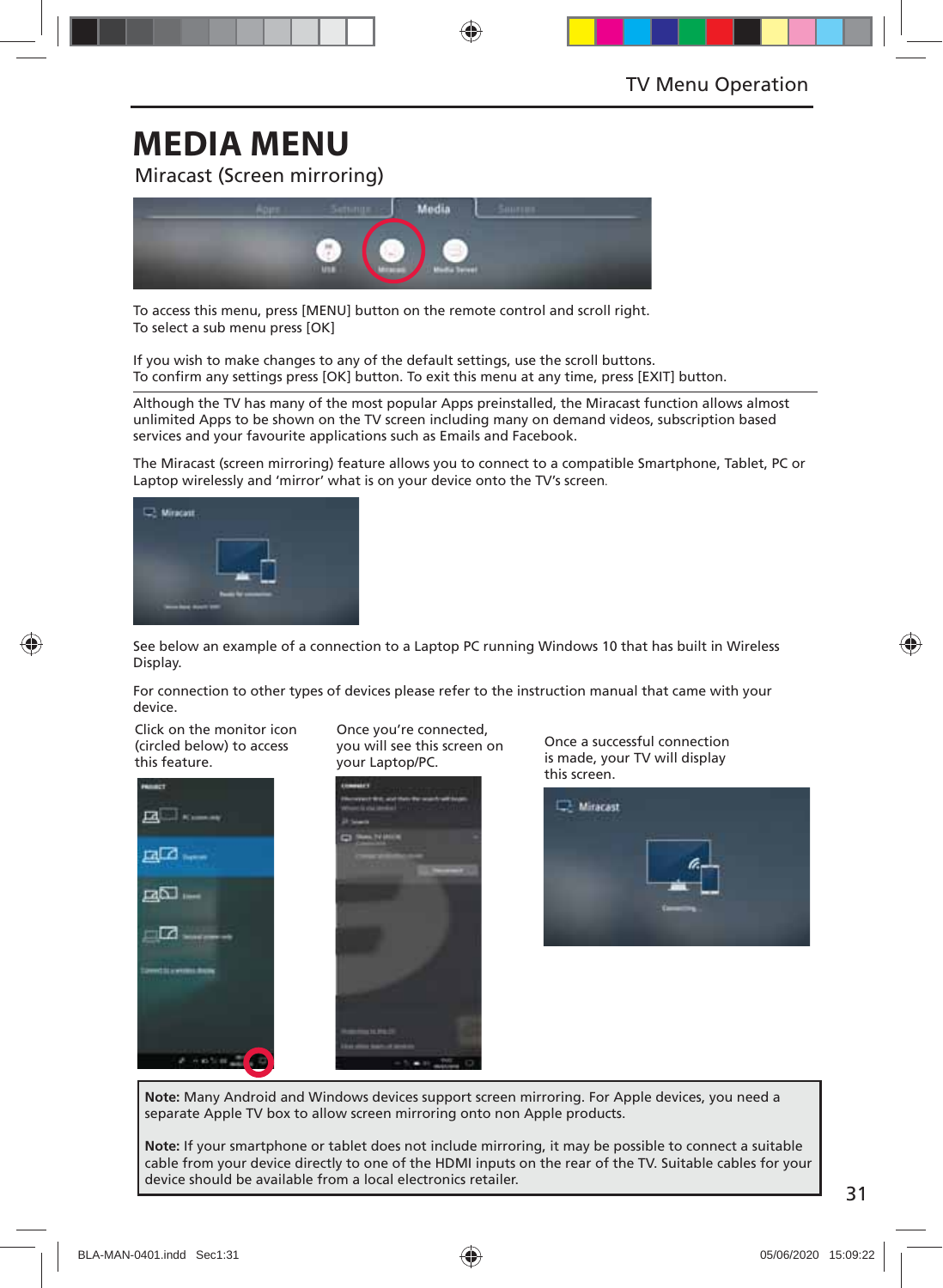## **7 DAY TV GUIDE AND CHANNEL LIST**

|               | <b>BBC News at Six</b><br>The latest satural and international news stories front the BBC News town, fullment by weather, drink in |         |                                 |                           |                                      |                                |
|---------------|------------------------------------------------------------------------------------------------------------------------------------|---------|---------------------------------|---------------------------|--------------------------------------|--------------------------------|
| <b>NB-21L</b> |                                                                                                                                    |         |                                 |                           |                                      |                                |
|               |                                                                                                                                    | 6-84.7M | \$34.00                         | T46 PM                    | <b>END PM 1</b>                      | 6.04.756                       |
|               | <b>MIC THE Culture</b>                                                                                                             |         | <b>BOC Column Stage</b>         | <b>The line Stow</b>      | <b>Santadore</b>                     | <b>Hultle Day</b>              |
|               | <b>Base Track</b>                                                                                                                  |         | <b>Stretch II Takes Two</b>     |                           | <b>Columny Arrested Road Top:</b>    | <b>MuderCluft The</b>          |
|               | <b>IFS</b>                                                                                                                         |         | ITY Exercise Name               | nista l                   | <b>Lake Books's Class </b>           | West We has Mass.              |
|               | <b>Chambel 4</b>                                                                                                                   |         | <b><i><u>ALIGNATION</u></i></b> |                           | <b>Shanker &amp; Wears</b>           | <b>Legal Middleton</b>         |
|               | <b>Chansel II</b>                                                                                                                  |         | <b>1. News Transport</b>        |                           | <b>And The Dry Newcastle Red in.</b> | <b>New The Nortralin</b>       |
|               | <b>INT</b>                                                                                                                         |         |                                 | Take My 250               |                                      | Two and a Half Men             |
|               | fian fr                                                                                                                            |         |                                 |                           |                                      |                                |
|               |                                                                                                                                    |         | 1975 Mon Totals                 | <b>SEARCH AND INCOME.</b> | <b>Lumps</b>                         | <b>In the Procedured State</b> |

**Note:** Record functions are only applicable to sets with a built in USB Record/PVR function.

**Note:** When the TV set is on, a reminder message will be displayed informing you that a programme is about to start. If the set is in standby, then it will turn on at the reminder time.

**Note:** When recording in standby mode, the set will not turn on. While recording in standby, the light on the front of the set will flash.

#### **Setting Recordings and Schedule Reminders**

While in the Programme Guide, it is possible to Record a programme or set a reminder. Use the arrow keys on the remote control to select the programme you would like to record or set a reminder for and then press the [OK] button. This will bring up the menu as shown below:

| Select one of the Options | <b>Watch Now</b> | Only applicable when the play<br>symbol shows up, will play back<br>via the on-demand player. |
|---------------------------|------------------|-----------------------------------------------------------------------------------------------|
| Watch Now                 | More Details     | View further information about                                                                |
| <b>More Details</b>       |                  | the programme highlighted.                                                                    |
| <b>Record</b>             | Record           | Will allow you to set a recording<br>for this time.                                           |
| Remind                    | Reminder         | Will allow you to set a reminder<br>for this time.                                            |



Watch now will only appear if the symbol  $\Box$  appears on the programme name. This means that it has

already been recorded by an on-demand player. When selected the programme will playback using the on-demand player for the channel.

#### **To Record a Television Programme**

To record a programme, select 'Record' and the display will change as shown on the right. This allows for the time and frequency of the recording to be set as desired. Once adjustments to the time and frequency have been set, save the instruction. This will now appear in the schedule list as a recording to be made.

If a current programme is set for recording, the start time will be set a minute in the future to allow settings to be made and saved.

an an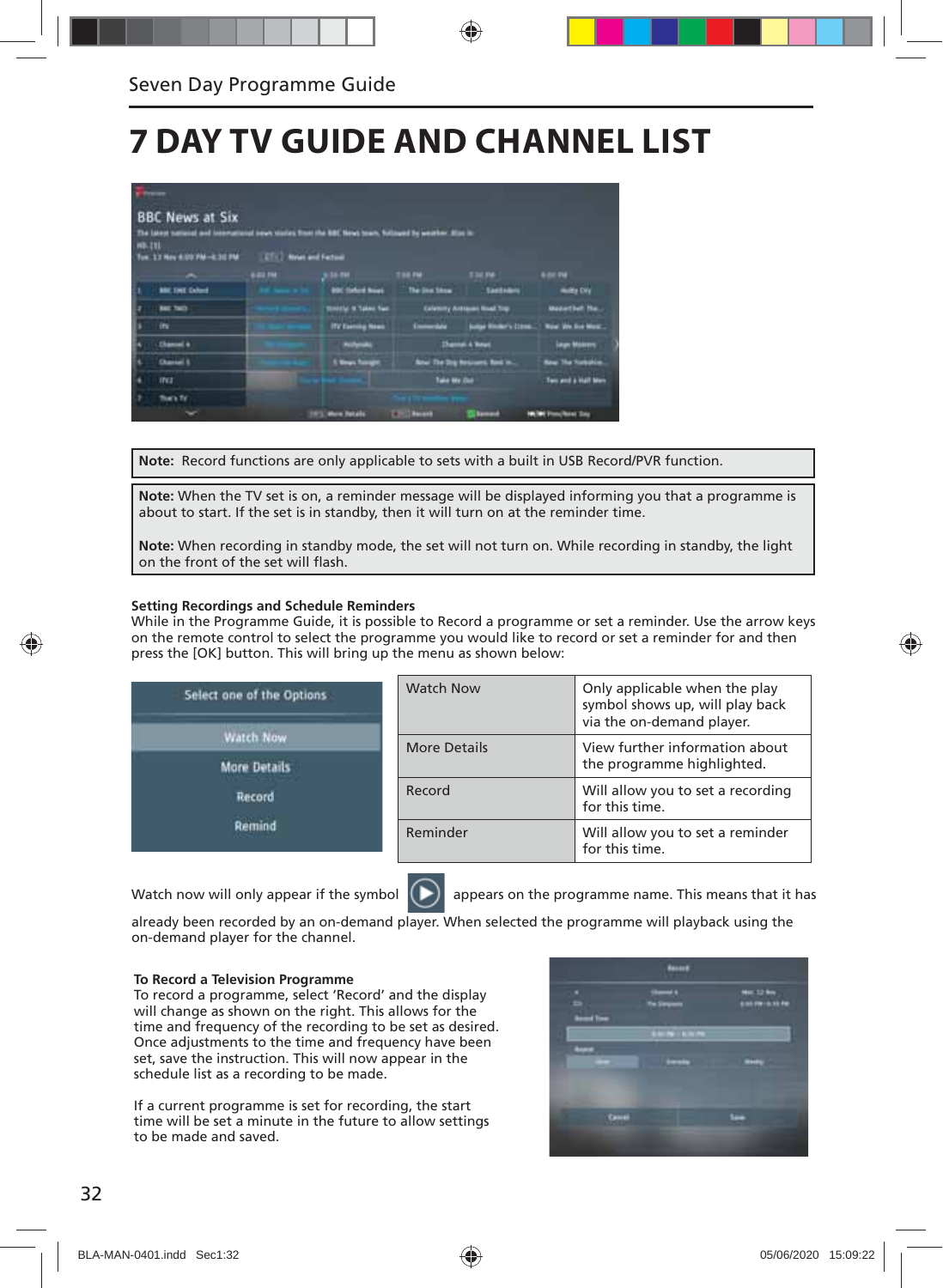#### **To Set a Reminder for a Television Programme**

To set a reminder, select "Remind" and the display will change as shown on the right. This allows for the time and frequency of the reminder to be set as desired. Once adjustments to the time and frequency have been set, save the instruction. This will now appear in the schedule list as reminder

Reminders cannot be set for programmes currently being transmitted.

To view the list of scheduled reminders got to Quick Settings and select Schedule List, the screen to the right will be shown. This will indicate which reminders have been set and when. Press the **[MENU]** button to edit.



|  | <b>Contract Contract Contract</b>              |    | <b><i><u>Profit Administration</u></i></b> |
|--|------------------------------------------------|----|--------------------------------------------|
|  | States I<br>Anti-Frankrijke                    | -- | del is be-<br>11174                        |
|  | <b>Civil Subst</b><br><b>MC School Service</b> |    | <b>Box 34 loss</b><br><b>Killing</b>       |
|  |                                                |    |                                            |
|  |                                                |    |                                            |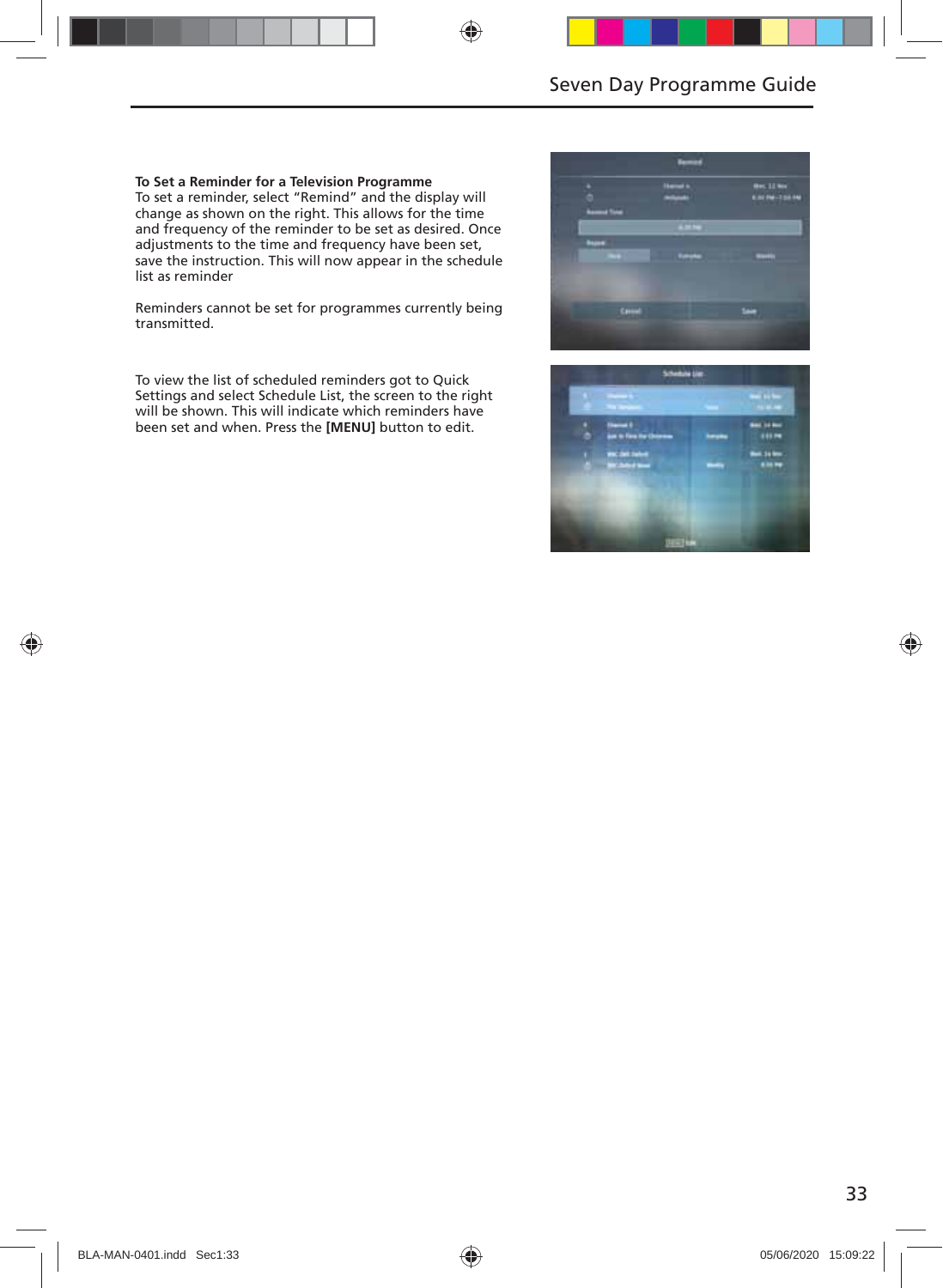## **CHANNEL LIST**

To activate the channel list, press the [OK] button on the remote control when on a DTV channel. This allows you to quickly select a channel to watch – select the desired channel by using the up and down arrows or the Channel +/- buttons on the remote control. Press [OK] to watch.

While in this menu the following two options can be selected.

| Filter Channels; press [INFO] | This allows you to filter the channels shown in the channel list by type.<br>Select from All, Favorites TV, HD, Data or Radio                 |                                                                                                                                                                                                                                |  |
|-------------------------------|-----------------------------------------------------------------------------------------------------------------------------------------------|--------------------------------------------------------------------------------------------------------------------------------------------------------------------------------------------------------------------------------|--|
| Edit Channels; press [MENU]   | Entering this function allows you add channels to your favorite list,<br>skip or delete channels. Use the arrow buttons to select the option. |                                                                                                                                                                                                                                |  |
|                               | Favorite                                                                                                                                      | Add a channel to your favorite list by pressing [OK]<br>when on the desired channel. Press again to remove<br>from favorite list. Favorites can be selected in normal<br>Digital Television mode by pressing the [FAV] button. |  |
|                               | Skip                                                                                                                                          | When in the Digital Television mode, and using the<br>Channel +/- buttons, the selected channel will be<br>skipped. Select a channel to be skipped by pressing<br>the [OK] button, to deselect press the [OK] button<br>again. |  |
|                               | <b>Delete</b>                                                                                                                                 | Permanently delete channel. Can only be recovered<br>by retuning. To select a channel for deletion, press<br>the [OK] button.                                                                                                  |  |
|                               | Lock                                                                                                                                          | Will only appear when lock is enabled in lock menu.<br>Locks the channel that you are on.                                                                                                                                      |  |

**Note:** If channels are moved or deleted, any settings made to record on that channel will not work.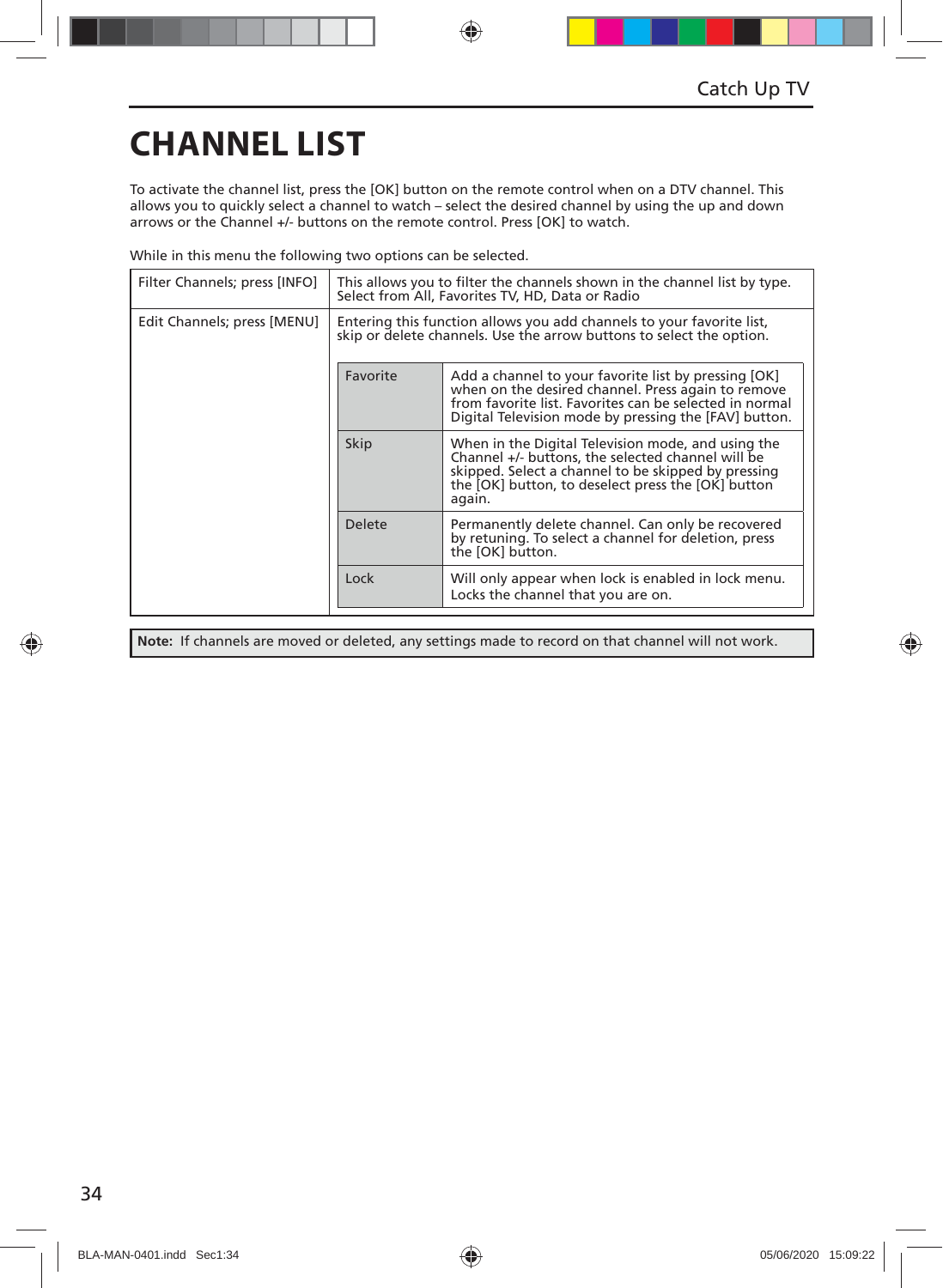## **USB RECORDING (FREEVIEW AND SAORVIEW ONLY)**

The USB Record/PVR function is only available in Freeview/Saorview mode and only when used in conjunction with a compatible USB memory stick or USB hard drive. The benefits of this are as follows:

• Pause live TV and then playback, rewind and fast forward (up to live TV).

• One button record, if you decide you want to record the current programme.

• Easy recording from the 7 Day TV Guide.

Due to the nature of the product, it is necessary to use a high-speed USB memory stick (as the TV reads from and writes to the memory stick at the same time, some memory sticks may not be suitable). You can purchase high speed memory sticks from some computer stores, alternatively, we have a selection of tested and compatible memory sticks available to purchase directly from the Helpline/website.

#### **Recommended Minimum Specifi cation - USB Memory Stick**

| Read Speed         | 20 Mb/s (Megabits Per Second) | If you wish to use a USB portable hard<br>drive larger than 32GB, please refer to |
|--------------------|-------------------------------|-----------------------------------------------------------------------------------|
| <b>Write Speed</b> | 6 Mb/s (Megabits Per Second)  | the FAO section at the rear of this user<br>quide.                                |

#### **Pause Live TV (Time Shift)**

A USB memory stick/hard drive must be connected to the TV in order to use this feature. - Press the [PLAY/PAUSE] button and the television will pause and the live content will be recorded. To resume watching press [PLAY/PAUSE] again.

- Press [FAST FORWARD] to go forward in a recording.

- Press [FAST REWIND] to go back in a recording.

**Note:** When you switch the TV to standby or change channel the 'Time Shift' memory is wiped. To restart time shift you must press [PLAY/PAUSE] button.

**Note:** If channels are moved or deleted, then the USB Record/PVR will not function correctly.

**Note:** This television contains one TV tuner, therefore it can only record the channel you are watching or record one channel while the television is in standby mode.

**Note:** USB Record/PVR record function is only available in Digital/Freeview TV mode. Due to copyright laws and illegal copying/recording it is not possible to record to/from any other input/output source.

**Note:** Recorded content can only be played back on the device that recorded it. It is not permitted (or possible) to watch content recorded on the TV from Freeview/Saorview on another device.

### **One Button Record**

At any point in time you may decide to record the current programme that you are watching. To do this you need to press the red record button on the remote control.



**Note:** Record functions are only applicable to sets with the built in USB Record/PVR function.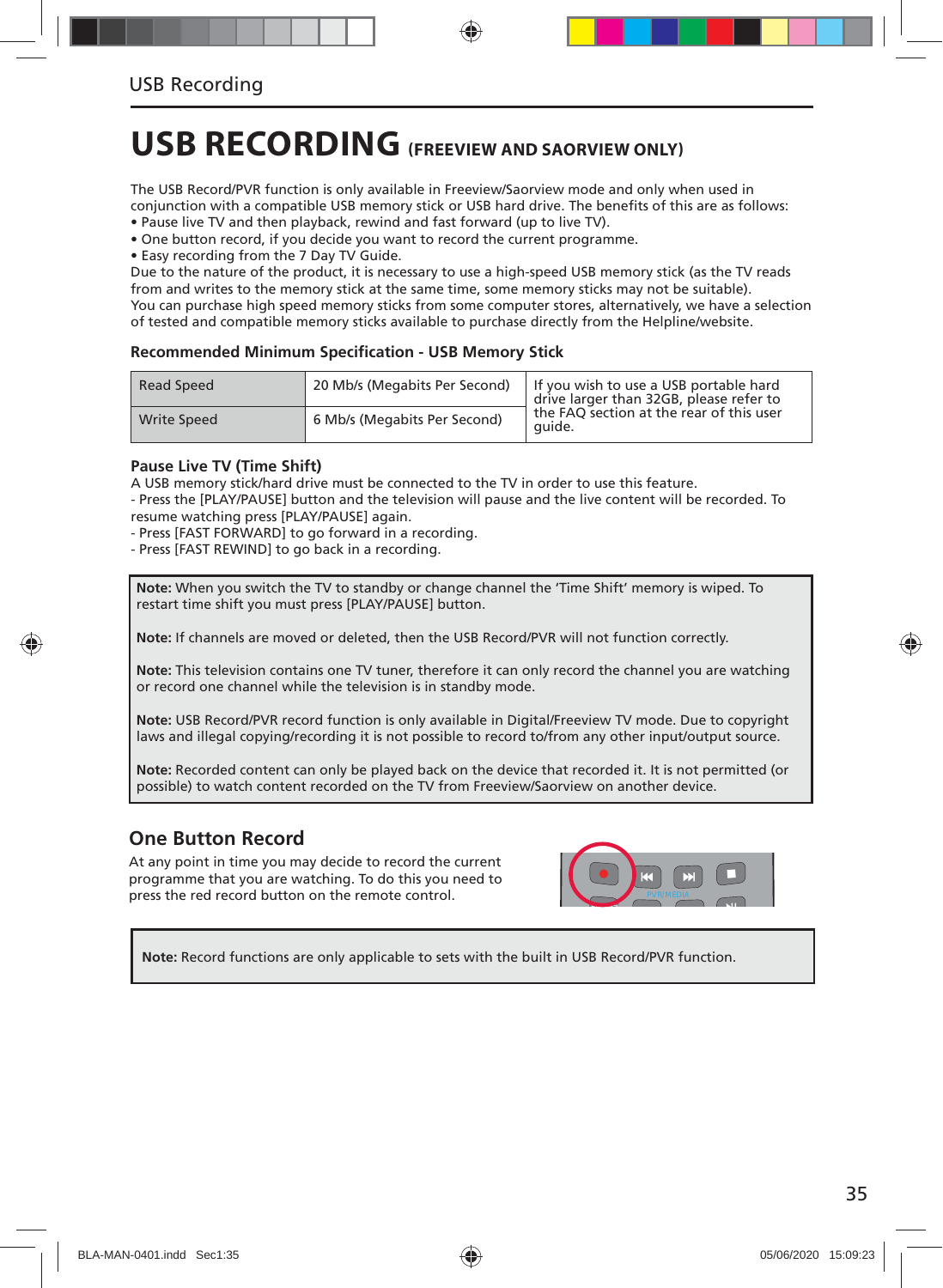## **SOURCE MENU**

|                        |                                   | ងោល                                               | ettings                       | <b>ICLE</b>  | Sources             |           |               |
|------------------------|-----------------------------------|---------------------------------------------------|-------------------------------|--------------|---------------------|-----------|---------------|
| Þ<br><b>Olgital TV</b> | 5<br><b>STATISTICS</b><br>$DVM-5$ | <b>Contract Contract Contract</b><br><b>HOMES</b> | ---<br>-<br>-<br><b>SINGH</b> | <b>CINOH</b> | $-4.4$<br>Cumponent | <b>AV</b> | А<br>Analogue |

| D            | Digital TV        | Select this input to watch Digital Television from your local<br>transmitter. The set must be tuned into watch programmes.<br>Refer to the 'Channel' menu section of these Operating<br>Instructions for information on how to tune your set into<br>digital channels. |
|--------------|-------------------|------------------------------------------------------------------------------------------------------------------------------------------------------------------------------------------------------------------------------------------------------------------------|
| S            | DVB-S             | Satellite tuner input. If a satellite aerial is connected and the<br>set tuned to these channels, select this input to view them.                                                                                                                                      |
| $-$          | HDMI <sub>1</sub> | First HDMI input.                                                                                                                                                                                                                                                      |
| -            | HDMI <sub>2</sub> | Second HDMI input.                                                                                                                                                                                                                                                     |
| -            | HDMI3             | Third HDMI input.                                                                                                                                                                                                                                                      |
| 55           | Component         | Y/Pb/Pr input. Audio is connected to the set via the AV input<br>connector.                                                                                                                                                                                            |
| <b>STATE</b> | <b>SCART</b>      | SCART input connectivity.                                                                                                                                                                                                                                              |
| ala ki       | AV                | Component input. Audio is connected to the set via the AV<br>input connector.                                                                                                                                                                                          |
| ٨.           | Analogue          | Analogue tuner input.                                                                                                                                                                                                                                                  |

Note: Inputs may vary depending on your television specification.

**Note:** If the inputs have been renamed, they will not appear as shown above.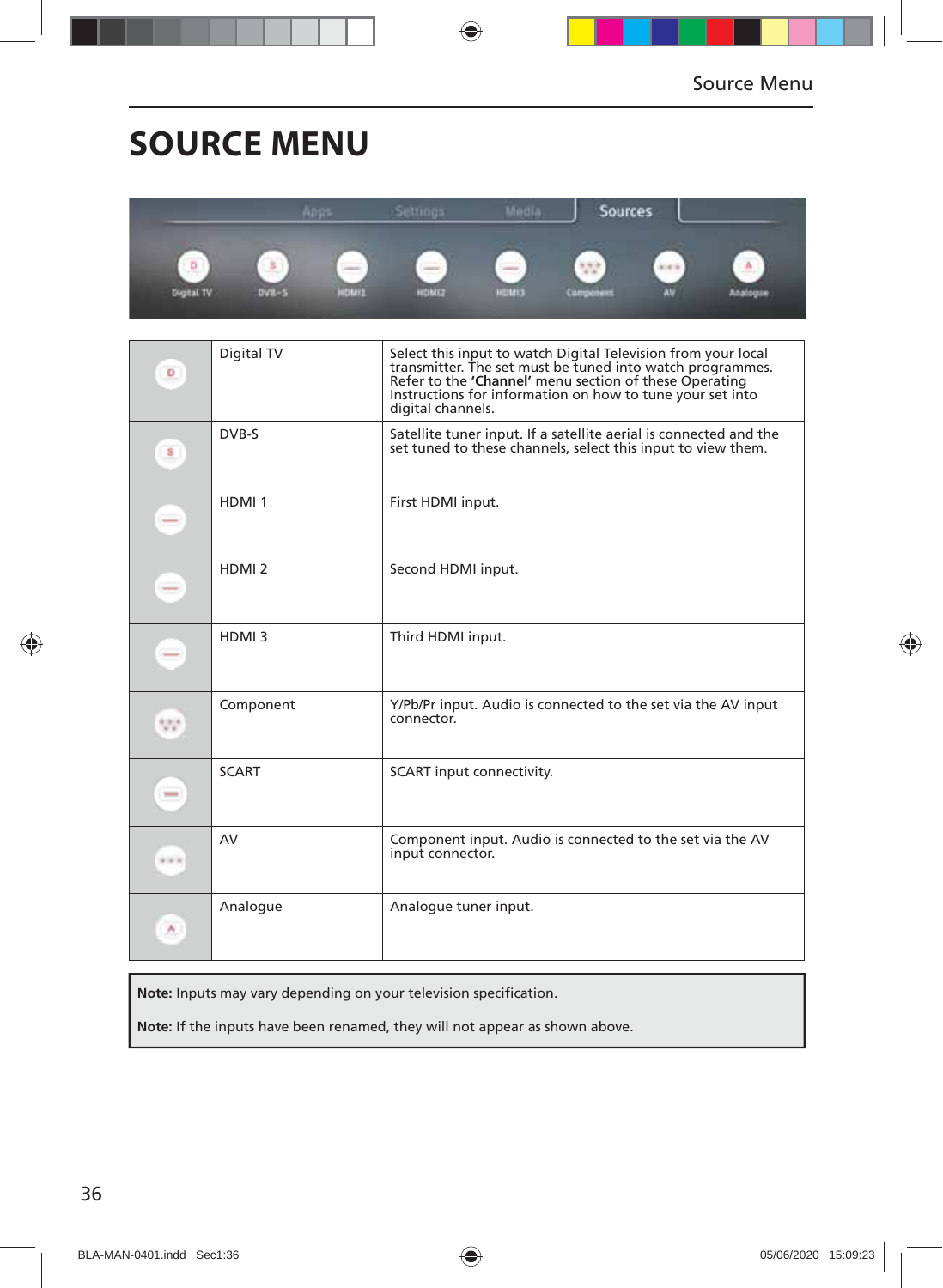**Note**: The TV input/output connections and connecting cables on these pages are shown for reference . Cables are available separately from your retailer. **Not all connections are available on all TV models.**

### **Connecting to a device with Composite AV/Video output**

TV source should be set to Composite/AV

Connection example TV models with Mini-AV input



Connection example for TV models with AV input



### **Connecting to a device with SCART output**

TV source should be set to SCART

Connection example for TV models with SCART input



#### Connection example for TV models with Mini-AV input (1)

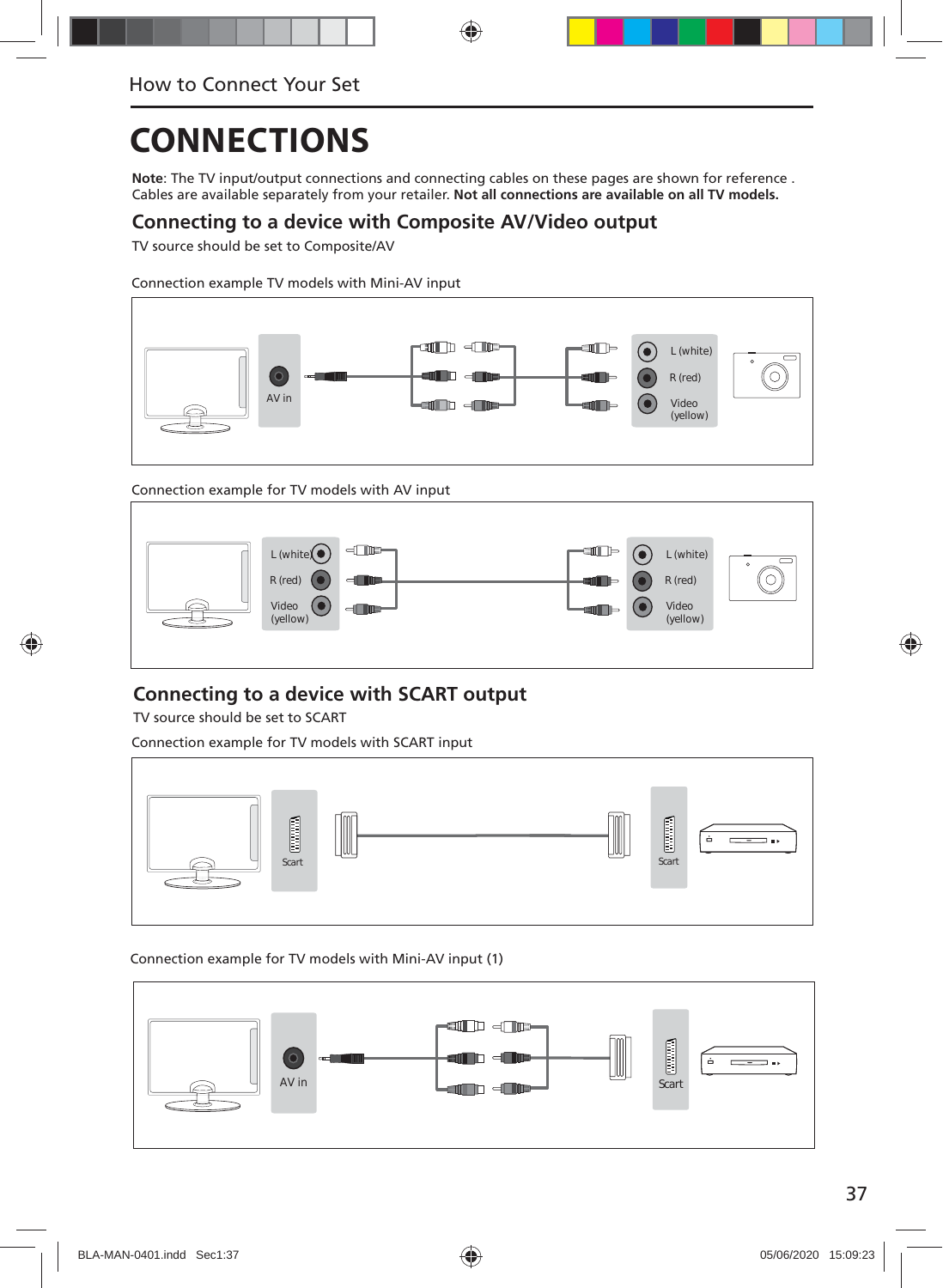Connection example for TV models with Mini-AV input (2)



Connection example for TV models with L/R Audio and Video inputs



### **Connecting to a device with Component/YPbPr output**

If you are supplied with a cable from the device which has RED, GREEN, BLUE, RED & WHITE connectors you must connect via Component (for picture) and by Phono cable (for sound). TV source should be set to Component/YPbPr

Connection example for TV models with Mini-YPbPr and Mini-AV inputs



Connection example for TV models with Mini-YPbPr and L/R audio inputs

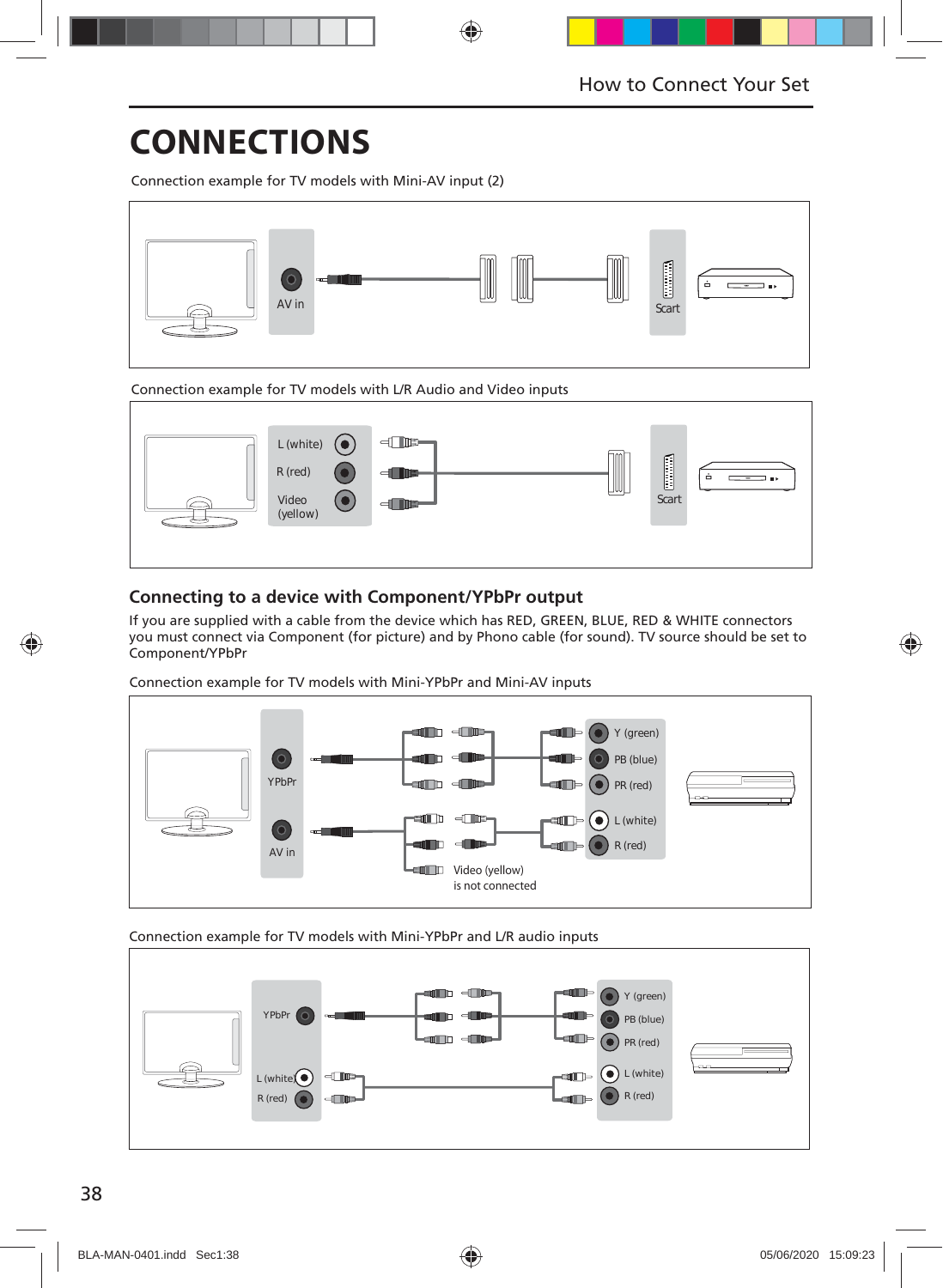Connection example for TV models with YPbPr and L/R Audio inputs





### **Connecting to an external audio device (Amplifier, Surround Sound, Sound Bars etc)**

When connecting via the TV's 3.5mm earphone output, this will disable the TV speakers.

| OPTION 1 for 3.5mm earphone output.<br>$\begin{array}{c} 3.5\text{mm} \\ \text{audio}\\ \text{in} \end{array}$<br>3.5mm<br>earphone<br>$-$<br><b>Lup</b>                             |
|--------------------------------------------------------------------------------------------------------------------------------------------------------------------------------------|
| OPTION 2 for 3.5mm earphone output.<br>$\left( \bullet \right)$<br>L (white)<br>⊪⊫<br>3.5mm<br>earphone<br><b>card</b><br>$\dot{=}$<br>—<br>$\mathbf{B}$ is<br>$-$ an $-$<br>R (red) |
| OPTION 3 for digital optical audio output.<br>Digital<br>audio<br>out<br>(optical)<br>Digital<br>audio<br>in<br>(optical)<br>$\cdot$                                                 |

**Note:** When connecting an external audio device to the TV, set the TV volume to a higher than normal level, you will then be able to use your device remote control to adjust the volume of the connected device to suit your requirements.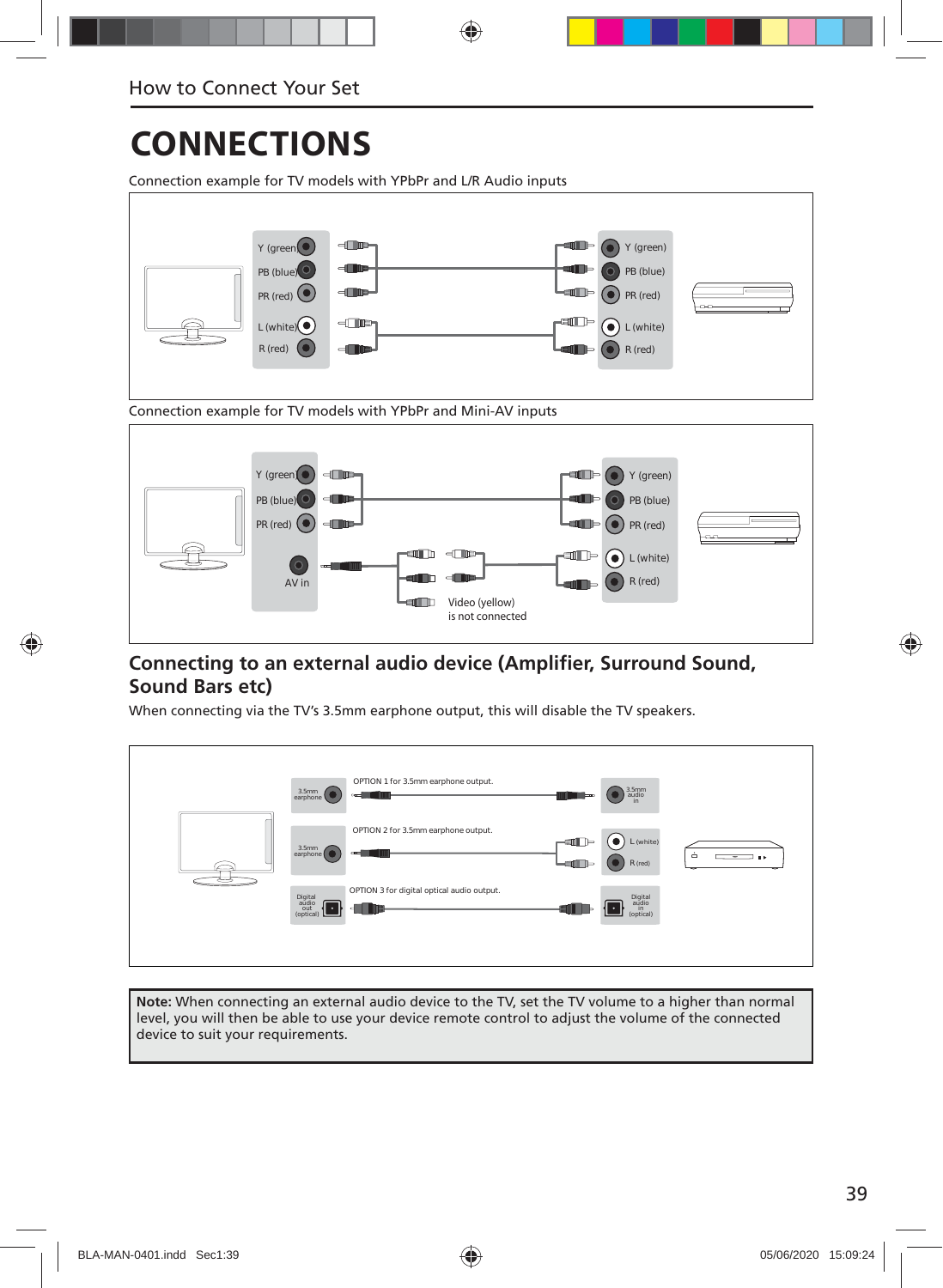### **Connecting to a device with HDMI output**

A HDMI cable can output both video and audio and enables you to enjoy digital-quality video and audio with minimal loss of quality.

TV source should be set to the corresponding HDMI port (HDMI 1, HDMI 2 etc)



### **Connecting to a device with RF output (CCTV or other Analogue devices)**

TV source should be set to ATV/Analogue TV. **Note**: You will need to manually tune your device into an analogue channel.



### **Connecting an Ethernet/Network cable**

The Ethernet port is used only for Pay TV services and Freeview HD (Freeview services are only available in the UK). It is not intended for internet use.

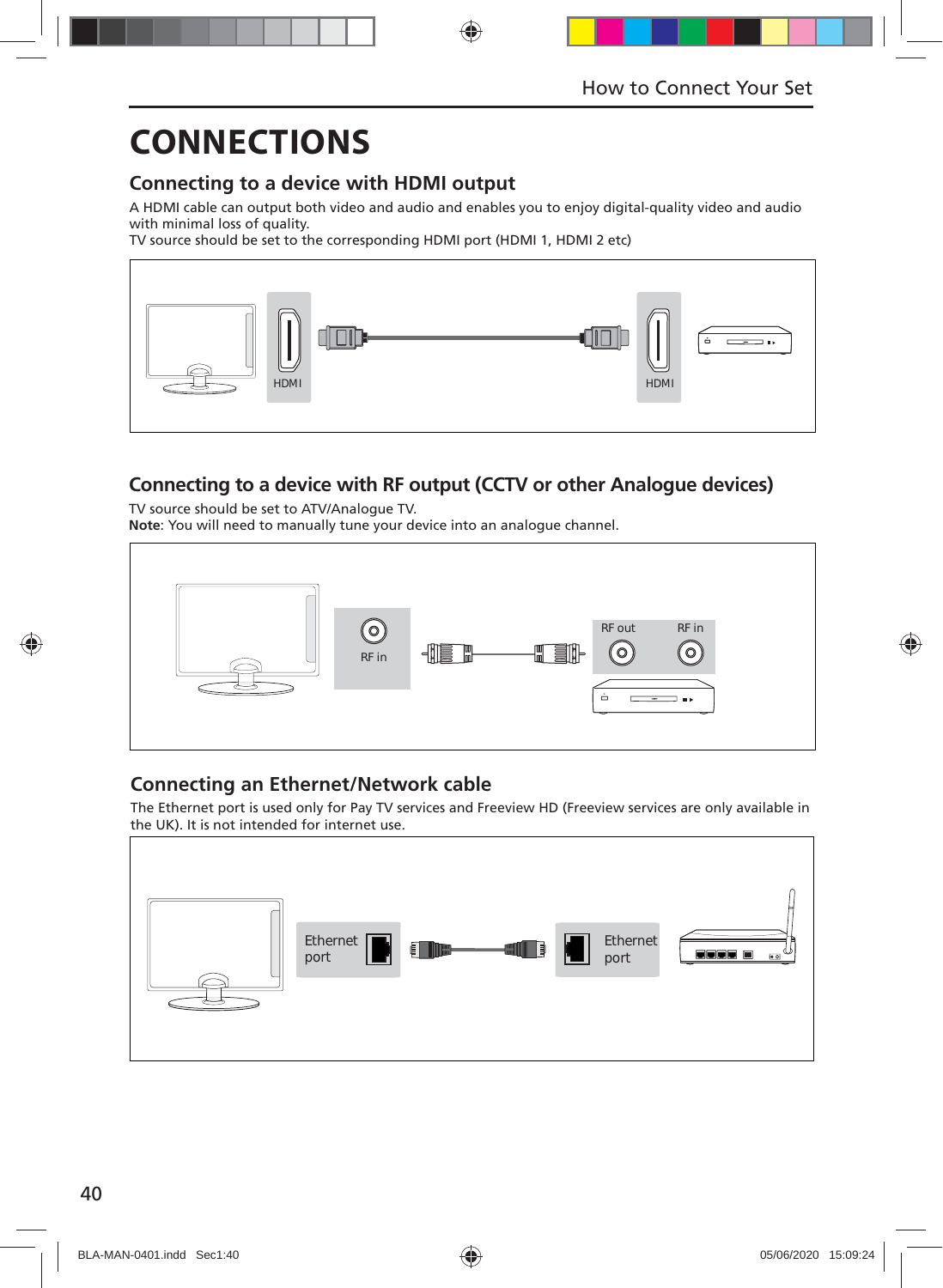### **Connecting to a USB device**

To use the USB input, TV source should be set to USB Media.



**Note:** Tablets and/or phones can be charged via the USB port, however, it's not possible to play back media from these devices.

**Note:** Some USB devices may need to be connected to an external power supply before being used with this input, i.e. powered hard drive.

### **Connecting the TV to Earphones**

When connecting via the TV's 3.5mm earphone output, this will disable the TV speakers.

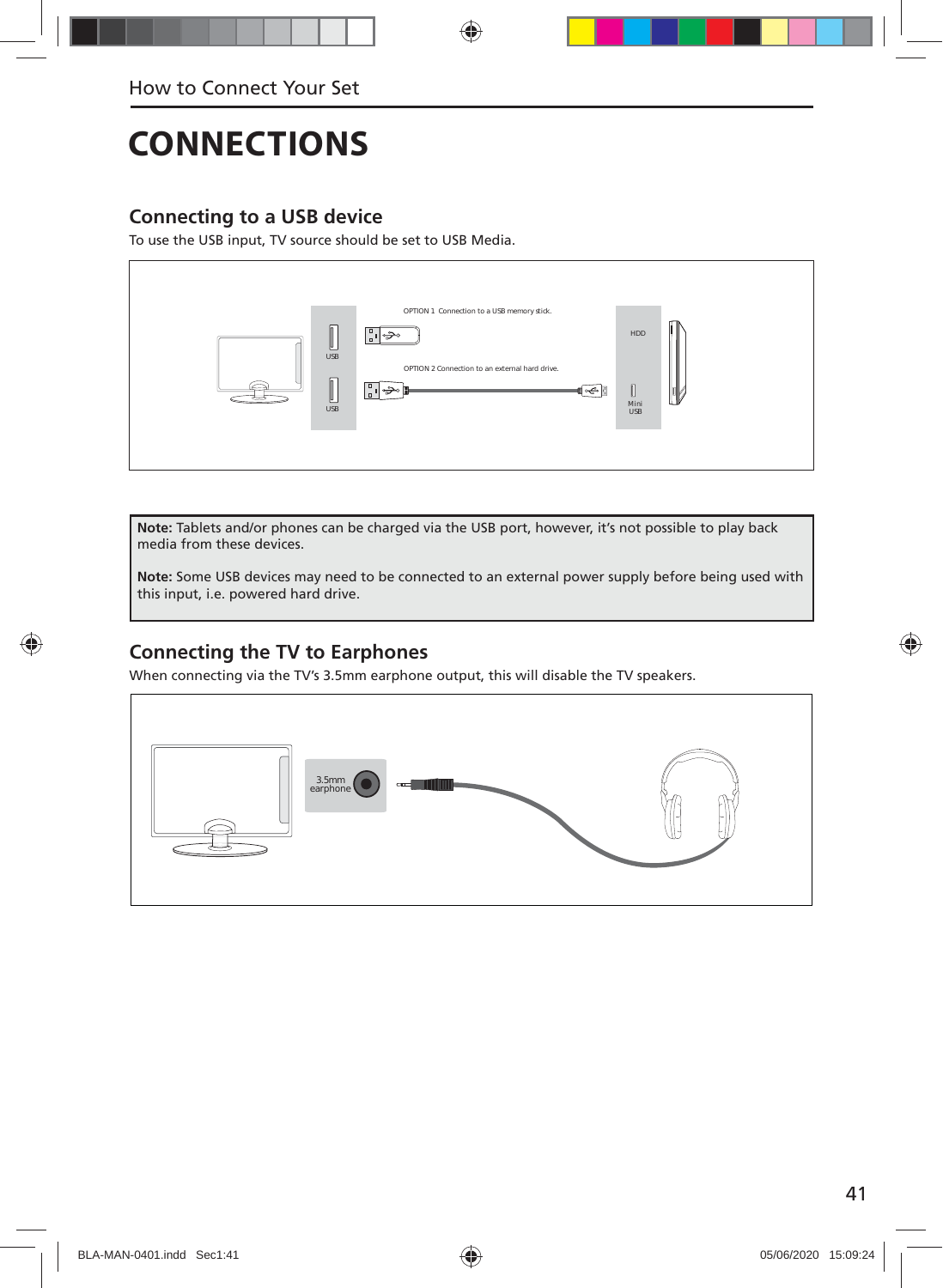## **TROUBLESHOOTING GUIDE**

| General                    | I would like to have louder<br>sound by connecting additional<br>speakers or a Soundbar.                                              | 1) Use either the 3.5mm headphone output on the TV and a 3.5mm to<br>phono cable (available separately) to connect to an amplifier/surround<br>sound/soundbar. Please note this will deactivate the TV's built in speakers.<br>or:<br>2) Connect a digital optical audio cable from the TV's digital optical audio<br>output to your amplifier/surround sound/soundbar digital optical audio<br>input.                                                                                                                                                                                                                                 |
|----------------------------|---------------------------------------------------------------------------------------------------------------------------------------|----------------------------------------------------------------------------------------------------------------------------------------------------------------------------------------------------------------------------------------------------------------------------------------------------------------------------------------------------------------------------------------------------------------------------------------------------------------------------------------------------------------------------------------------------------------------------------------------------------------------------------------|
| General                    | Why are some options in the<br>menu unavailable and greyed<br>out.                                                                    | Some options are only available in certain inputs/sources, i.e. HDMI. They are<br>unavailable in the other sources where they have no effect.                                                                                                                                                                                                                                                                                                                                                                                                                                                                                          |
| General                    | Can I stop my TV automatically<br>turning off after 4hrs?                                                                             | Yes, in the 'Time' menu settings, scroll down to Auto Standby and select<br>OFF                                                                                                                                                                                                                                                                                                                                                                                                                                                                                                                                                        |
| TV                         | I have tuned in Digital TV but I<br>am not receiving any or all of the<br>channels and/or the channels I<br>receive are breaking up.  | 1) Check you are in an area that can receive Freeview/Saorview, visit<br>www.freeview.co.uk or www.saorview.ie<br>2) Check you are using an aerial that is able to receive a good digital signal.<br>In most cases, you will need an outdoor digital hi-gain/wideband aerial.<br>In areas that have excellent digital coverage, you may be able to use a loft<br>type aerial but it is highly likely that you will also need to connect a booster<br>between the back of the TV and the TV aerial wall socket. Unfortunately, to<br>receive a good enough digital signal, it is not possible to use a portable/<br>indoor type aerial. |
| <b>TV</b>                  | I have re-tuned my television<br>but when I switch it off it is not<br>storing the channels.                                          | If the TV does not save the channels when you power it off, it's likely the<br>channel database has become corrupt.<br>1) Turn off the TV.<br>2) Remove the RF/Aerial cable from the rear of the TV and then turn the TV<br>back on again.<br>3) Using the remote control, press [MENU] followed by 8-8-8-8 to enter the<br>initial setup/first time installation menu.<br>4) Press OK (let the TV run the full tuning process).<br>5) Once completed, turn off the TV, reconnect the RF/Aerial cable then turn<br>the TV back on again.<br>6) Repeat steps 3 & 4.                                                                     |
| <b>VCR/DVD</b><br>Recorder | I have connected the TV to my<br>VCR or DVD Recorder via SCART<br>but it is not recording.                                            | In addition to connecting via SCART, you should connect the aerial cable<br>from the wall socket to your VCR/DVD Recorder and another aerial cable<br>from the VCR/DVD Recorder to the TV.                                                                                                                                                                                                                                                                                                                                                                                                                                             |
| <b>Game Consoles</b>       | I have connected my<br>Playstation/Xbox to the TV via<br>HDMI, but I am not receiving<br>any pictures or sound on my<br>Television.   | 1) Ensure the TVs' source is set to HDMI.<br>2) Check your settings on your Playstation/Xbox are as per the Playstation/<br>Xbox instruction manual.                                                                                                                                                                                                                                                                                                                                                                                                                                                                                   |
| <b>Game Consoles</b>       | I have connected my<br>Playstation/Xbox to the TV via<br>Component cables (red, green<br>& blue) but I am not receiving<br>any sound. | Component cables only provide HD pictures. For the sound you will need<br>to connect the red & white audio cables on the Playstation/Xbox to the red<br>& white Phono inputs (or mini AV input where fitted) on the rear of the TV.<br>Please refer to the 'Connections' pages.                                                                                                                                                                                                                                                                                                                                                        |
| System Lock                | I have changed the password<br>on the television and now<br>forgotten it.                                                             | There is a master password of 4711, to gain access to the TV menu and reset<br>the normal password.                                                                                                                                                                                                                                                                                                                                                                                                                                                                                                                                    |
| USB Mode                   | I have inserted a USB Memory<br>Key, but the TV does not<br>recognise it.                                                             | Ensure the USB Memory Key is formatted to type FAT32.                                                                                                                                                                                                                                                                                                                                                                                                                                                                                                                                                                                  |
| USB Mode                   | Using a USB portable hard drive<br>/ larger than 32GB.                                                                                | If you wish to use a portable hard drive larger than 32GB, please note that<br>it must be formatted to the FAT32 file system in order to operate on this TV.<br>Windows XP/Vista computers are only capable of formatting up to 32GB,<br>therefore, you will need a software programme/utility to format larger hard<br>drives.<br>Please refer to the website, www.umc-uk.co.uk, for more information.                                                                                                                                                                                                                                |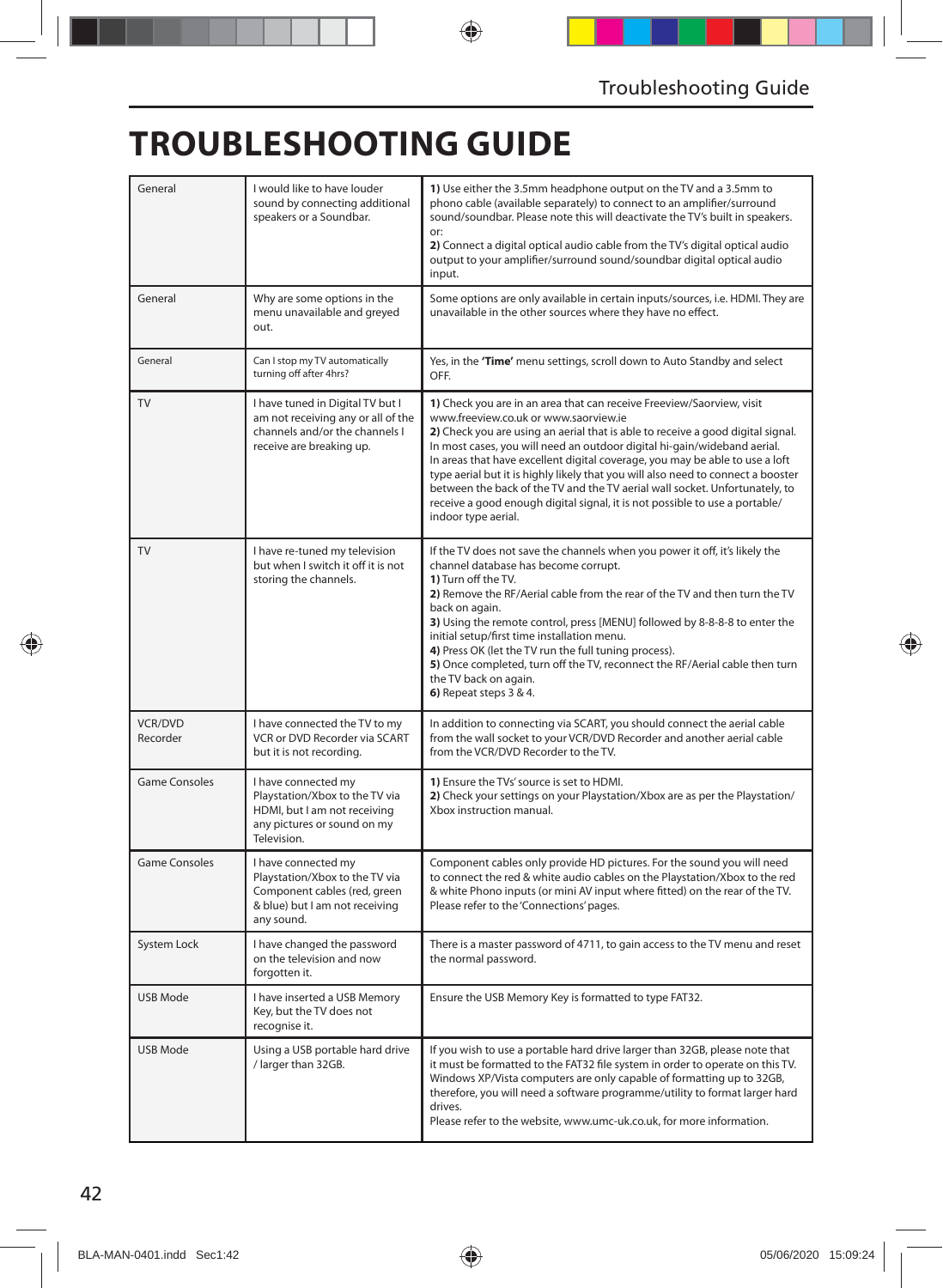## **TROUBLESHOOTING GUIDE**

| DVD (For TV models<br>with DVD only)                         | I have inserted a disc but it is<br>not playing.                                        | 1) Ensure you have inserted the disc facing the correct way.<br>2) Ensure the disc is clean and is not scratched.<br>3) Some copied discs will not play.<br>4) Check the DVD is a region 2 disc - to change the region of the DVD player,<br>refer to www.umc-uk.co.uk, select 'Changing DVD Region' in the 'Product<br>Support' section                                                        |
|--------------------------------------------------------------|-----------------------------------------------------------------------------------------|-------------------------------------------------------------------------------------------------------------------------------------------------------------------------------------------------------------------------------------------------------------------------------------------------------------------------------------------------------------------------------------------------|
| DVD (For TV models)<br>with DVD only)                        | I have pressed the eject button<br>but the disc is not coming out.                      | To eject the disc hold the stop/eject button for 4 seconds.                                                                                                                                                                                                                                                                                                                                     |
| <b>USB Record</b><br>(For TV models with<br>USB record only) | I cannot change the channel,<br>access the menu or use the red<br>button.               | During time shift you cannot change the channel, access the menu or use<br>the red button.                                                                                                                                                                                                                                                                                                      |
| <b>USB Record</b><br>(For TV models with<br>USB record only) | When using the USB to record<br>the picture 'breaks up' or<br>experience loss of sound. | Check the USB memory stick meets the minimum read speed requirements.<br>Standard definition channels require a read speed of 20 Mb/s (Megabits per<br>second) and a write Speed of 6 Mb/s (Megabits per second) HD channels<br>require the read speed of 80 Mb/s (Megabits per second) and a write speed<br>of 40 Mb/s (Megabits per second). USB 3.0 sticks should be used where<br>possible. |
| Freeview HD                                                  | I cannot access all Freeview<br>channels.                                               | Some data channels for Freeview can only be obtained when the TV's<br>ethernet port is connected to your router.                                                                                                                                                                                                                                                                                |
| Freeview HD                                                  | I cannot find the Freeview HD<br>channels.                                              | Freeview HD channels found during tuning will be placed in channel<br>positions above 100. For example, 101 (BBC1 HD), 102 (BBC2 HD) etc.                                                                                                                                                                                                                                                       |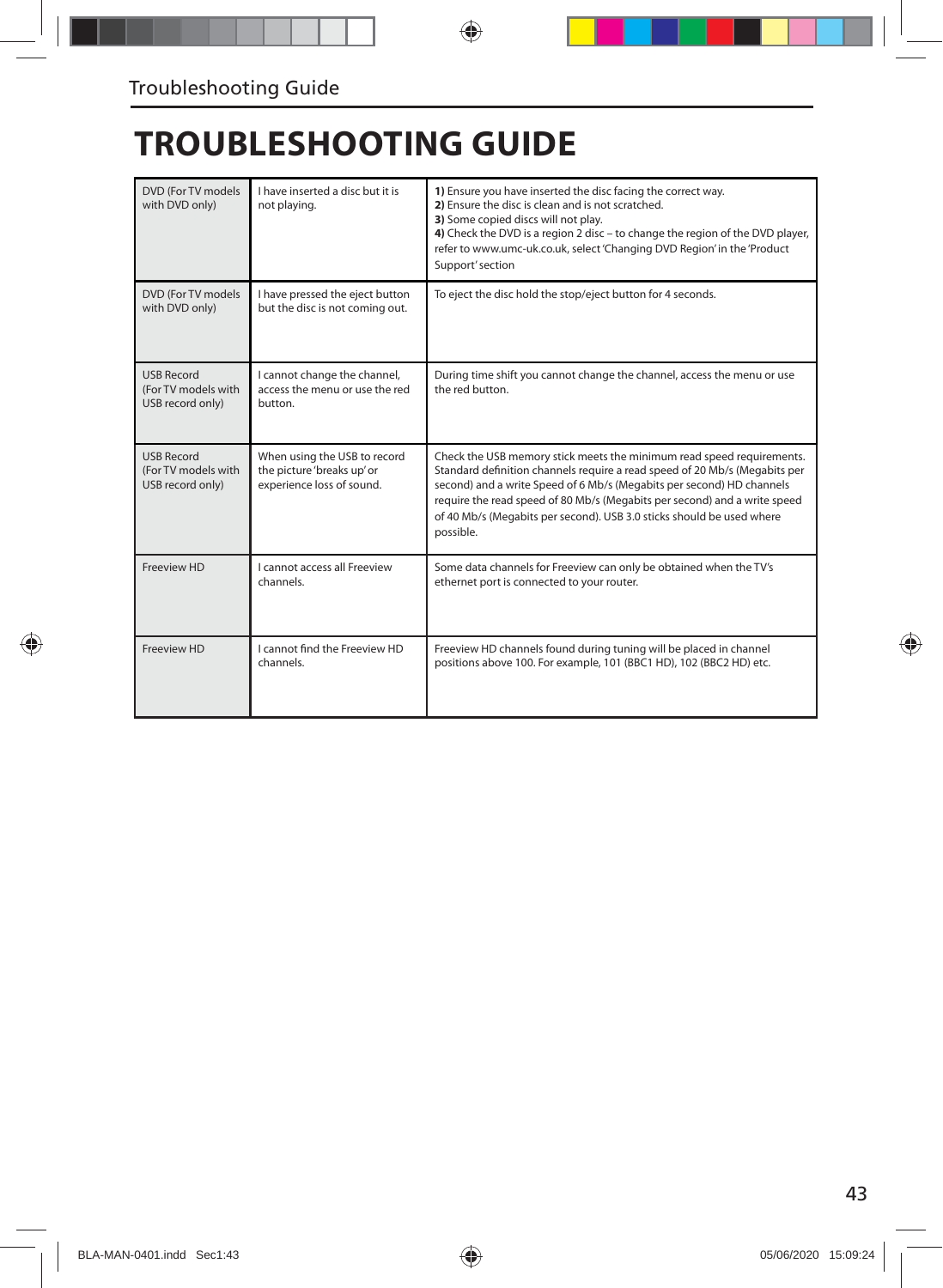## **UPDATING SOFTWARE**

There are a number of ways in which the software on your set can be updated. When your set is produced, the software installed will ensure the correct operation of the set, this may need to be updated should improvements be made and this is normally carried out automatically if the set is connected to the internet. For sets which do not have internet connectivity or are not connected to the internet, updates can be made via the USB socket on the back of the set.

**Note:** If your set is outside of guarantee and the installation of the software causes a different issue you may be liable for a chargeable repair service. The reason for this is because you may have an inherent fault which can cause corruption on one of the boards when installing the software. This could result in your unit locking into SAFE mode whereby it is stuck in standby. This is not a fault with the software, this would be caused by an existing faulty board that would have required a repair.

If you experience issues installing your software, and you do get locked into safe mode, you may wish to try reinstalling the software on an alternate USB as sometimes if the TV cannot read the update due to the USB Format/type.

**Note:** For further support with software updates, contact our technical support team or refer to the 'Product Support' section of the website. If the TV is using the newest software available it will not attempt to update the software.

| <b>OTA</b> | Over the internet update. You will be notified when an OTA update is available for your set.<br>When the software is downloading and then updating, do not power down the set. This will<br>interrupt the process and may corrupt the set. |
|------------|--------------------------------------------------------------------------------------------------------------------------------------------------------------------------------------------------------------------------------------------|
| <b>USB</b> | Software can be uploaded onto your set via a USB stick. Only use software recommended by<br>the manufacturer for this.                                                                                                                     |
| OAD        | Over Air Download. Similar to OTA, but data is sent to the set via the Digital Television system.                                                                                                                                          |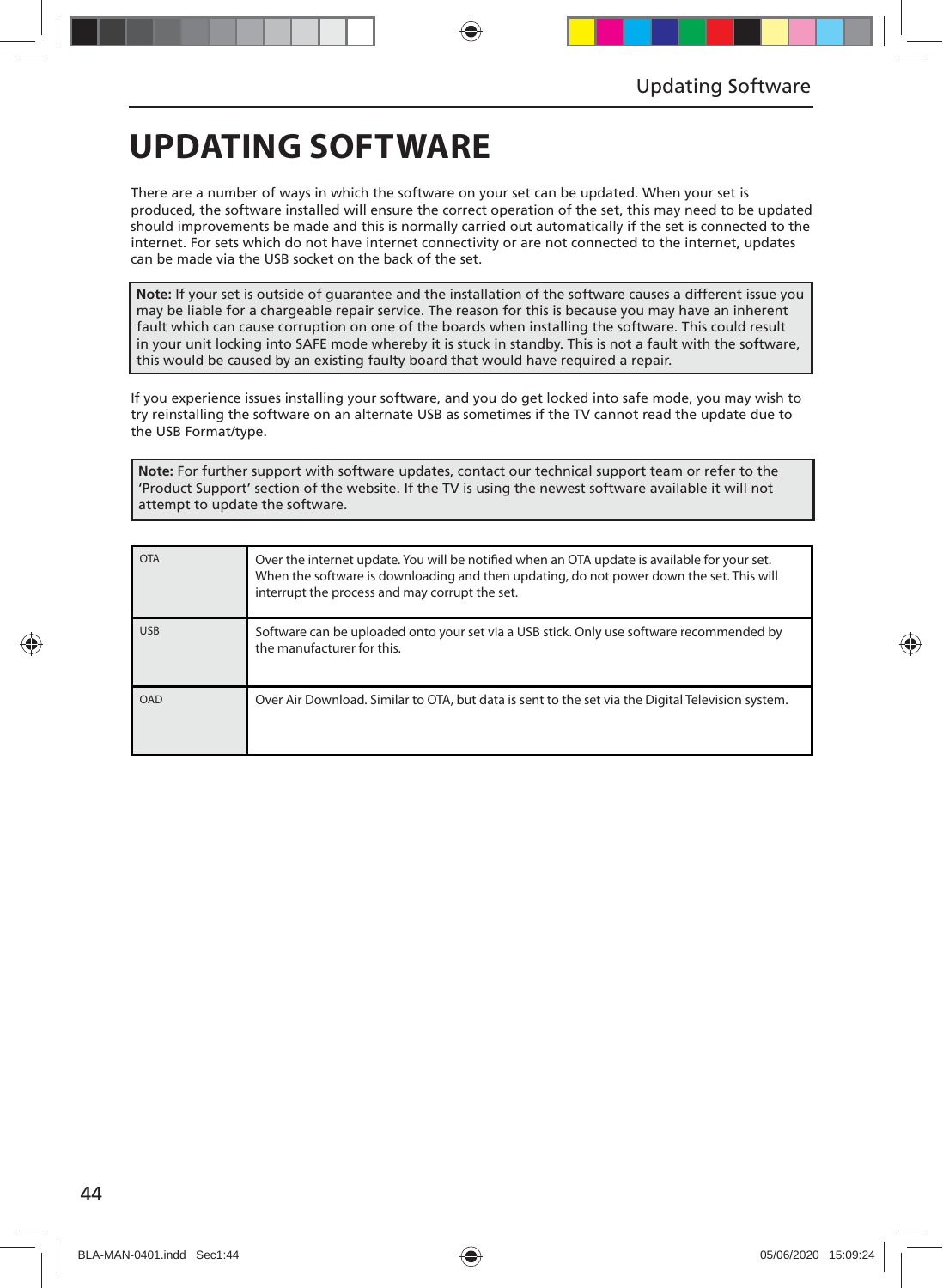### Specifications - USB & DNLA Media Types

| Media        | Codec                   | Resolution                              | <b>Bit Rate</b>        | <b>File Extension</b>                                                                                                   |  |
|--------------|-------------------------|-----------------------------------------|------------------------|-------------------------------------------------------------------------------------------------------------------------|--|
| Film         | MPEG1/2                 | 1080P@60fps                             | 80Mbps                 | .DAT, .VOB, .MPG, .MPEG,.ts, .trp,<br>.tp, .mp4, .mov, .3gpp, .3gp, .avi,<br>.mkv, .asf                                 |  |
|              | MPEG4                   | 1080P@60fps                             | 40Mbps                 | .MPG, .MPEG, .mp4, .mov,<br>.3gpp, .3gp, .avi                                                                           |  |
|              | XviD                    | 1080P@60fps                             | 40Mbps                 | .divx, .mp4, .mov, .avi, .mkv, .asf                                                                                     |  |
|              | H.263                   | 1080P@60fps                             | 40Mbps                 | .mp4, .mov, .3qpp, .3qp, .av,<br>.mkv                                                                                   |  |
|              | H.264                   | 4096x2160@30fps<br>1080P@60fps          | 135Mbps                | .flv, .mp4, .mov, .3gpp, .3gp, .ts,<br>.trp, .tp, .asf, .wmv, .avi, .mkv                                                |  |
|              | <b>Motion JPEG</b>      | 1080P@30fps                             | 10Mbps                 | .avi, .3qpp, .3qp, .mp4, .mov,<br>.mkv, .asf                                                                            |  |
|              | VP8                     | 1080P@60fps                             | 20Mbps                 | .mkv, .webm                                                                                                             |  |
|              | <b>HEVC</b>             | 4K2K@60fps                              | 100Mbps                | .mp4, .mov, .mkv, .ts, .trp, .tp                                                                                        |  |
|              | VP <sub>9</sub>         | 4K2K@60fps                              | 100Mbps                | .mkv, .webm                                                                                                             |  |
| Media        | Codec                   | Frequency                               | <b>Bit Rate</b>        | <b>File Extension</b>                                                                                                   |  |
| <b>Music</b> | MPEG1/2 Layer1,<br>2, 3 | $16KHz \sim 48KHz$                      | 32Kbps ~ 320Kbps       | .mp3, .avi, .as, .mkv, .ts, .trp, .tp,<br>.DAT, .VOB, .MPG, .MPEG, .wav                                                 |  |
|              | AC3                     | 32KHz, 44.1KHz,<br>48KHz                | $32Kbps \sim 640Kbps$  | .ac3, .avi, .mkv, .divx, .3qpp,<br>.3qp, .mp4, .mov, m4a, .ts, .trp,<br>.tp, .DAT, .VOB, .MPG, .MPEG,<br>.rm, .rmvb     |  |
|              | EAC3                    | 32KHz, 44.1KHz,<br>48KHz                | $32Kbps \sim 6Mbps$    | .ec3, .3gpp, .3gp, .mp4, .mov,<br>m4a, .ts, .trp, .tp, .DAT, .VOB,<br>.MPG, .MPEG                                       |  |
|              | AAC, HEAAC              | 8KHz~48KHz                              | $128$ bps ~ $320K$ bps | .aac, .avi, .mkv, .divx, .3qpp,<br>.3gp, .mp4, .mov, m4a, .ts, .trp,<br>.tp, .DAT, .VOB, .MPG, .MPEG, .v,<br>.rm, .rmvb |  |
|              | <b>VORBIS</b>           | Up to 48KHz                             |                        | .mkv, .webm, .3gpp, .3gp, .mp4,<br>.mov, m4a, .ogg                                                                      |  |
|              | <b>DTS</b>              | Up to 48KHz                             | < 1.5Mbps              | .ts, .trp, .tp, .DAT, .VOB, .MPG,<br>.MPEG, .mkv                                                                        |  |
|              | <b>FLAC</b>             | 8KHz~96 KHz                             | < 1.6 Mbps             | .mkv, . ac                                                                                                              |  |
| Media        | File Type               | Resolution                              |                        | <b>File Extension</b>                                                                                                   |  |
| Photo        | <b>JPEG</b>             | 15360x8640,<br>(1920x8 x 1080x8)        | Base-line              | .jpg/.jpeg                                                                                                              |  |
|              |                         | 1024x768                                | Progressive            |                                                                                                                         |  |
|              | <b>PNG</b>              | 9600x6400                               | Non-interlace          |                                                                                                                         |  |
|              |                         | 1200x800                                | Interlace              | .png                                                                                                                    |  |
|              | <b>BMP</b>              | 9600x6400                               |                        | .bmp                                                                                                                    |  |
|              | <b>MPO</b>              | 15360x8640,<br>$(1920x8 \times 1080x8)$ | Base-line              | .mpo                                                                                                                    |  |
|              |                         | 1024x768                                | Progressive            |                                                                                                                         |  |
|              | GIF                     | 6400x4800                               |                        | .gif                                                                                                                    |  |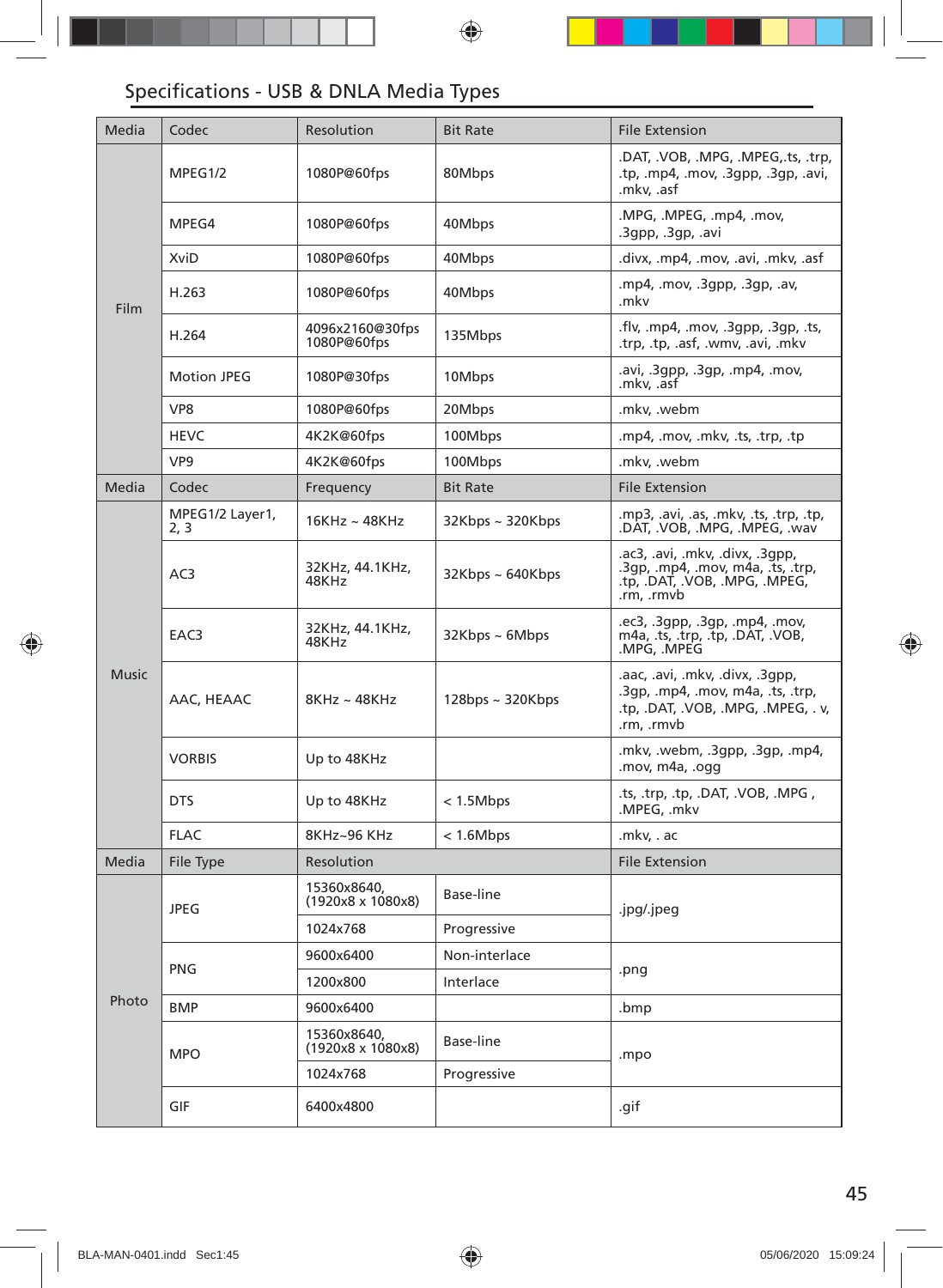### Quick Lookup: Specifications - USB & DNLA Media Types

|                   | <b>File Extension</b> | Container     | Subtitle Codec                                         |
|-------------------|-----------------------|---------------|--------------------------------------------------------|
|                   | .mp4                  | MP4           | DVD Subtitle, UTF-8<br>Plain Text                      |
| Internal Subtitle | .mkv                  | <b>MKV</b>    | ASS, SSA, UTF-8 Plain<br>Text, VobSub, DVD<br>Subtitle |
|                   | .avi                  | AVI(1.0, 2.0) | XSUB, XSUB+                                            |

|                   | <b>File Extension</b> | Subtitle Parser                                                  | Remark                      |
|-------------------|-----------------------|------------------------------------------------------------------|-----------------------------|
|                   | .srt                  | SubRip                                                           |                             |
|                   | .ssa/ .ass            | <b>SubStation Alpha</b>                                          |                             |
| External Subtitle | .smi                  | SAMI                                                             |                             |
|                   | .sub                  | SubViewer, Micro DVD,<br>DVD Subtitle System,<br>Subldx (VobSub) | SubViewer 1.0 & 2.0<br>Only |
|                   | .txt                  | TMPlayer                                                         |                             |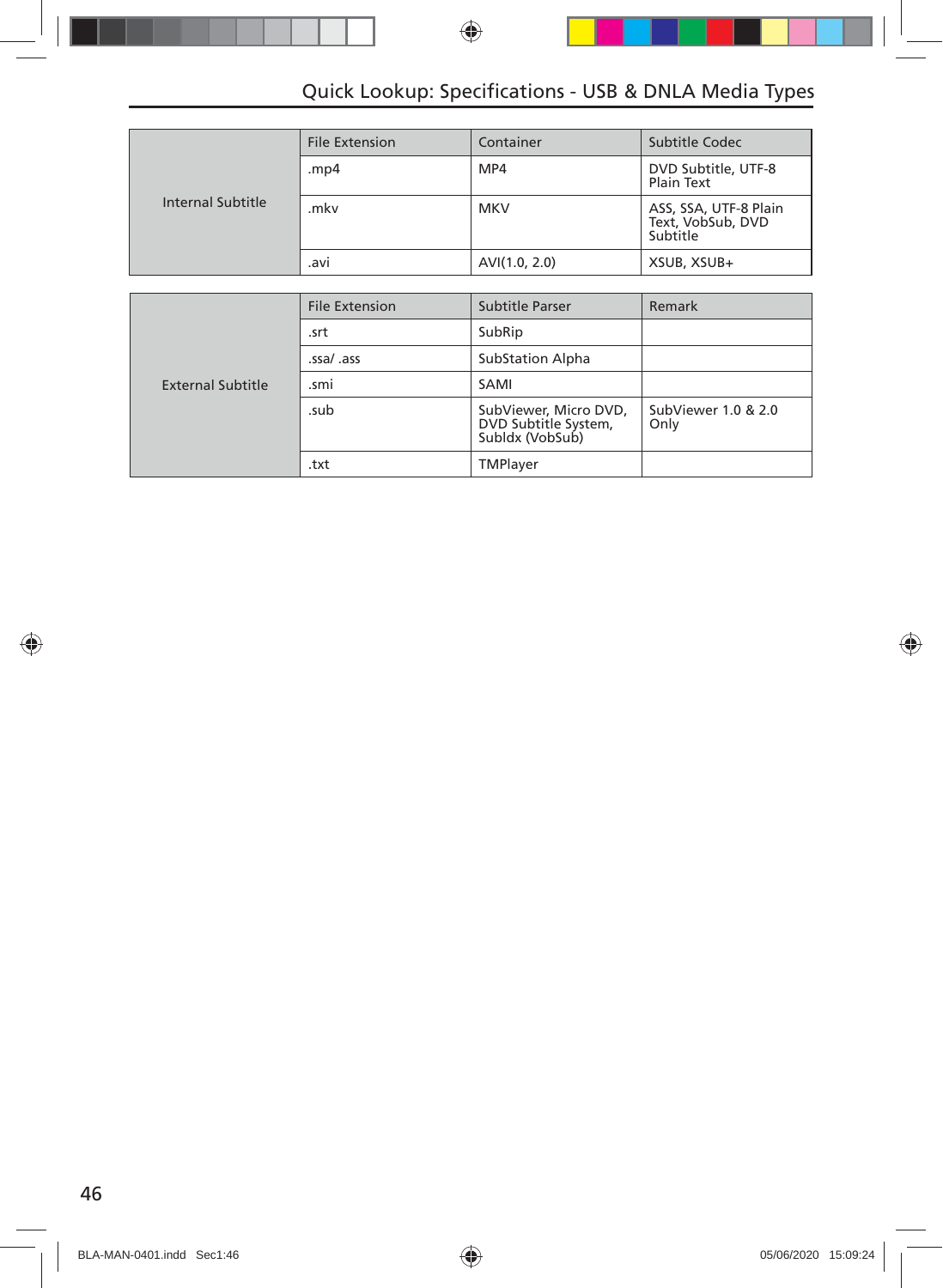## **QUICK LOOKUP**

### **Settings Menu**

Look up page numbers for the television's settings below.



| Menu           | Contents               | Page  |  |
|----------------|------------------------|-------|--|
|                | Audio Track            |       |  |
|                | Subtitle               |       |  |
|                | Subtitle Track         |       |  |
| Quick Settings | Teletext               | 18    |  |
|                | Record List            |       |  |
|                | Schedule List          |       |  |
|                | Picture Mode           |       |  |
|                | <b>Brightness</b>      | 19-20 |  |
|                | Contrast               |       |  |
|                | Colour                 |       |  |
| Picture        | Sharpness              |       |  |
|                | Colour Temperature     |       |  |
|                | <b>Aspect Ratio</b>    |       |  |
|                | <b>Expert Settings</b> |       |  |
|                | Sound Mode             |       |  |
|                | DTS Studio Sound       |       |  |
|                | DTS DRC                |       |  |
| Sound          | Speaker                | 21    |  |
|                | Auto Volume Level      |       |  |
|                | <b>Expert Settings</b> |       |  |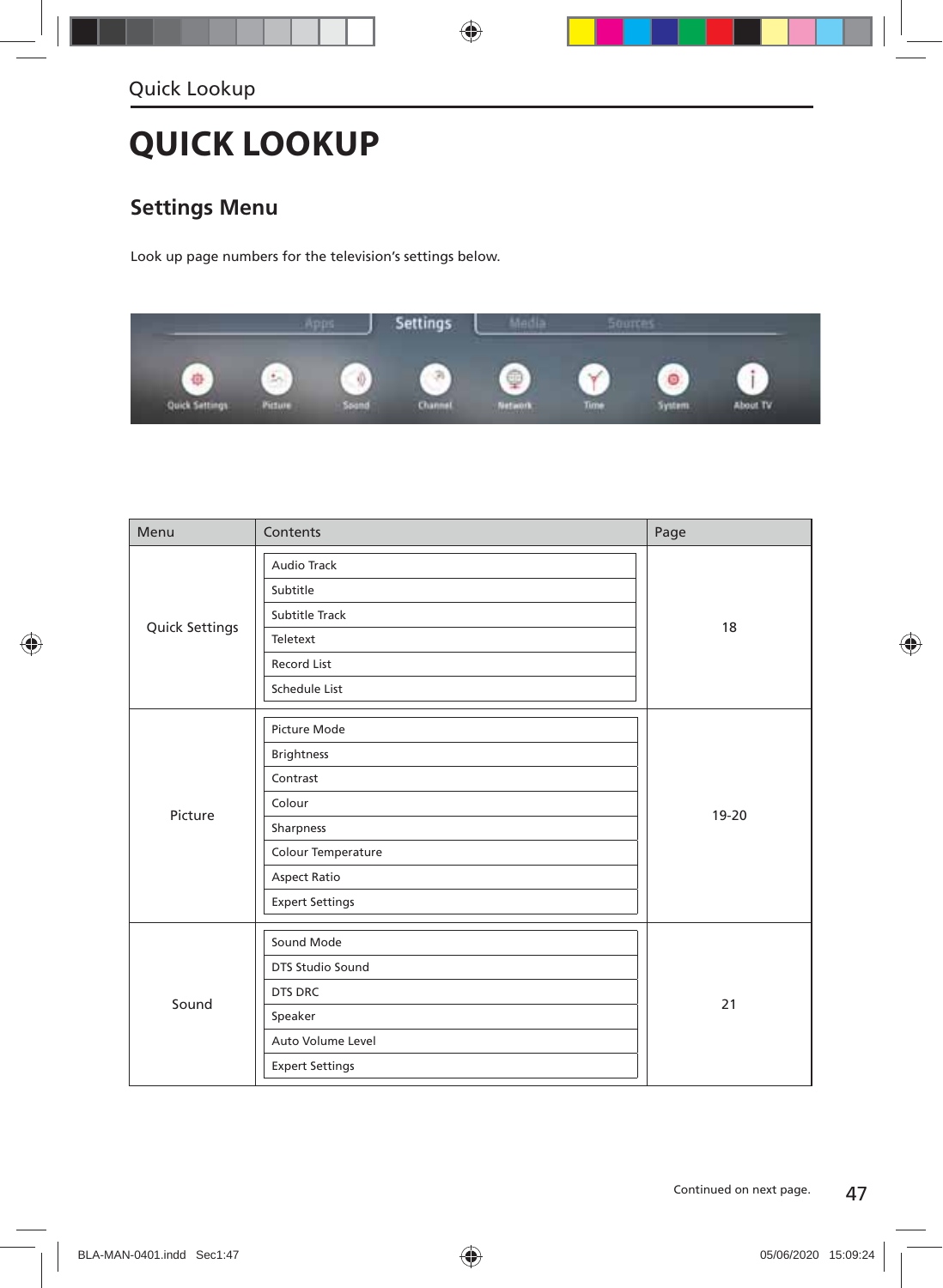## **QUICK LOOKUP**

| Menu     | Contents                      | Page      |  |
|----------|-------------------------------|-----------|--|
|          | <b>DVB</b> Antenna            |           |  |
|          | Auto Scan                     |           |  |
|          | <b>Digital Manual Tuning</b>  |           |  |
|          | <b>Digital Smart Retuning</b> |           |  |
| Channel  | Auto Update Channel List      | 22        |  |
|          | HbbTV                         |           |  |
|          | LCN                           |           |  |
|          | Standby Scan                  |           |  |
|          | CI Information                |           |  |
|          | Network                       |           |  |
|          | Network Test                  |           |  |
|          | Network Information           | $24 - 25$ |  |
| Network  | Wi-Fi                         |           |  |
|          | IPv4                          |           |  |
|          | IPv6                          |           |  |
|          | Time                          |           |  |
|          | On Time                       |           |  |
|          | Off TIme                      |           |  |
| Time     | Sleep Timer                   | 26        |  |
|          | Auto Standby                  |           |  |
|          | OSD Timer                     |           |  |
|          | Language                      |           |  |
|          | Lock                          |           |  |
| System   | HDMI CEC                      | 27        |  |
|          | Source Re-name                |           |  |
|          | <b>Expert Settings</b>        |           |  |
|          | Help Information              |           |  |
|          | System Upgrade                |           |  |
|          | Reset TV                      |           |  |
|          | Netflix ESN Key               |           |  |
| About TV | Netflix ESN Version           | 28        |  |
|          | Netflix Deactivate            |           |  |
|          | Netflix Terminate             |           |  |
|          | View End User Licence         |           |  |
|          |                               |           |  |